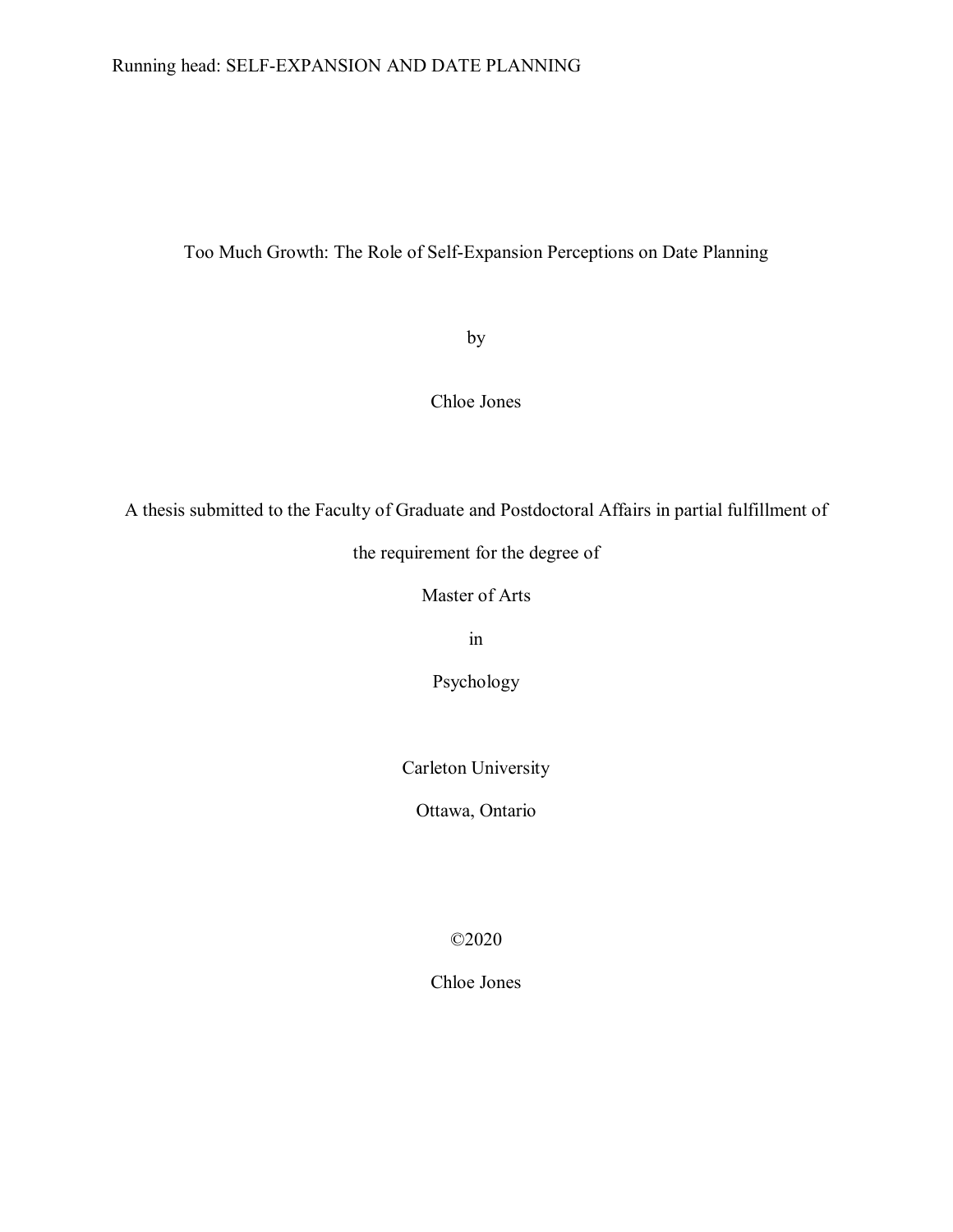## **Abstract**

The goal of this thesis is to examine whether perceptions of too much self-expansion affects shared leisure experiences. I hypothesize that too much relational self-expansion will be associated with a tendency to engage in less exciting and more familiar shared activities. In Study 1, relational self-expansion was manipulated (i.e., too much, just enough, not enough) in hypothetical couples and participants rated the types of dates (i.e., exciting or familiar) the couple should engage in. In Study 2, participants reported their own relational self-expansion and rated the excitement and familiarity of the date they planned. As predicted, when participants read about someone experiencing too much self-expansion in their relationship, they selected dates for the couple that were more exciting and less familiar (Study 1). However, these findings did not extend to people's own relationships (Study 2). These findings highlight the importance of self-expansion perceptions and integration for relationship maintenance behaviour.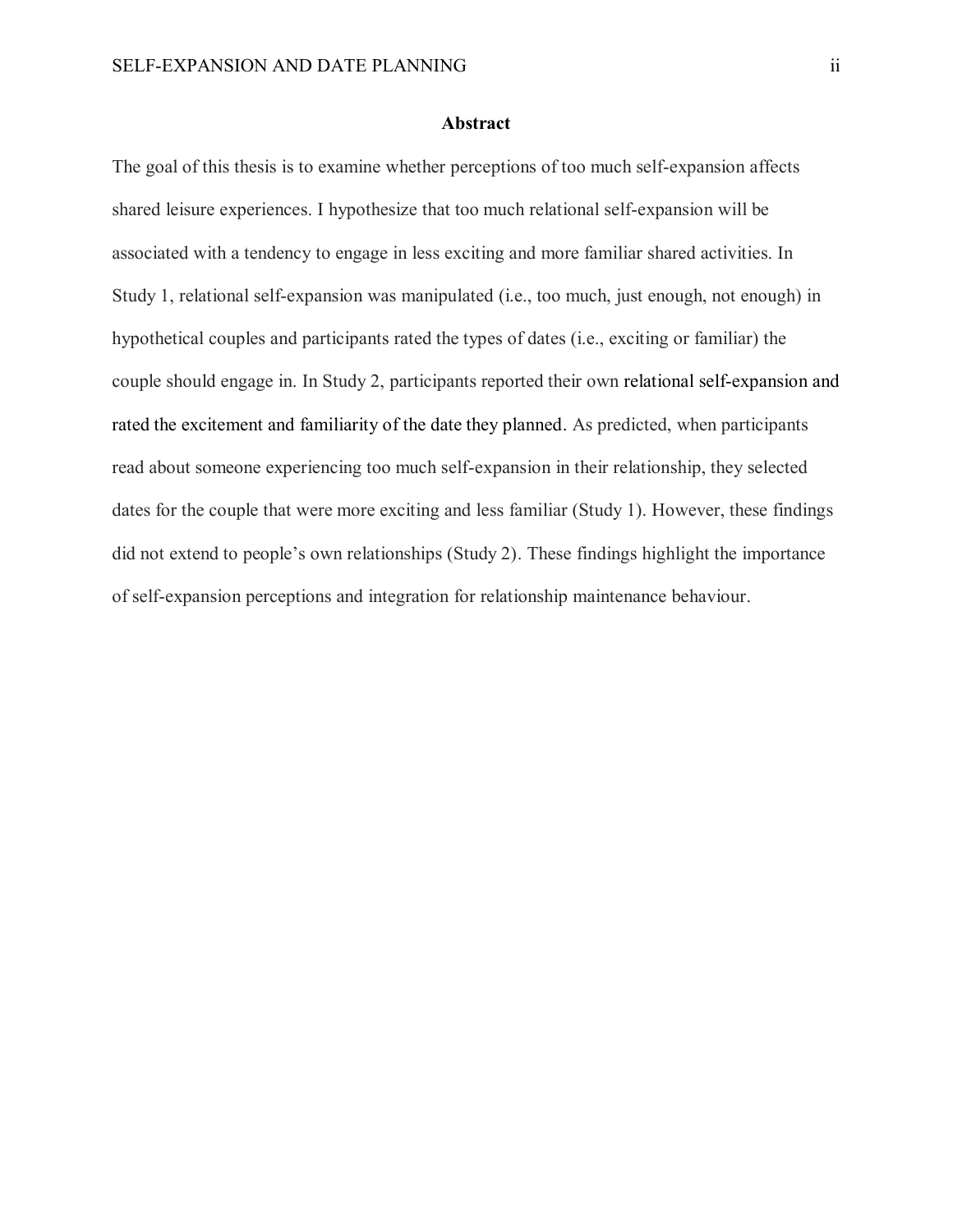# **Acknowledgments**

I would first like to thank my supervisor, Dr. Cheryl Harasymchuk for her guidance throughout my thesis. I am so thankful to have had her as my mentor. She was able to guide me throughout this process whilst still allowing me to grow my research skills. It can be a difficult role to be the one to provide feedback on someone's work, but she has mastered the ability to provide valuable feedback in a kind manner. She is encouraging, passionate and knowledgeable. Her knowledge, passion and encouragement were essential to my thesis. Thank you for your opinions, kindness, and encouragement throughout my thesis.

I would also like to thank my committee members, Johanna Peetz, David Matheson and Nassim Tabri for taking the time to read my thesis and provide feedback. It is so important and beneficial to get feedback from knowledgeable individuals who bring with them different perspectives and backgrounds. In particular, thank you to Johanna for providing valuable feedback at my prospectus defence that has helped improve my thesis.

To my family and friends, thank you for supporting me throughout my degree. Thank you to those who helped me through stressful times and who acted as an outlet to express my feelings I could not have done this without your enduring support.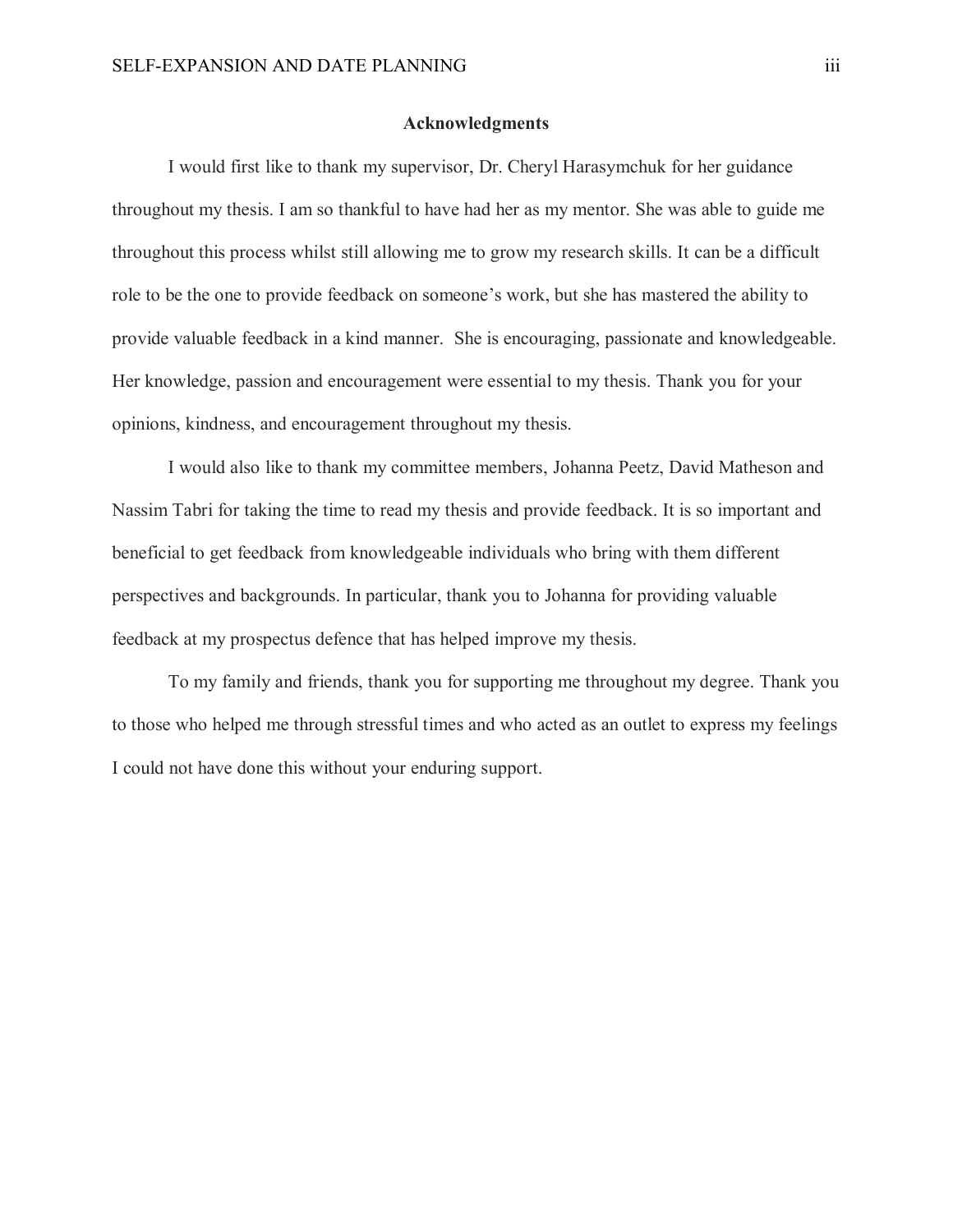# **Table of Contents**

| Too Much Growth: The Role of Self-Expansion Perceptions on Date Planning1 |  |
|---------------------------------------------------------------------------|--|
|                                                                           |  |
|                                                                           |  |
|                                                                           |  |
|                                                                           |  |
|                                                                           |  |
|                                                                           |  |
|                                                                           |  |
|                                                                           |  |
|                                                                           |  |
|                                                                           |  |
|                                                                           |  |
|                                                                           |  |
|                                                                           |  |
|                                                                           |  |
|                                                                           |  |
|                                                                           |  |
|                                                                           |  |
|                                                                           |  |
|                                                                           |  |
|                                                                           |  |
|                                                                           |  |
|                                                                           |  |
|                                                                           |  |
|                                                                           |  |
|                                                                           |  |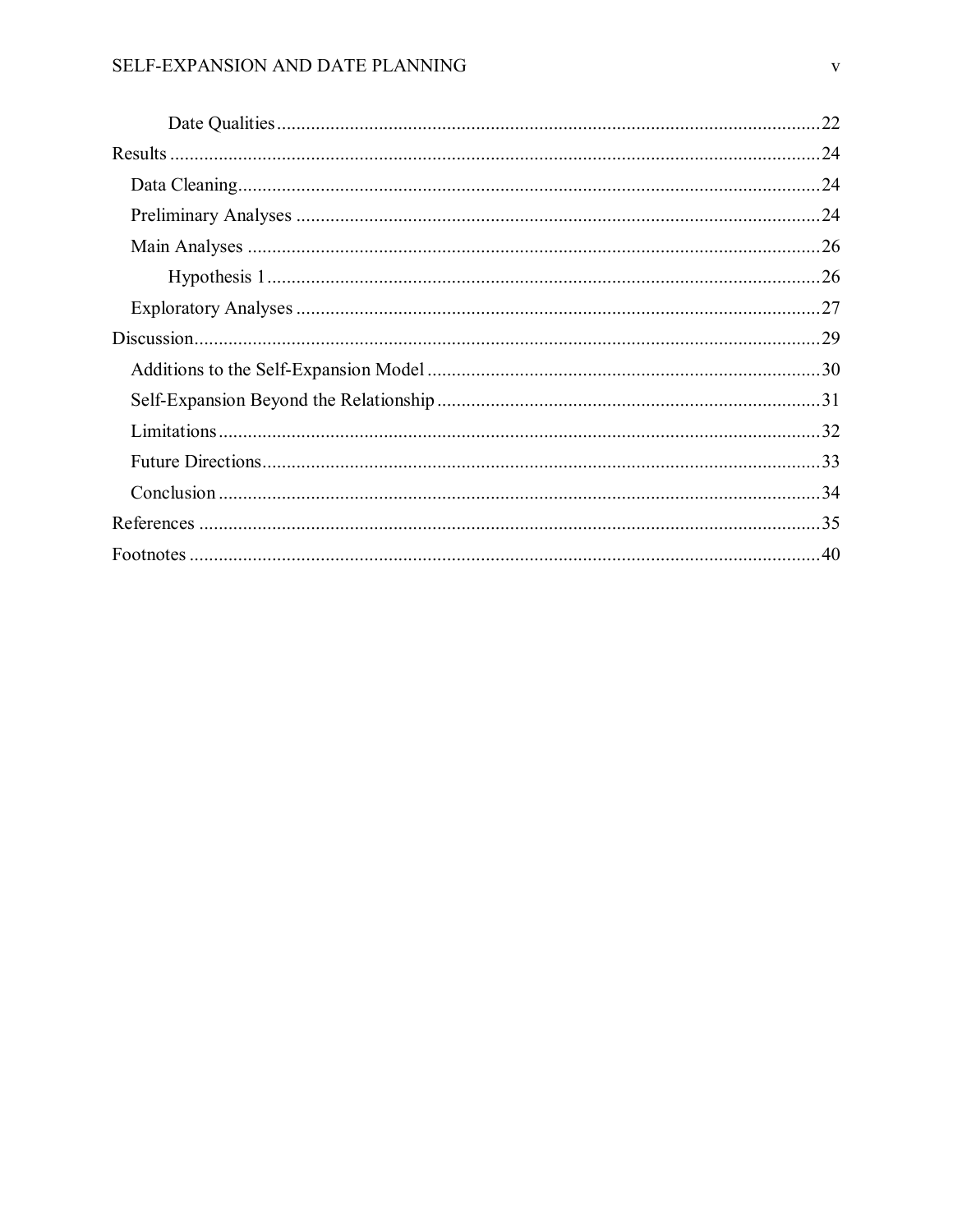# **List of Tables**

| Table 1. Relation Between Growth Conditions and Forced-Choice Date Ratings42              |  |
|-------------------------------------------------------------------------------------------|--|
|                                                                                           |  |
| Table 3. Summary of Correlations Between Predictor Variables and Dependent Variables44    |  |
| Table 4. Summary of Correlations Between Growth Predictor Variables45                     |  |
| Table 5. Summary of Regression Analyses for Growth Predicting Planned Date Ratings 46     |  |
| Table 6. Summary of Regression Analyses for Familiarity Predicting Planned Date Ratings47 |  |
|                                                                                           |  |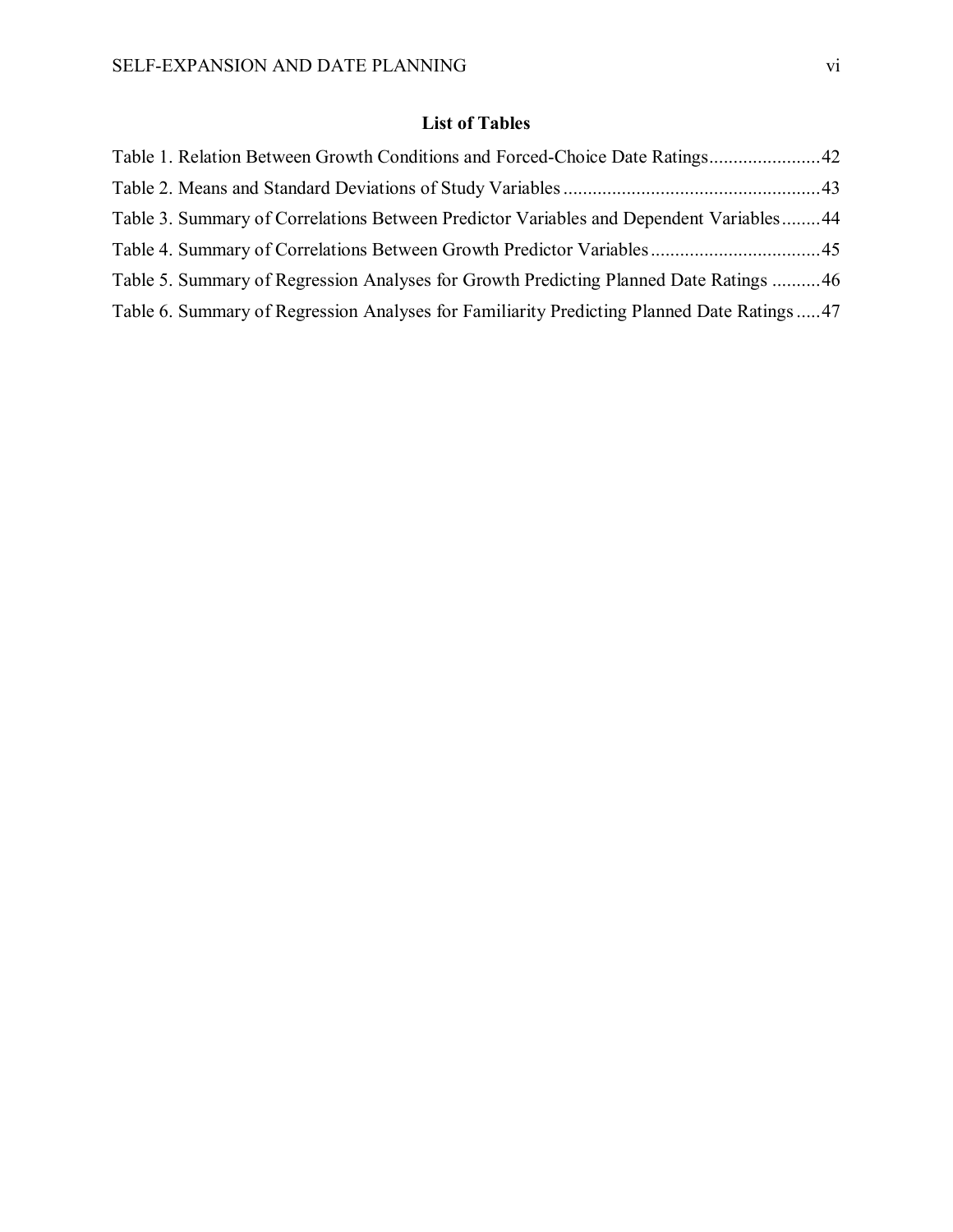# **List of Appendices**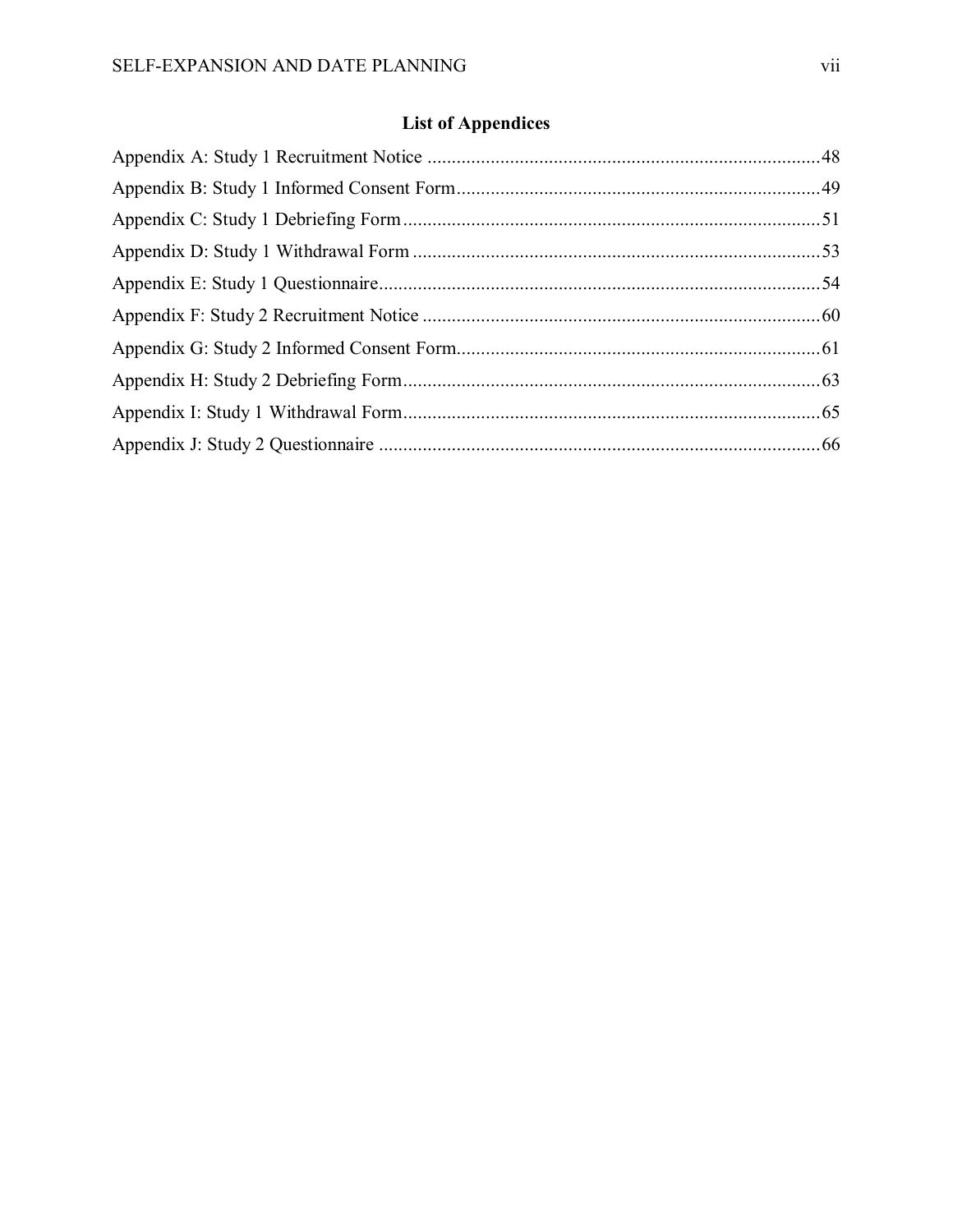# **Too Much Growth: The Role of Self-Expansion Perceptions on Date Planning**

Humans are fundamentally motivated by the desire to expand the self (i.e., increase their knowledge, perspectives, resources, skills and identities) through experiences of growth, novelty and excitement (Aron & Aron, 1986, 1996). In the context of long-term romantic relationships, research has consistently found that engaging in exciting dates that promote self-expansion can help couples increase their relationship satisfaction (e.g., Aron et al., 2000; Aron et al., 2001; Muise et al., 2019; Harasymchuk et al., 2020). However, engaging in constant novel and exciting activities is not recommended. Once a person has gone through the process of expansion, they must integrate their new experiences and perspectives into their self-concept before they can continue to expand (Aron et al., 1996). However, it is unknown whether people can have too much growth. For instance, imagine Riley and her partner have just moved to a new city and are in the process of learning to navigate their new environment and adjust to all the changes. They are learning new things about each other and gaining a lot of knowledge about each other. With all this change Riley feels like there is too much growth and development in her relationship. Based on Riley's situation it is conceivable that she would prefer to do something familiar and comfortable with her partner (e.g., cuddling by the tv while watching their favorite movie) instead of something novel and exciting (e.g., trying a new leisure activity together). The research question guiding this research is: Can people have too much growth in their lives and in their relationships and if so, how does this affect their shared leisure experiences? More specifically, the goal of this thesis is to determine if people will be less likely to plan selfexpanding (i.e., novel and exciting) dates when they read about a person experiencing too much growth (Study 1) and when they perceive too much growth in their own relationship (Study 2).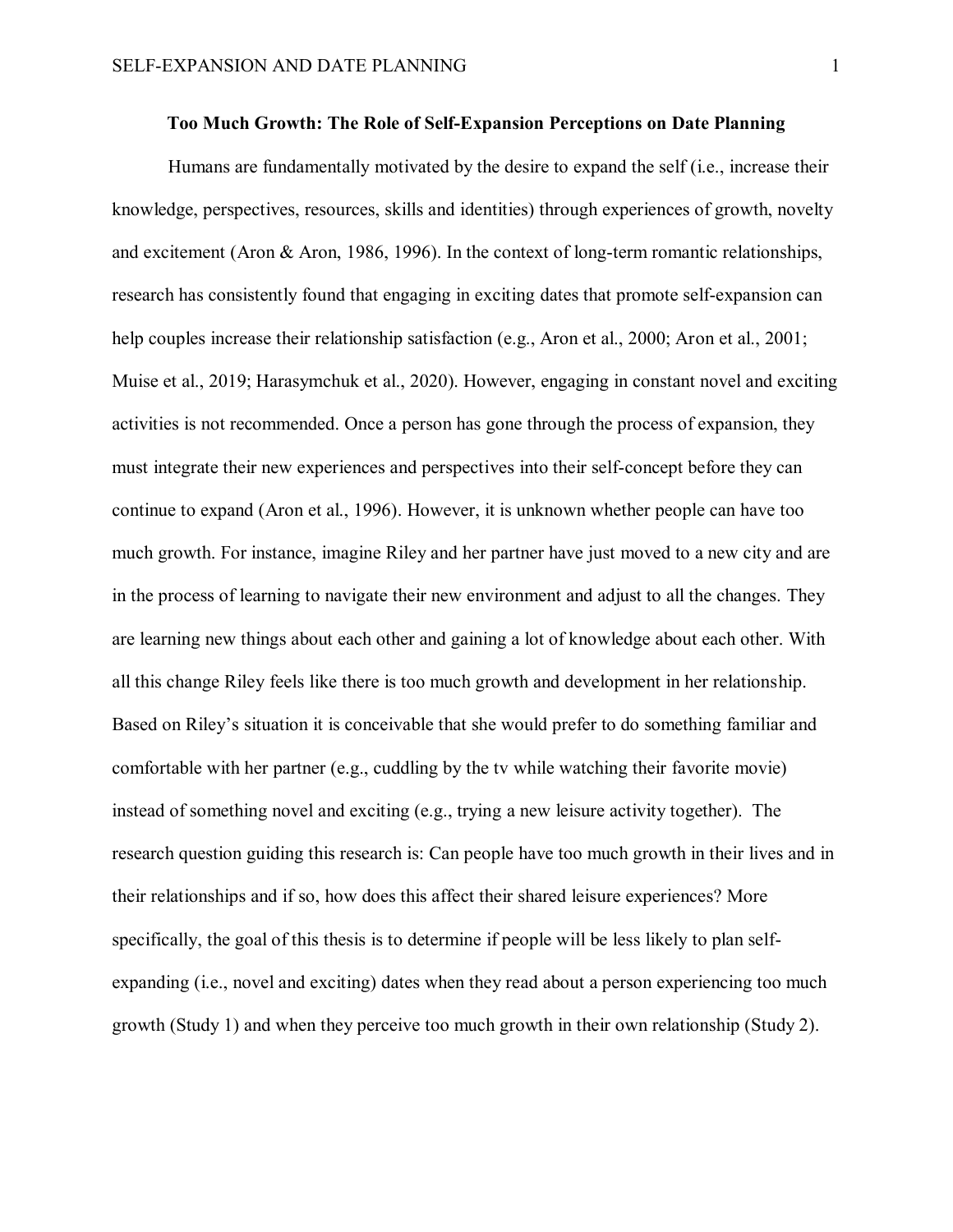#### **Self-Expansion Model**

The self-expansion model posits that humans have a fundamental motivation for growth, to expand their sense of self to enhance their potential efficacy and ability to accomplish goals (Aron & Aron, 1986). Self-expansion can involve increases in a person's knowledge, perspectives, resources, skills and identities which all facilitate their ability to achieve goals (Aron & Aron, 1996). People seek to expand themselves because the process of rapid selfexpanding has a positive effect, is physiologically arousing, pleasurable, and can be exhilarating (Aron & Aron, 1986; Strong & Aron, 2006).

Self-expansion is a cyclical process involving both an expansion phase and an integration phase (Aron & Aron, 1986). The expansion phase is driven by the motivation to increase novelty, complexity and stimulation, whereas the integration phase is driven by the motivation to reduce complexity to facilitate the process of incorporating newly acquired perceptions (from the expansion phase) into existing cognitive structures (Strong & Aron, 1996). Both phases are critical to the successful expansion of the self (Aron & Aron, 1986).

Self-expansion can occur through various experiences; one of the main ways people seek to expand is through close relationships. In the context of relationships, self-expansion occurs through the inclusion of the other in the self (Strong & Aron, 2006). This process involves the cognitive representations of each partner becoming interconnected resulting in each partners' resources, perspectives, and identities being accessible to the other (Mattingly & Lewandowski, 2014). As couples continue to include the other in the self, their cognitive representations become more intertwined and overlapping (Mattingly & Lewandowski, 2014). In a set of three studies researchers found that when participants rated traits for the self, a close other, and a nonclose other followed by a surprise recognition task there was more source confusion between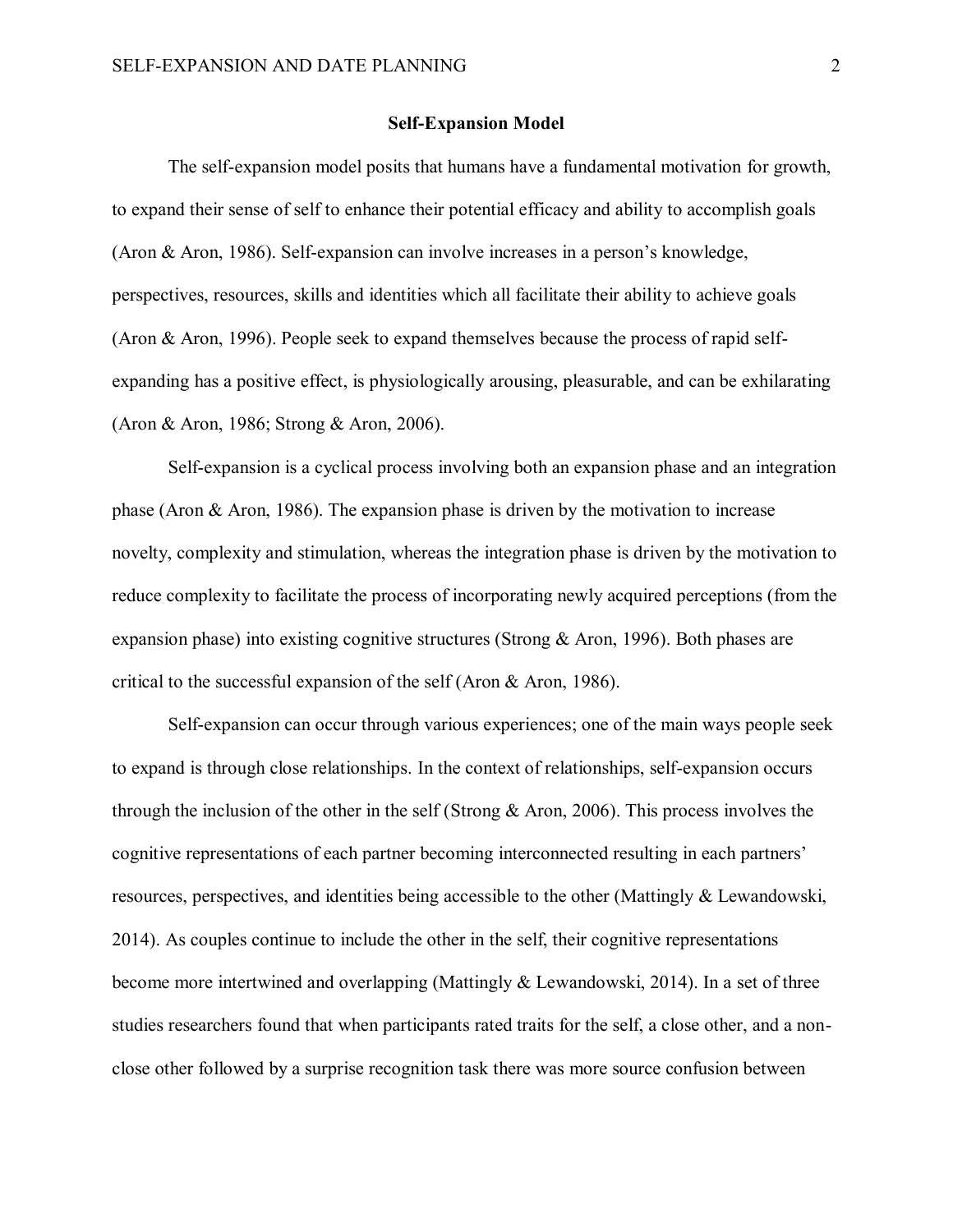traits rated for the self and close others (e.g., a trait rated for close other being recalled as a trait rated for the self) than for traits rated for the self and non-close others (Mashek et al., 2003). These findings suggest that the cognitive representations of the self and close other have become overlapped resulting in the confusion between traits rated for the self and close other.

Although people seek to expand through different types of close relationships (e.g., friendships) research has primarily focused on how self-expansion shapes the formation, maintenance and dissolution of romantic relationships. Falling in love is a rapid form of selfexpansion that occurs through self-disclosure, risk-taking, and the development of relationships (Aron, Paris, & Aron, 1995). In a set of two longitudinal studies, researchers found that falling in love affects various aspects of the self, including increases to self-concept diversity, self-efficacy and self-esteem. This research illustrates the inclusion of the other in the self, which is the process of self-concept change that occurs during the formation of romantic relationships (Aron et al., 1995).

When relationships begin, each partner engages in self-disclosure and risk-taking which results in positive emotionality and arousal (Aron & Aron, 1986). These positive feelings are then attributed to the partner contributing to higher levels of passionate love (Deloyski, 2007). However, as relationships develop there are fewer opportunities for self-expansion since both partners know each other well, which can result in boredom and reduced relationship satisfaction (Strong & Aron, 1996). Therefore, maintaining a high-quality romantic relationship is challenging as partners, on average, become less satisfied with increased relationship duration (Bradbury & Karney, 2004; Lorber, Erlanger, Heyman, & O'Leary, 2015; Mitnick, Heyman, & Smith Slep, 2009). Research has shown that reduced self-expansion in current relationships leads to increased interest in relationship alternatives and significantly contributes to the overall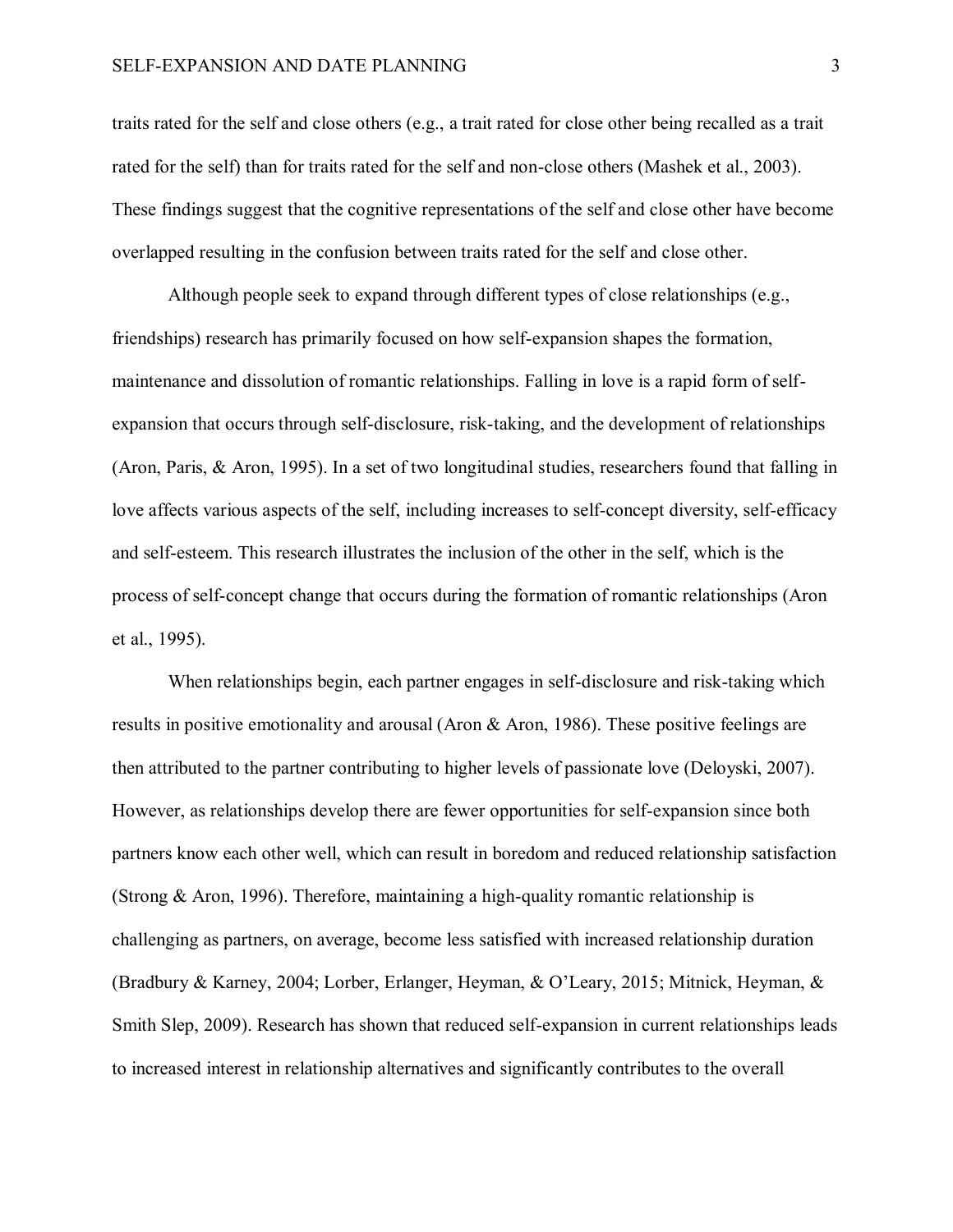variance in susceptibility to infidelity (Lewandowski & Ackerman, 2005; VanderDrift, Lewandowski, & Agnew, 2010). One way to maintain feelings of self-expansion in a long-term relationship is to engage in self-expanding activities with a romantic partner.

# **Self-Expanding Shared Activities**

Self-expanding activities can be operationalized in various ways; for some researchers, excitement is a key component. Exciting can refer to anything that is both novel and arousing (Aron et al., 2001). Some key terms that have been used to describe exciting activities include adventurous, spontaneous, playful, exciting, passionate, sexual, and interesting (Coulter & Malouff, 2013). Some activities couples often view as exciting are skiing, hiking, and going to concerts (Reissman, Aron, & Bergen, 1993). Couples who engage in exciting activities together report increased relationship satisfaction suggesting that these exciting activities do result in selfexpansion within the context of the relationship (Coulter & Malouff, 2013; Reissman, Aron, & Bergen, 1993). However, in the field of self-expansion research arousal is not always considered important for achieving expansion (Tomlinson, Hughes, Lewandowski, Aron, & Geyer, 2019). To assess the distinct effect of arousal on self-expansion, researchers conducted a series of four studies using both experimental and correlational designs (Tomlinson et al., 2019). They found that it was the self-expanding aspect (i.e., fun and interesting) but not the arousal aspect of an activity that resulted in positive relationship outcomes (Tomlinson et al., 2019). Other researchers argue that since arousal often co-occurs with novelty, it is also associated with the positive feelings that occur with rapid self-expansion and therefore should be kept as a component of self-expanding activities (Aron et al., 2001).

Based on the concept of flow, self-expanding activities include any activity that results in growth and skill attainment (Graham, 2008). The activities must be challenging, but within the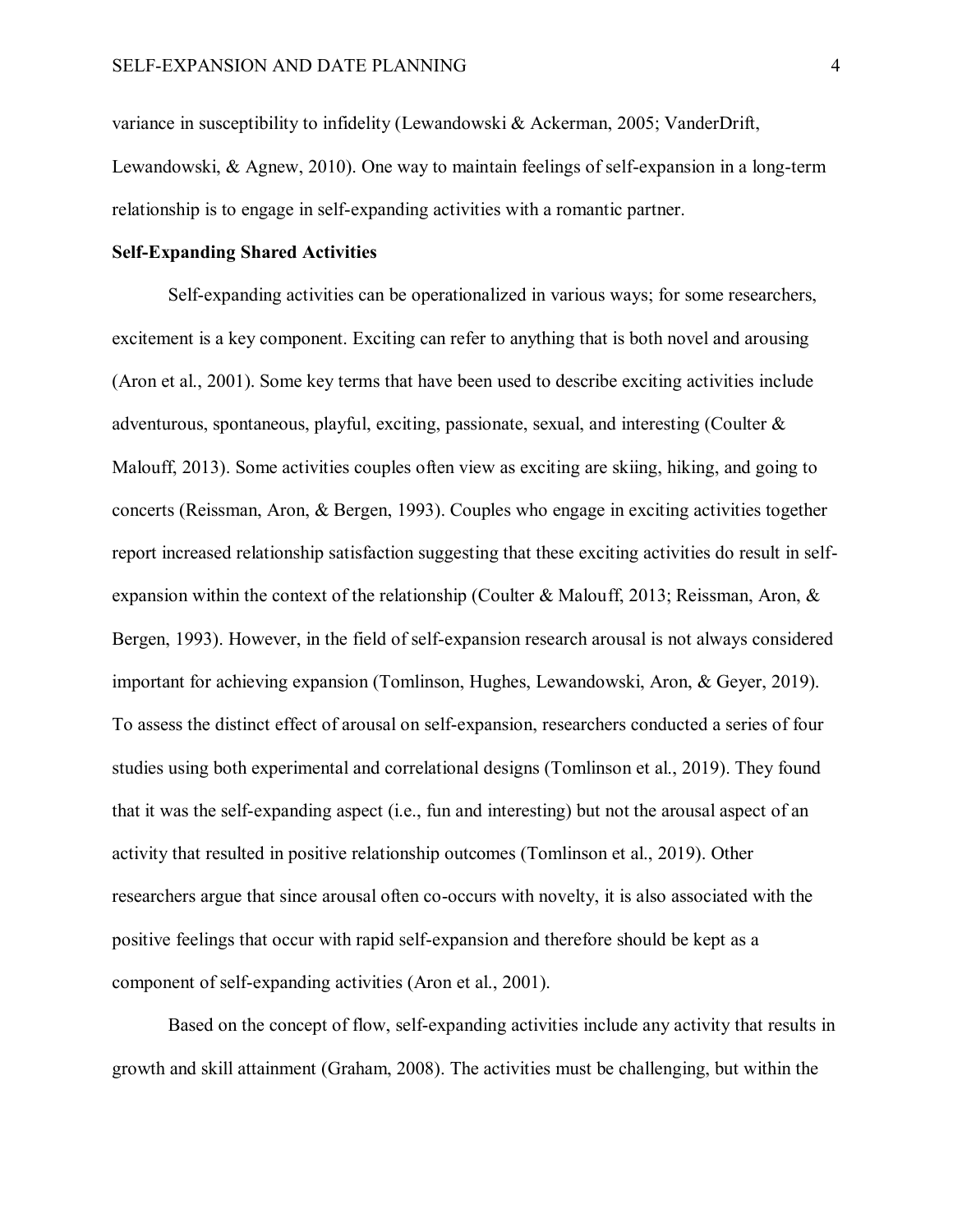skill level of the individual to allow for new skills to be learned and to achieve individual growth (Graham, 2008). In the early stages of relationships, partners are constantly facing challenges that they must overcome through the development of new skills that help them to better relate to each other (Graham, 2008). This results in individual self-expansion within the context of the relationship (Graham, 2008). When relationships develop there are less inherent challenges so couples must challenge one another and engage in exciting activities together to continue to selfexpand (Graham, 2008).

# **Benefits of Self-Expanding Activities for Relationships**

One key area of focus for researchers has been on examining the benefits of engaging in exciting shared activities within the relationship. There is converging evidence through various methods (i.e., correlational, lab experimental, "homework" experimental, daily experience) that self-expanding exciting are beneficial to relationship functioning because they promote selfexpansion in the relatonship. Several studies have found a positive association between couples' engagement in exciting activities and relationship satisfaction (Aron et al., 2000; Harasymchuk et al., 2020; O'Leary, Acevedo, Aron, Huddy, & Mashek, 2012). In both a newspaper survey and a door-to-door survey, there was a strong association between the amount of exciting activities couples engaged in and relationship satisfaction (Aron et al., 2000). Similarly, in a study of married couples, researchers found a strong correlation between feelings of being "very intensely in love" and engaging in novel and challenging activities (O'Leary, Acevedo, Aron, Huddy, & Mashek, 2012). Additionally, in a 3-week daily diary study, researchers found that on days where participants reported a greater likelihood of engaging in novel and exciting activities, they also reported higher relational self-expansion which in turn resulted in higher relationship satisfaction (Harasymchuk et al., 2020).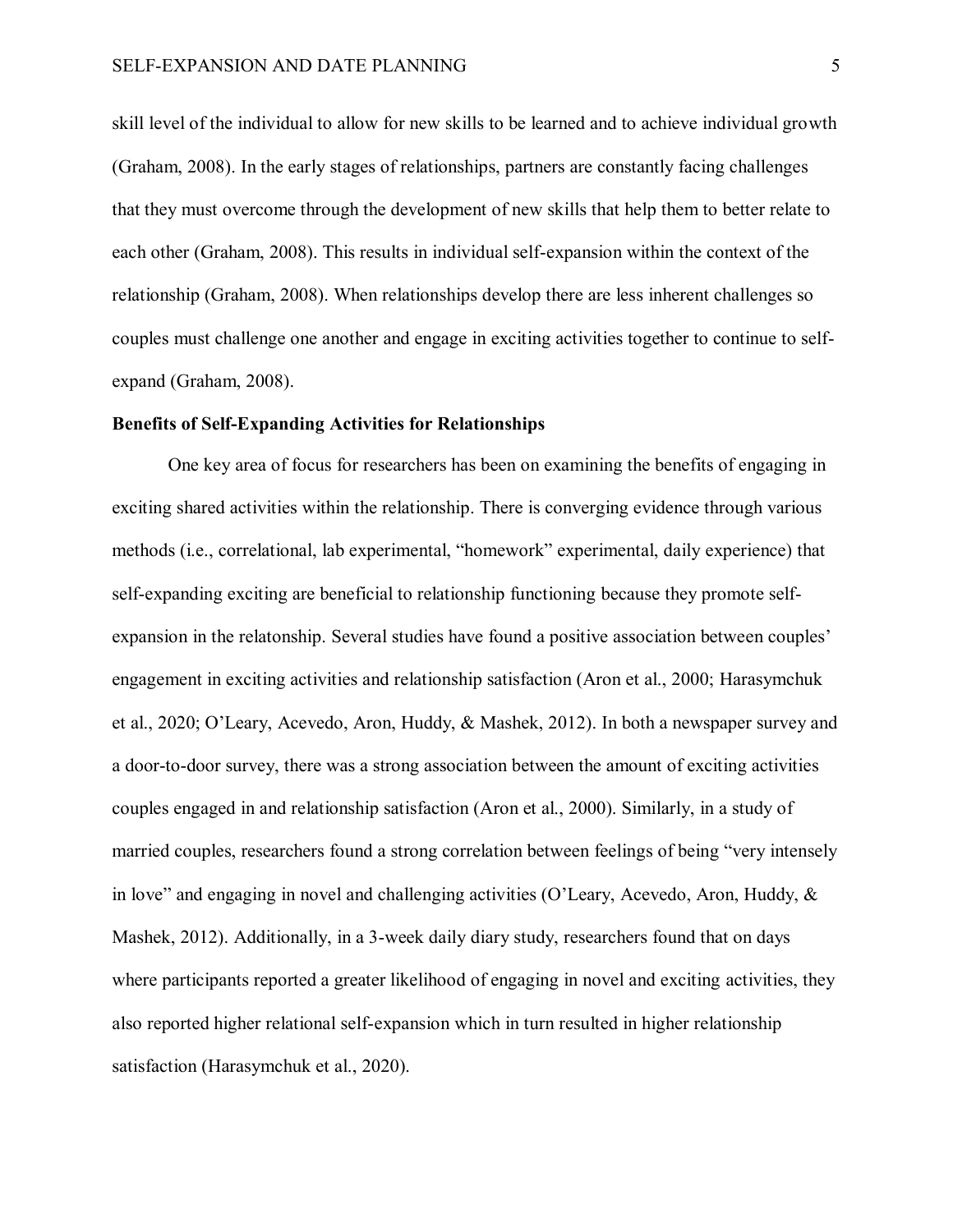Researchers have also established a causal link between couples' joint participation in exciting activities and relationship satisfaction. In an experimental paradigm, a group of researchers manipulated task type (i.e., novel/arousing or mundane) to examine whether joint participation in a novel and arousing task would increase relationship satisfaction in couples (Aron et al., 2000). The couples who engaged in the novel and arousing activities had increased relationship quality compared to those who participated in the mundane activities (Aron et al., 2000). In another experimental design, researchers manipulated the challenge of an activity (i.e., low, medium, or high) and found that the more skilled a couple, the more of a relationship there was between challenge and relationship quality (Graham & Harf, 2015).

Through homework style experiments, researchers have been able to examine the effect of joint engagement in self-expanding activities on relationship satisfaction in more naturalistic settings. In one study, married couples were randomly assigned to engage in activities that were exciting, pleasant, or no activity (i.e., control group) for 1.5 hours for 10 weeks (Reissman, Aron, & Bergen, 1993). Couples who participated in the exciting activity condition had higher postintervention relationship satisfaction compared to the no activity control group and the pleasant activities group (Reissman et al., 1993). Furthermore, there is evidence that the relational benefits that occur from joint participation in self-expanding activities in natural settings can last for several months (Coulter & Malouff, 2013). In a 4-week online intervention, participants in the excitement program had post-intervention increases in positive affect, relationship satisfaction and relationship excitement, compared to the wait-list controls (Coulter & Malouff, 2013). These benefits were still present four months later illustrating the potential long-term positive impact that couples' engagement in self-expanding activities can have on their relationships (Coulter & Malouff, 2013).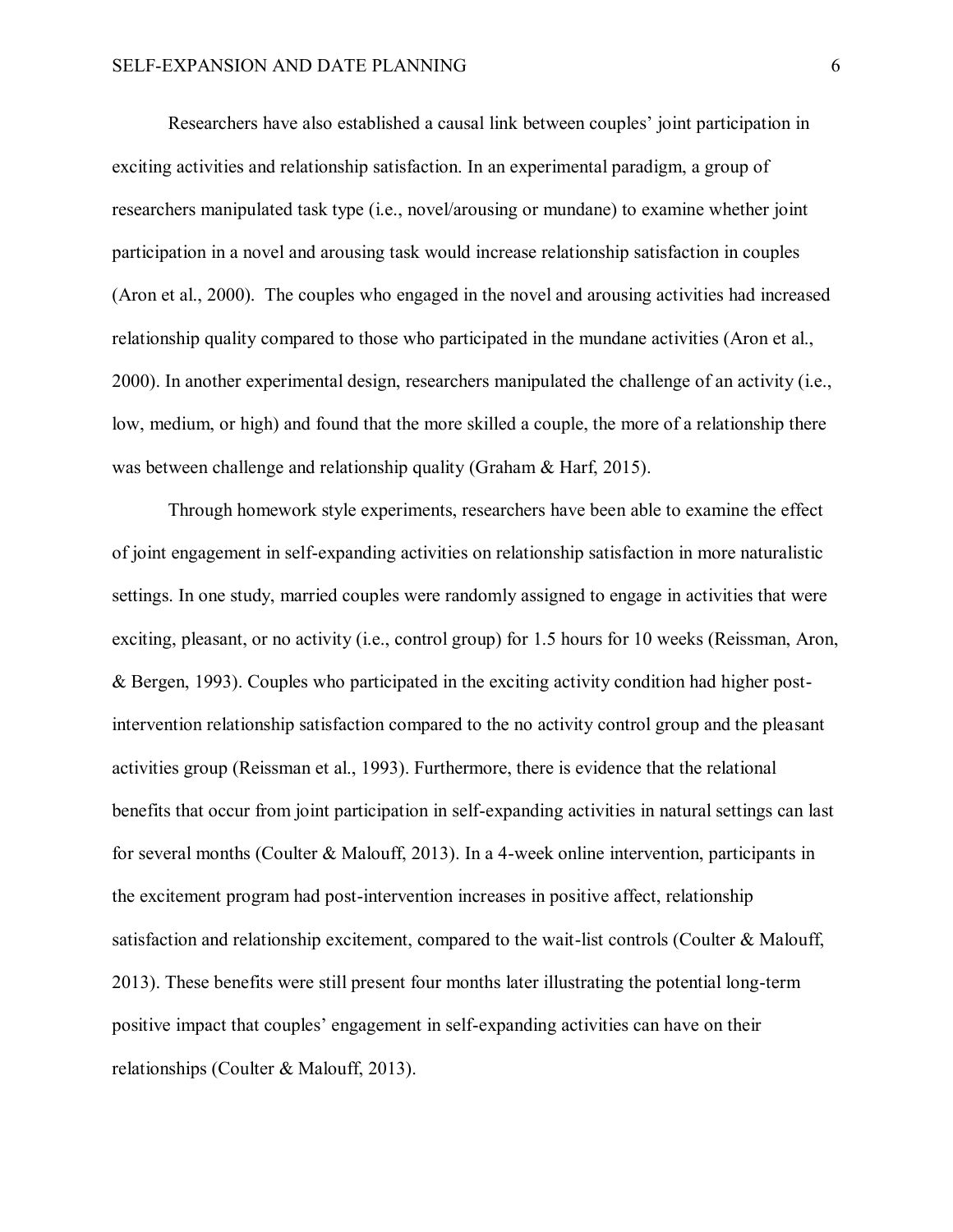Additionally, couples' momentary experiences of relationship quality are affected by their engagement in self-expanding activities in their daily lives. In a daily experience study, couple members each completed measures of their daily self-expansion, sexual desire, and relationship satisfaction for 21 days (Muise et al., 2019). The researchers found that on days when participants reported greater than usual relational self-expansion, they also reported greater sexual desire and relationship satisfaction (Muise et al., 2019). Experience sampling studies provide a breadth of knowledge on how self-expanding activities impact couples on a daily basis by showing that momentary increases in relationship satisfaction occur when couples are engaging in self-expanding activities.

In conclusion, through various study designs and diverse methodologies, researchers have consistently found that when couples engage in activities that are exciting, they experience increased relationship satisfaction. Taken together, these studies provide support that couples can obtain relationship benefits from engaging in self-expanding activities in various settings, including controlled lab studies, naturalistic field studies, and in their daily experiences. Most of the research on self-expansion has focused on the benefits of the expansion process and people's innate desire for self-expansion. However, there are still questions that remain about whether people can have too much self-expansion in their lives and in their relationships and if so, how try to reduce self-expansion.

# **Self-Expanding Individual Activities**

Although research has mainly focused on relational self-expansion, self-expansion can occur outside of the relationship (Mattingly & Lewandowski, 2013). In the non-relational context, activities that are perceived as novel and exciting (e.g., travelling or starting a new job) can be self-expanding (e.g., Aron & Aron, 1986; Mattingly & Lewandowski, 2013). In one set of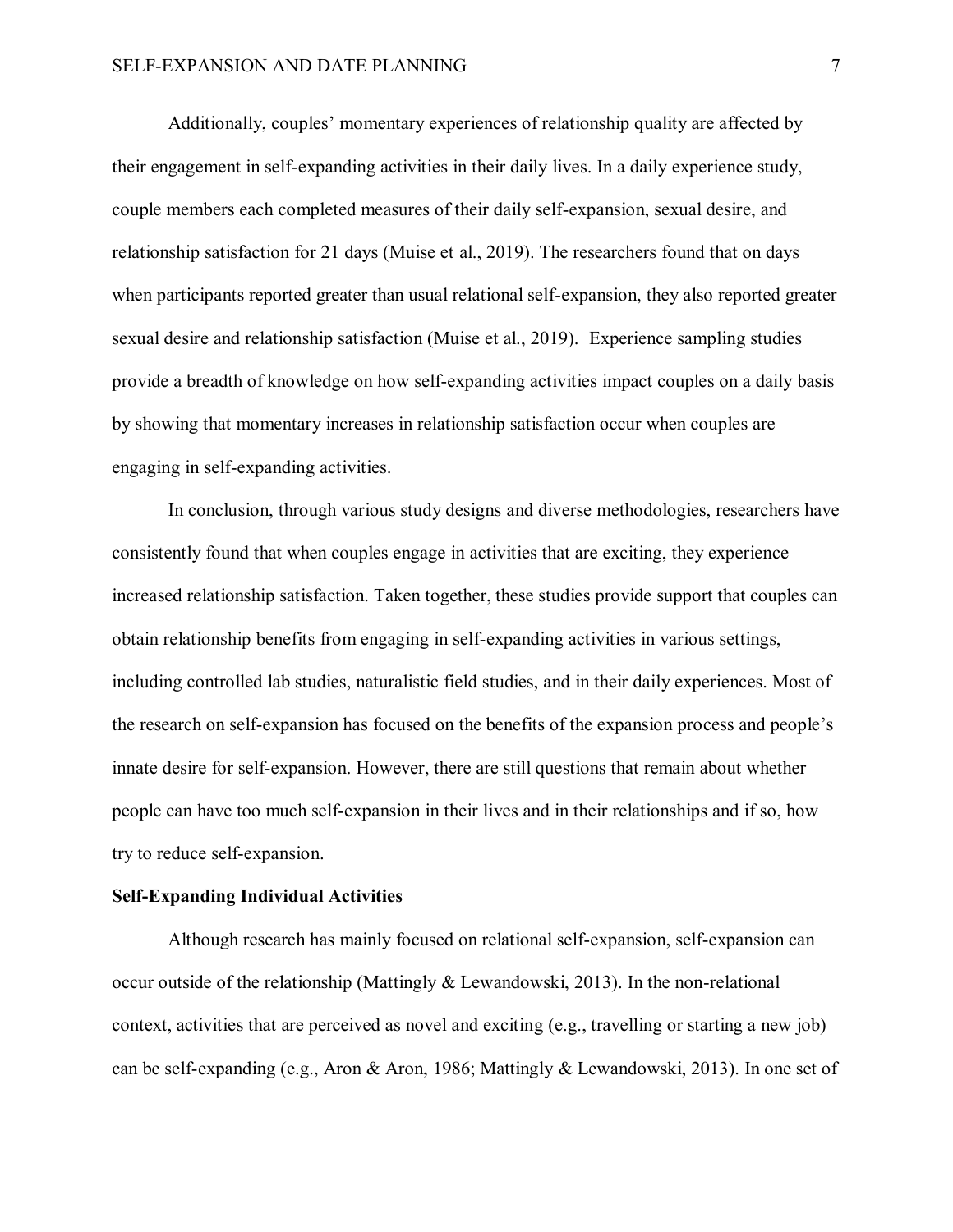studies, participants who completed highly self-expanding activities exerted more physical and cognitive effort than those in the low self-expanding condition (Mattingly & Lewandowski, 2013). The results were explained as exemplifying the rewarding process of expansion (Mattingly & Lewandowski, 2013). When participants were in the high self-expansion condition, they were experiencing the rewarding sensation associated with the expansion process and therefore exhibited more effort (Mattingly & Lewandowski, 2013). This research suggests that self-expansion can occur outside of the relationship, however, there is still more research needed to determine whether non-relational self-expansion affects relationship maintenance behaviour.

# **Too Much Self-Expansion: The Role of Integration**

Although people are fundamentally motivated to expand their sense of self, people do not constantly seek out excitement. For an exciting experience to expand one's sense of self, the experience must be incorporated into a persons' existing cognitive structures. For example, if someone takes a course but is not able to integrate the new knowledge into their cognitive structures, they will not expand from the experience (i.e., not gain new knowledge). The integration phase of the self-expansion model is the motivating process during which newly acquired experiences/perceptions are incorporated into existing cognitive structures. Although the integration stage involves a tendency to reduce external excitement and stimulation, it leads to more expansion in knowledge and competence. This is achieved through adding expanding experiences into the self-concept which expands the self.

The expansion phase and the integration phase of the self-expansion model are separate aspects of a cyclical process and therefore in a particular knowledge domain, a person will either be expanded and seeking change (i.e., expansion phase) or in the process of expansion and withdrawing from change (i.e., integration phase). When one phase is completed, the motivation shifts and the person returns to the other phase. For instance, if someone has just successfully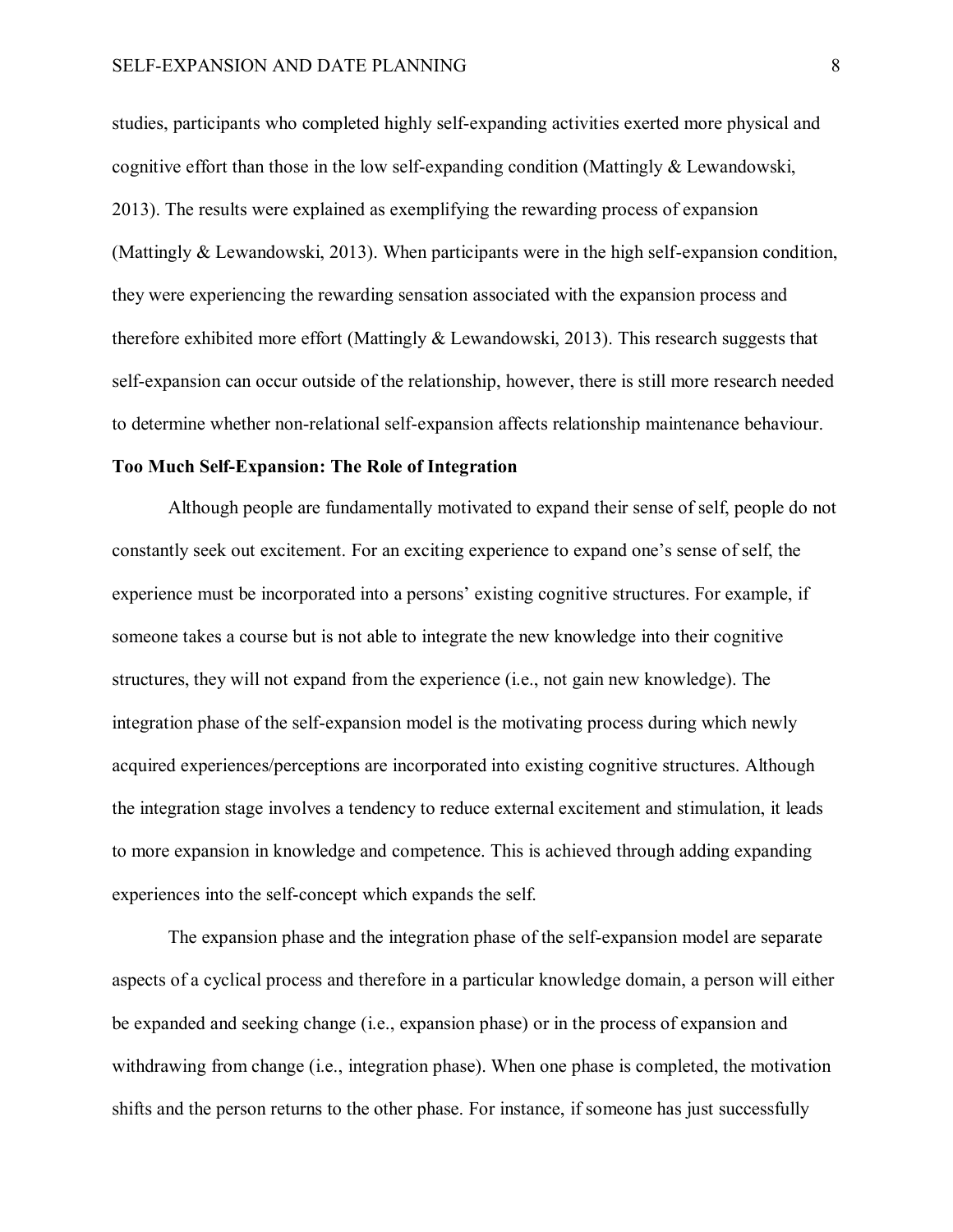added new perspectives into their self-concept their motivation will shift towards seeking out new experiences to further expand their sense of self, whereas someone who has just gone through an expanding experience will now be motivated to reduce change in order to process the expanding experience internally.

The process of self-expansion is constantly occurring in multiple domains simultaneously. Thus, a person can be seeking out expansion in one domain and be in the process of integration in another domain concurrently. However, Aron & Aron (1986) argue that there is a total expansion capacity and that the total of all expanding experiences cannot exceed the individual's capacity for expansion and integration. Therefore, a person may not desire expansion in a particular domain (e.g., work-related) if they are in the process of integrating a current work experience or if they have reached their total expansion capacity. Essentially, when changes come too fast or there are too many, they cannot be integrated and become sources of pain rather than pleasure. This suggests that the same experience, for example, a promotion, may be seen as an opportunity for expansion or not depending on the persons' perceived ability to integrate it. An experience will not expand the self if it cannot be successfully integrated into existing cognitive structures.

In the context of close relationships, the process of including the other in the self involves adding new skills, attitudes, resources, perspectives and behaviours from the close other into one's own cognitive structures. Therefore, the process assumes that the expansion opportunities can be integrated into the self. The amount a partner can expand by incorporating the other into the self is restrained by the requirement to integrate the expansion into the self. For example, a person may not desire a relationship with someone who is too different from them if they feel they will be unable to successfully incorporate the aspects of the other into the self.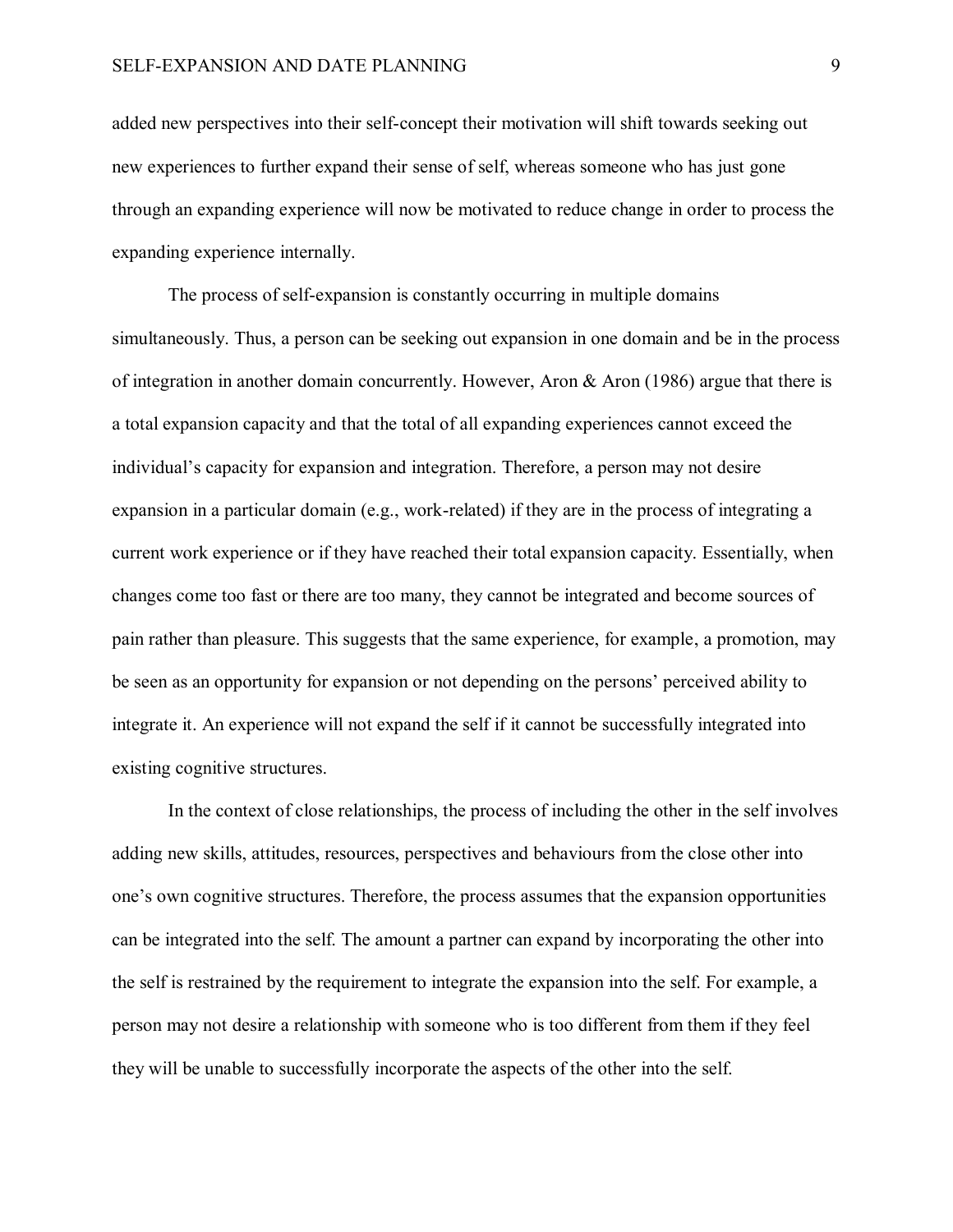The process of expansion and integration is also important in long-term romantic relationships where many aspects of the other have already been incorporated into the self. In addition to incorporating the experiences of the other into the self, long-term couples also go through joint expanding experiences, such as getting married, having a baby and moving to a new city. Therefore, it is conceivable that if a couple is experiencing a lot of expanding experiences simultaneously, such as moving to a new city and learning to navigate a new environment, they may not seek out further expansion as they are in the process of integrating the current expanding experiences into their self-concept.

# **Individual Differences in Desire for Self-Expansion**

Although everyone goes through both the process of expansion and integration, there are individual differences that affect the amount of self-expansion a person desires and their capacity to integrate it (Aron & Aron, 1986). One important individual difference is personal selfexpansion. Personal self-expansion is the amount of novelty and increased understanding of known concepts that a person desires and seeks out (Gordon & Luo, 2010). People who have high trait personal self-expansion seek out novel and self-enhancing experiences more often than others and as a result may desire more growth in their relationships and their lives more generally (Gordon & Luo, 2010).

Based on the cyclical nature of the self-expansion process it is conceivable that too many simultaneous expansion opportunities may be negative. If a person perceives that there is too much expansion occurring simultaneously, then any other expansion opportunities may be impossible to integrate (since the person's maximum capacity for expansion has been met; Aron & Aron, 1986). Therefore, both trait differences and momentary factors likely affect selfexpansion perceptions in romantic relationships.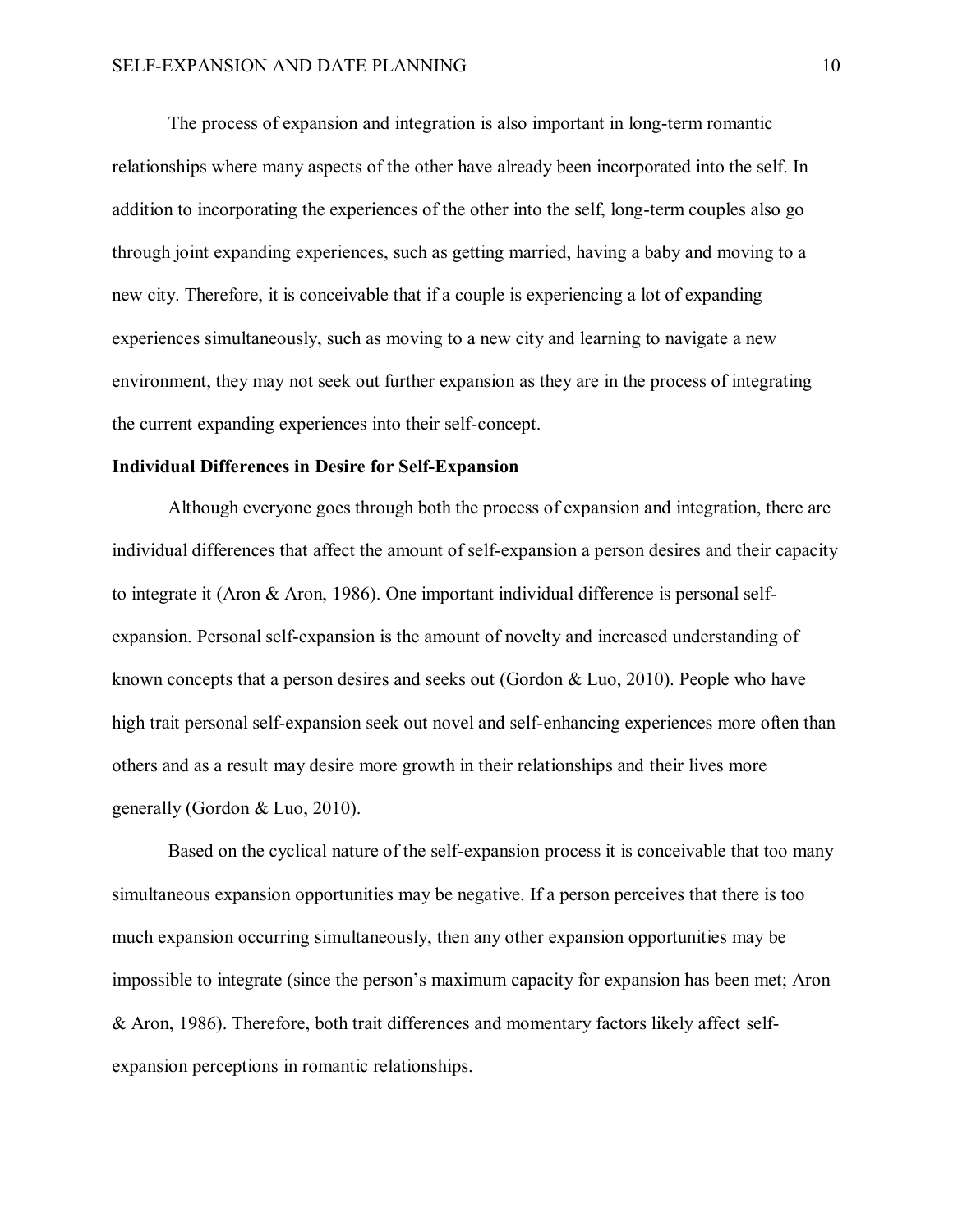# **Overview and Hypotheses**

My goal was to examine whether perceptions of too much self-expansion affect the way people maintain their relationship through shared leisure experiences. That is, when people perceive there is too much self-expansion in their relationships and in their lives, do they seek restfulness and simplicity (i.e., integration and low growth) over complexity and excitement (i.e., expansion and high growth) during their leisure time with their partner? To assess this question, I conducted two studies. In Study 1, I examined the types of dates people planned for a hypothetical couple based on the amount of perceived self-expansion. To do so, I manipulated self-expansion (i.e., too much, just enough, not enough) in a description of a hypothetical romantic couple member and measured participants' ratings of various dates that were characterized by excitement or familiarity. The goal of Study 2 was to generalize my findings from Study 1 to people's own relationships. This was achieved by measuring the amount of selfexpansion people experience in their relationship and assessing the qualities of the dates they planned for their relationship. In Study 2, I also examined whether individual differences in the desire for self-expansion affected the date qualities participants planned for their relationship.

# **Hypotheses**

I predicted that when people read about a hypothetical person experiencing too much self-expansion (vs. just enough; Study 1) in their relationship, they would choose dates for the hypothetical couple to engage in that were less exciting (i.e., expanding) and more familiar. Furthermore, when people experienced too much self-expansion in their lives (Study 2), they would plan dates that were less exciting and more familiar.

# **Exploratory**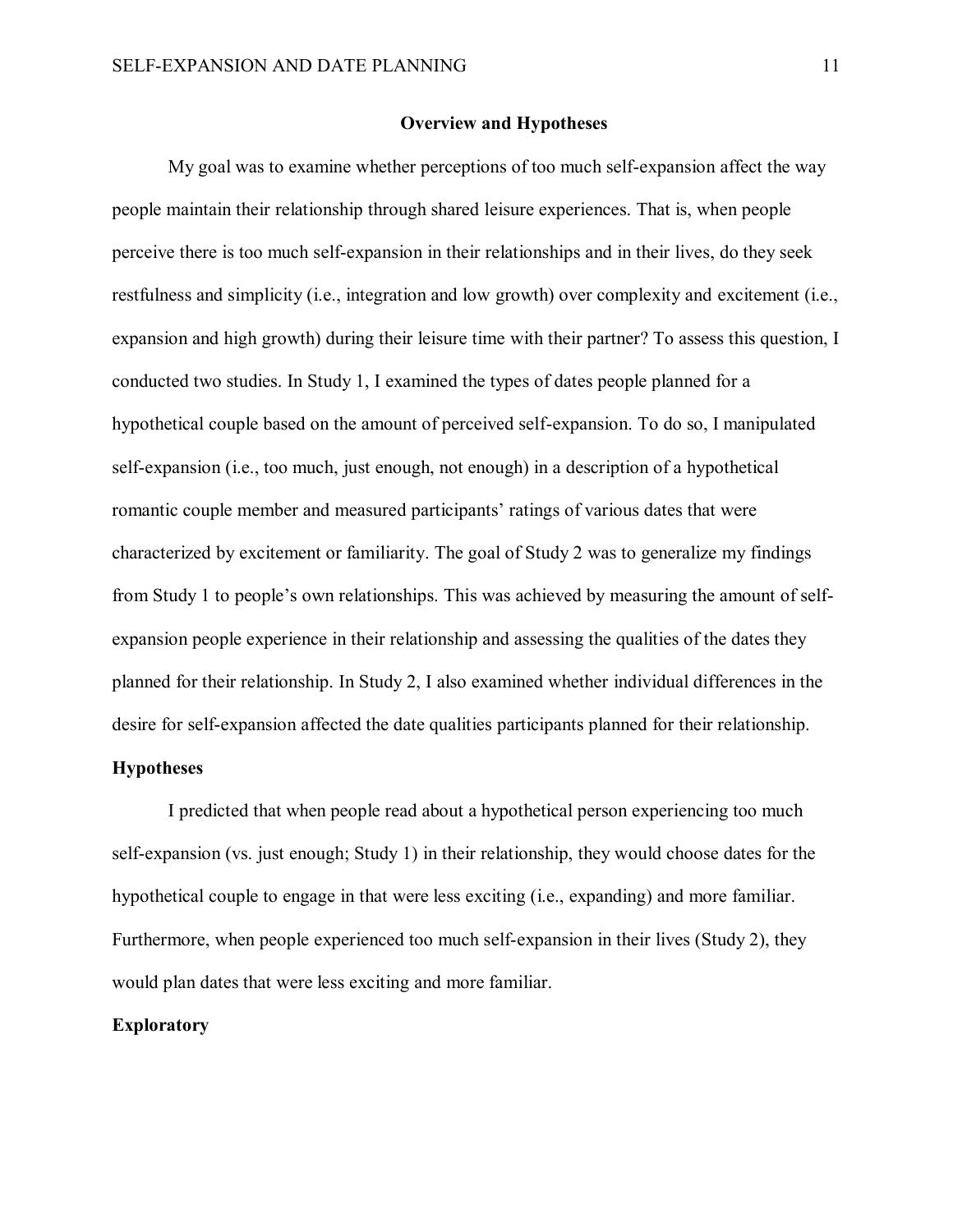I also explored whether people who read about a hypothetical person experiencing not enough self-expansion (vs. just enough; Study 1) in their relationship, would select dates that were more exciting (i.e., expanding) and less familiar for the hypothetical couple to engage in. This was also expected to be true when people are experiencing not enough self-expansion in their lives (Study 2).

Additionally, I explored whether self-expansion experiences outside of the relationship (i.e., without the partner) affected the types of dates people chose for a hypothetical couple (Study 1) and in their relationships (Study 2). The purpose of including this was to examine whether the findings generalized to self-expansion experiences without the partner.

I also explored whether the amount of familiarity and comfort someone was experiencing inside or outside their relationship affected the types of dates people planned in their relationship (Study 2). By examining familiarity and comfort, I could determine whether the amount of familiarity and comfort a person experienced affected the types of dates they planned for their partner. I expected inverse relations for familiarity (i.e., too much self-expansion, plan more familiar dates).

#### **Study 1**

In Study 1, I examined whether the amount of self-expansion (too much, just enough, not enough) inside (or outside) the relationship would affect the types of dates participants would choose for a hypothetical couple. I aimed to determine whether participants would select dates that were less exciting (i.e., self-expanding) and more familiar when the hypothetical person was experiencing too much self-expansion (vs just enough) inside their relationship. In this online study, participants were randomly assigned to read one of six vignettes about a hypothetical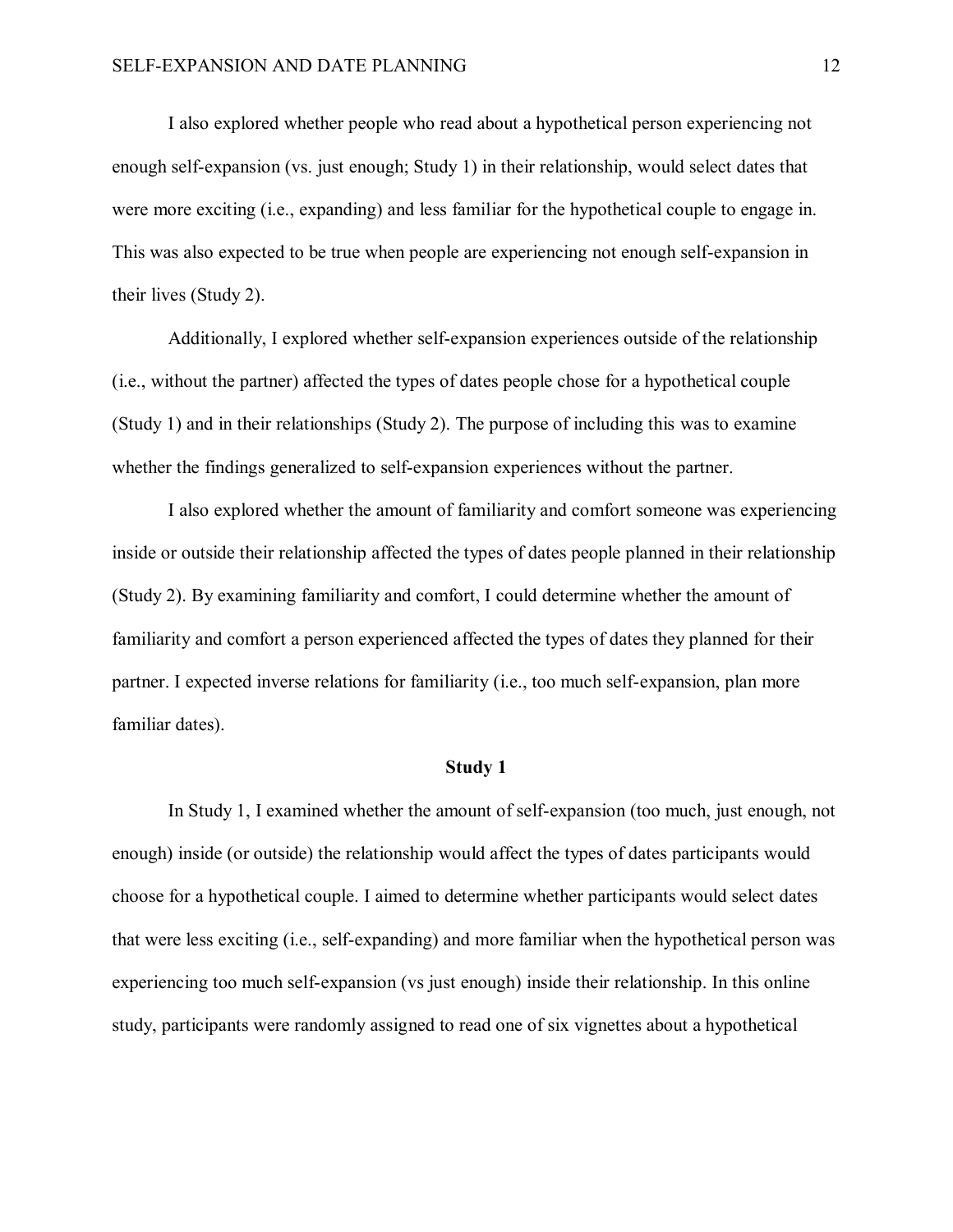intimate couple and then answered questions about the qualities of dates (i.e., exciting and familiar) they would suggest for this hypothetical couple to engage in the near future.

# **Method**

#### *Participants*

A sample of at least 128 participants would have allowed me to detect a medium-sized effect  $(d = 0.30)$  with 80% power. The power analysis was conducted for a t-test between my independent variable (i.e., too much growth) and my dependent variable (i.e., excitement of the date planned). I overrecruited to account for possible exclusions. A total of 540 Mturkers participated (in exchange for \$0.50), but 141 were excluded due to ineligibility (i.e., not in a romantic relationship for 2 months) and 10 were excluded due to poor data (i.e., failed both attention checks or both open-ended bot-checker questions)<sup>1</sup>. The final sample size was  $N=389$ (53% women,  $M_{\text{age}}$  = 38.05 years,  $SD_{\text{age}}$  = 11.28). The majority of participants were Caucasian (80.46%), followed by African American (9.51%), Asian (6.68%) and 2.85% were bi- or multiethnic/racial or self-identified as "other". The majority classified their relationship as married (50.64%). The remaining participants were seriously involved/exclusive (38.06%) or casually dating (11.3%). The average length of these relationships was approximately 8 years ( $M_{\text{length}} =$ 94.05 months,  $SD_{length}$  = 104.48, range 2 months – 50 years).

# **Materials and Procedure**

Following registration for the study via MTurk, participants were sent the link to complete the survey hosted on Qualtrics. Participants were credited \$0.50 for participating in the study. In the first part of the questionnaire, participants completed a demographic survey that included questions about their romantic relationship (e.g., relationship status, length of relationship) as well as other demographics (e.g., age, gender and ethnicity). After, participants were asked to read about another person's relationship. All scenarios were about a hypothetical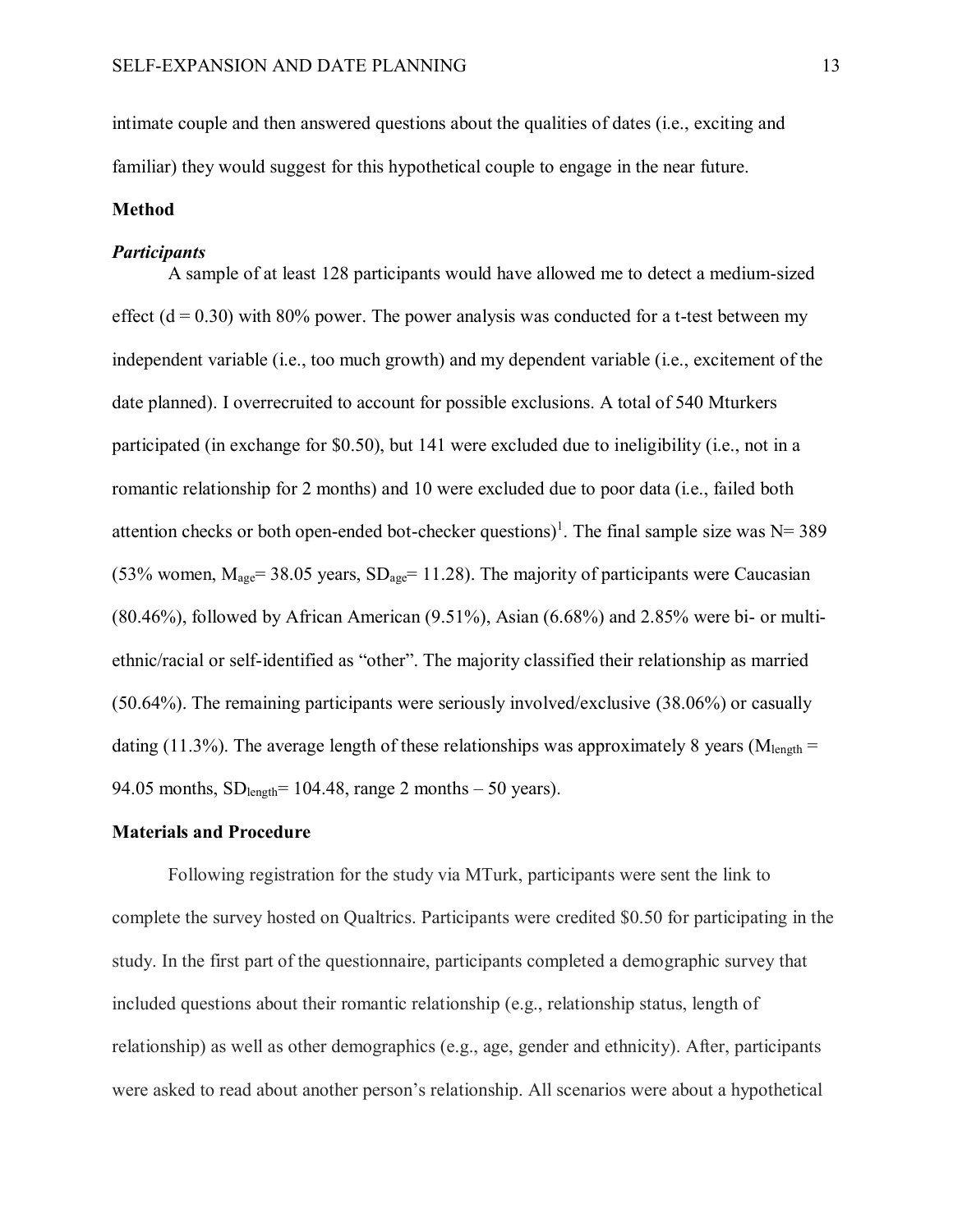person named Riley reflecting on his/her relationship. Participants were randomly assigned to read one of the six vignettes. The vignettes were used to manipulate the perceived self-expansion (i.e., too much, just enough, not enough) the hypothetical couple member was experiencing inside their relationship. However, the context the self-expansion was occurring in (i.e., inside the relationship or outside of the relationship) was also manipulated to explore whether expansion outside the relationship also affected date planning. The hypothetical person's gender was counterbalanced (i.e., half of the participants read about Riley as a woman and half read about Riley as a man). The name Riley was chosen because it is one of the most common gender-neutral names. Given that I made no predictions for gender effects counterbalancing was used to control for the gender of the couple member.<sup>2</sup>

# *Experimental conditions*

Participants were randomly assigned to read one of the 6 vignettes. The amount of selfexpansion (too much, just enough, not enough) and the context of the self-expansion (inside the relationship, outside the relationship) were manipulated within the vignettes. The main goal of this study was to examine too much (vs. just enough) self-expansion inside the relationship, but other conditions were included for exploratory purposes. For the amount of self-expansion (too much, just enough, not enough) the vignettes were worded exactly the same, except for the last sentence that indicates the character's perceived level of self-expansion/growth (i.e., Riley is said to be experiencing either too much, just enough, or not enough growth and development). For the context of the self-expansion, the vignettes were worded the same; but, the source of the selfexpansion differed (i.e., Riley feels there is too much growth and development *in her relationship* vs Riley feels like *she is* going through too much growth and development). For the context variable, all participants in the *relationship* context conditions read: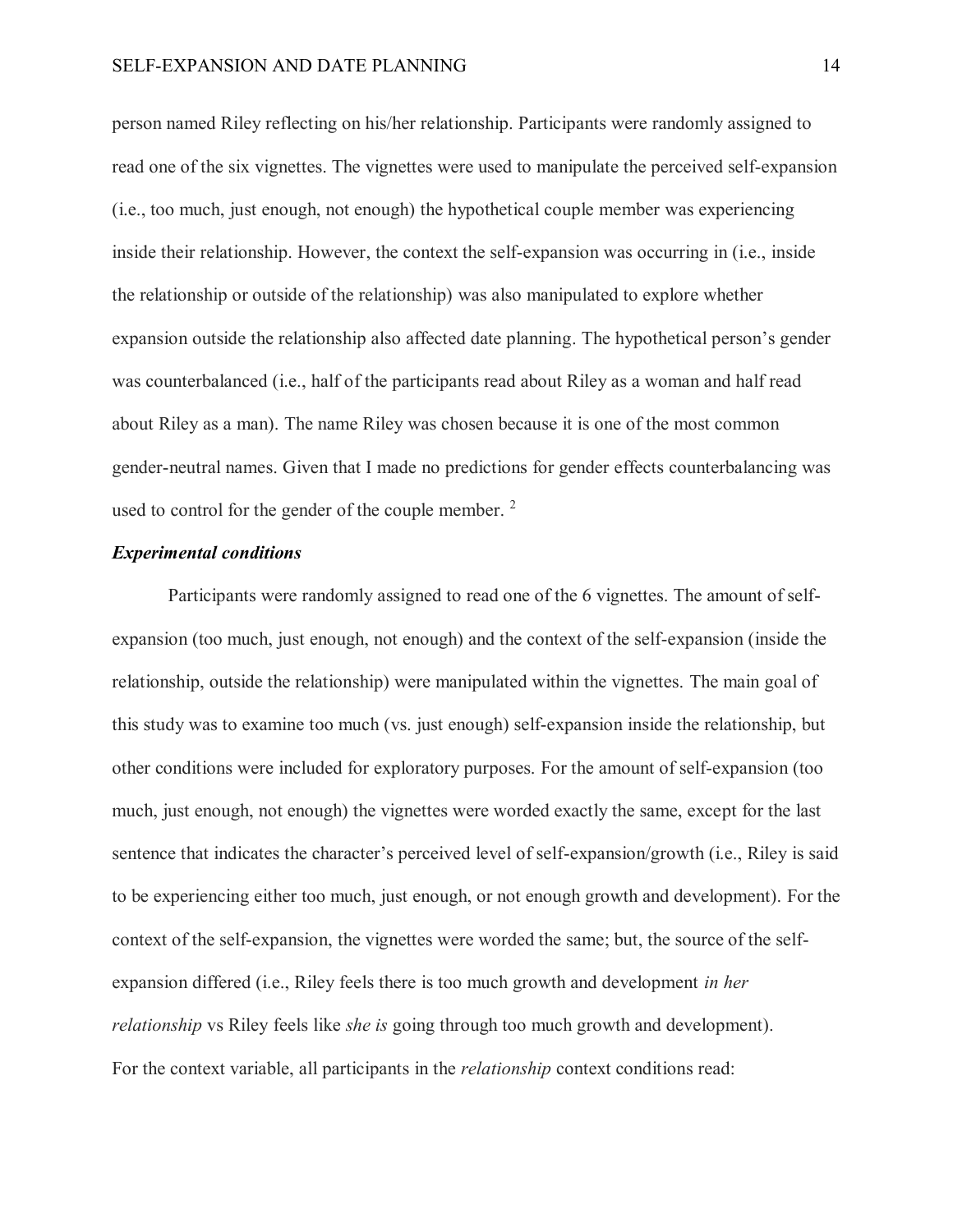Riley and her/his partner have just moved to a new city and s/he feels like a lot is changing. Riley and her/his partner have been exploring their neighbourhood and trying to navigate this unfamiliar environment. They have been learning things about each other and Riley feels like s/he is gaining a lot of knowledge about her/his partner. Riley and her/his partner have been meeting new people and trying to make friends. S/he feels like going through these experiences with her/his partner is changing her/his sense of self and her/his perspectives have become varied from what they were before the move. In general, Riley feels like there is **too much/ too little/just enough growth and development** in her/his relationship.*"*

For the context variable, all participants in the *outside of the relationship* context conditions read:

Riley and her/his partner have just moved to a new city and s/he feels like a lot is changing. Riley has been exploring her/his neighbourhood and trying to navigate this unfamiliar environment. S/he has been learning things through this experience and gaining a lot of knowledge. Riley has been meeting new people and trying to make friends. S/he feels like the people and the settings are so different than what s/he is used to, and this is making her/his feel like her sense of self is changing and her/his perspectives have become varied from what they were before the move. In general, Riley feels like there is **too much/ too little/ just enough growth and development** in her/his life."

#### *Dependent measures*

Participants then rated to what extent they thought the hypothetical couple should engage in dates that were exciting compared to familiar. In this paper the term excitement refers to anything that is novel or arousing (i.e., self-expanding). Participants rated to what extent they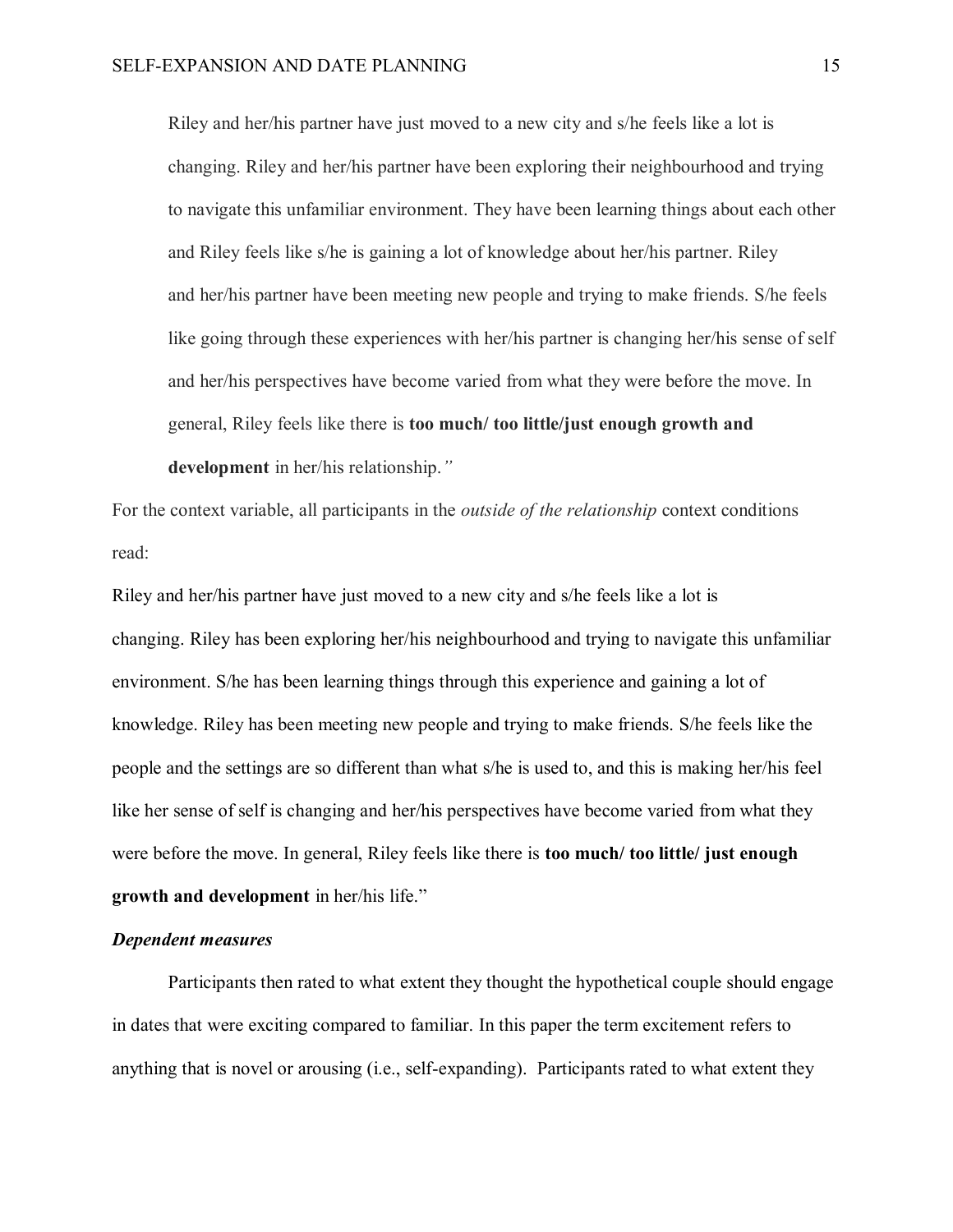thought the hypothetical couple should engage in three sets of dates that were characterized by familiarity (1) to excitement (7). For example, participants rated whether they thought the hypothetical couple should develop an old skill (1) or learn a new skill (7).

Participants also completed five forced-choice date ratings where they chose between dates that were exciting (1) and dates that were familiar (2). The forced-choice date ratings included more specific date items than the continuous date quality ratings. Example items include cook a new meal or cook a meal they make often as well as watch a movie at home or go to the movies.

# **Results**

Through my analyses, I examined whether the amount of self-expansion and the context of the self-expansion affected date quality ratings (i.e., excitement and familiarity). Prior to conducting the analyses, I cleaned the data and checked the assumptions were met.

# **Data Cleaning**

Given that participants were randomly assigned to three main conditions, I screened the data separately for each of the three groups. I tested the data for outliers (both univariate and multivariate), normality, and heterogeneity of variance between groups. The assumption of normality was violated in some conditions, however since t-tests are robust to slight violations of normality, I chose to continue with the t-test. In cases where there was heterogeneity of variance between groups, the results are reported for homogeneity of variance not assumed. There was one outlier, but removing it did not affect the results, so it was kept in the analyses. I also filtered out participants who had poor data quality ( $N = 10$ ). Participants were removed if they failed both attention checks (i.e., failed to pick a particular response) or if they failed the two openended bot-catcher questions (i.e., the open-ended responses were strange and not related to the question). Once the data was cleaned, I proceeded with the analyses.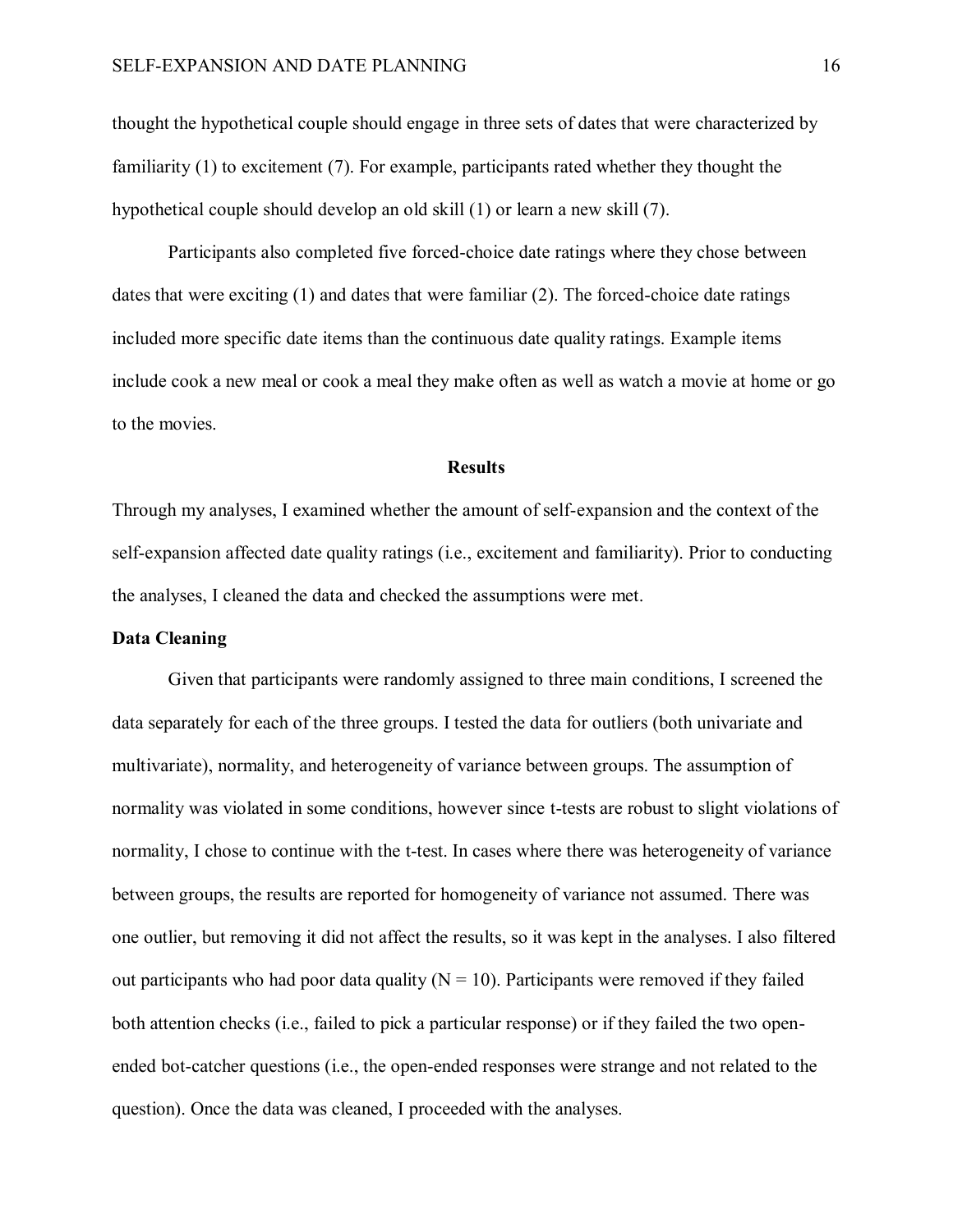# **Preliminary Analyses**

Before conducting the main analyses, I assessed the internal consistency between the three continuous date quality ratings using Cronbach's alpha. The results suggested high internal consistency  $(a = .90)$ , so I created a composite measure of the continuous date quality ratings by taking the average of the three scores. All t-test results are reported using this composite measure. Additionally, since gender was counterbalanced and no effects were predicted, I recoded the conditions by amount of growth and context of the growth (excluding gender) to create six conditions (instead of 12).

# **Main Analyses**

# *Hypothesis 1*

The hypothesis that people who read about a hypothetical person experiencing too much self-expansion (vs just enough) in their relationship will suggest dates for the hypothetical couple that are *less* exciting (i.e., expanding) and *more* familiar was supported through an independent ttest. Participants who read about Riley experiencing too much growth in the relationship (*M* = 2.81, *SD* = 1.90) suggested that the couple engage in dates that were *less* exciting and *more* familiar compared to participants who read about Riley experiencing just enough growth in the relationship ( $M = 4.85$ ,  $SD = 1.56$ ),  $t(130) = 6.74$ ,  $p < .001$ . T-tests run for each of the four hypotheses were two-tailed and conducted using Bonferroni adjusted alpha levels of .0125 per test (.05/4).

The chi-square test of independence used to analyze the relationship between the too much and just enough growth conditions for the forced-choice date ratings also supported the hypothesis. Overall, participants who read about Riley experiencing too much growth in the relationship were *more likely* than those who read about Riley experiencing just enough growth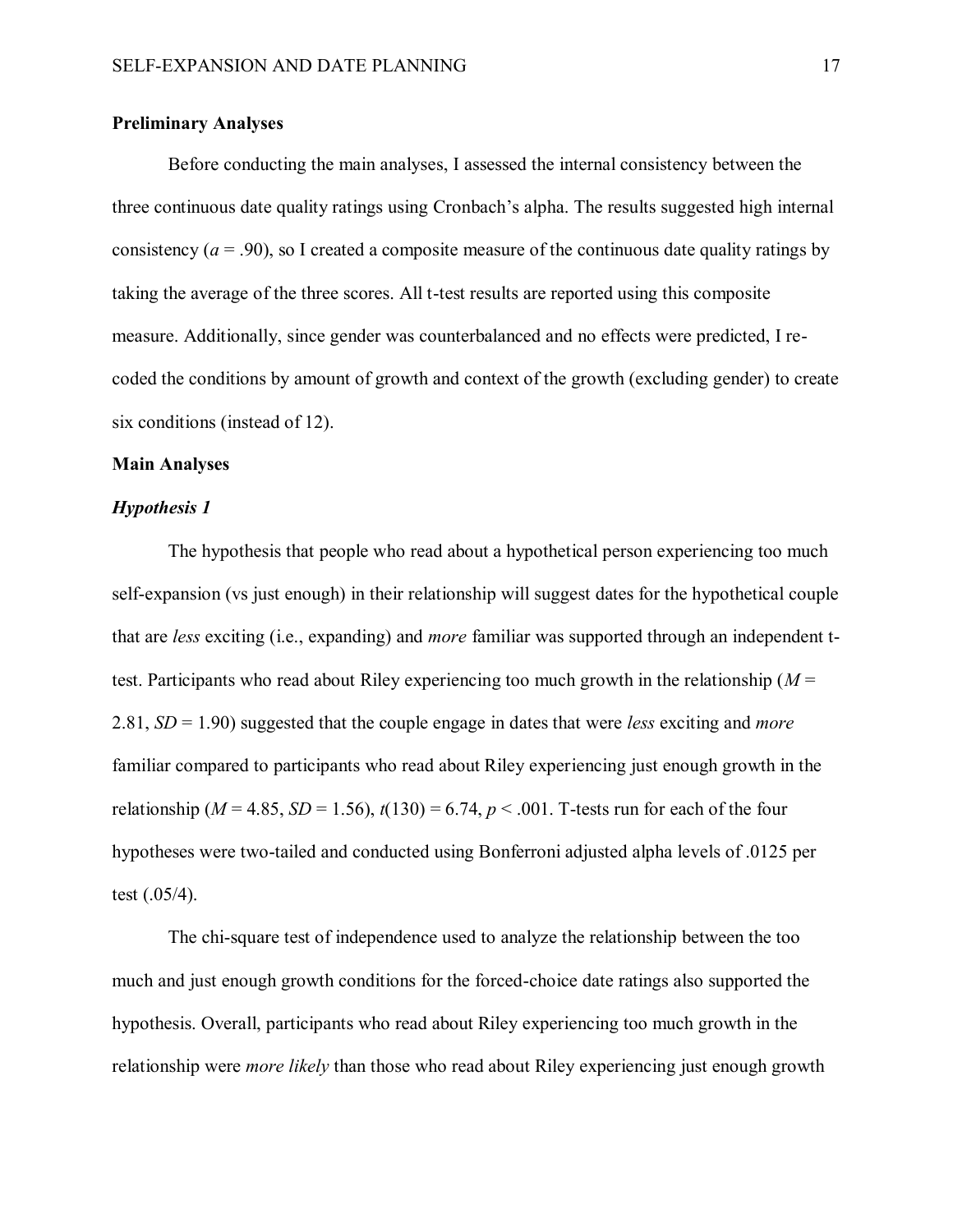in the relationship to suggest the couple engage in dates that were *less* exciting and *more* familiar (see Table 1).

# **Exploratory Analyses**

Conversely, participants who read about Riley experiencing not enough growth in the relationship ( $M = 5.62$ ,  $SD = 1.18$ ) suggested the couple engage in dates that were *more* exciting and *less* familiar compared to participants who read about Riley experiencing just enough growth in the relationship ( $M = 4.85$ ,  $SD = 1.56$ ),  $t(120) = 3.168$ ,  $p = .002$ .

The chi-square test of independence used to analyze the relationship between the not enough and just enough growth conditions for the forced-choice date ratings also supported the hypothesis. Participants who read about Riley experiencing not enough growth in the relationship were *more likely* than those who read about Riley experiencing just enough growth in the relationship to suggest the couple engage in dates that were *more* exciting and *less* familiar (see Table 1).

To explore whether self-expansion experiences *outside the relationship* (i.e., without the partner) affects the types of dates people plan for a hypothetical couple, a series of independent ttests and chi-square tests of independence were conducted. The results were consistent with the findings for growth inside the relationship.

Participants who read about Riley experiencing too much growth outside of the relationship ( $M = 3.75$ ,  $SD = 1.97$ ) suggested the couple engage in dates that were *less* exciting and *more* familiar compared to participants who read about Riley experiencing just enough growth outside the relationship ( $M = 4.62$ ,  $SD = 1.48$ ),  $t(115) = 2.81$ ,  $p = .006$ . Conversely, participants who read about Riley experiencing not enough growth outside the relationship (*M* = 5.77, *SD* = 1.31) suggested the couple engage in dates that were *more* exciting and *less* familiar compared to participants who read about Riley experiencing just enough growth outside of the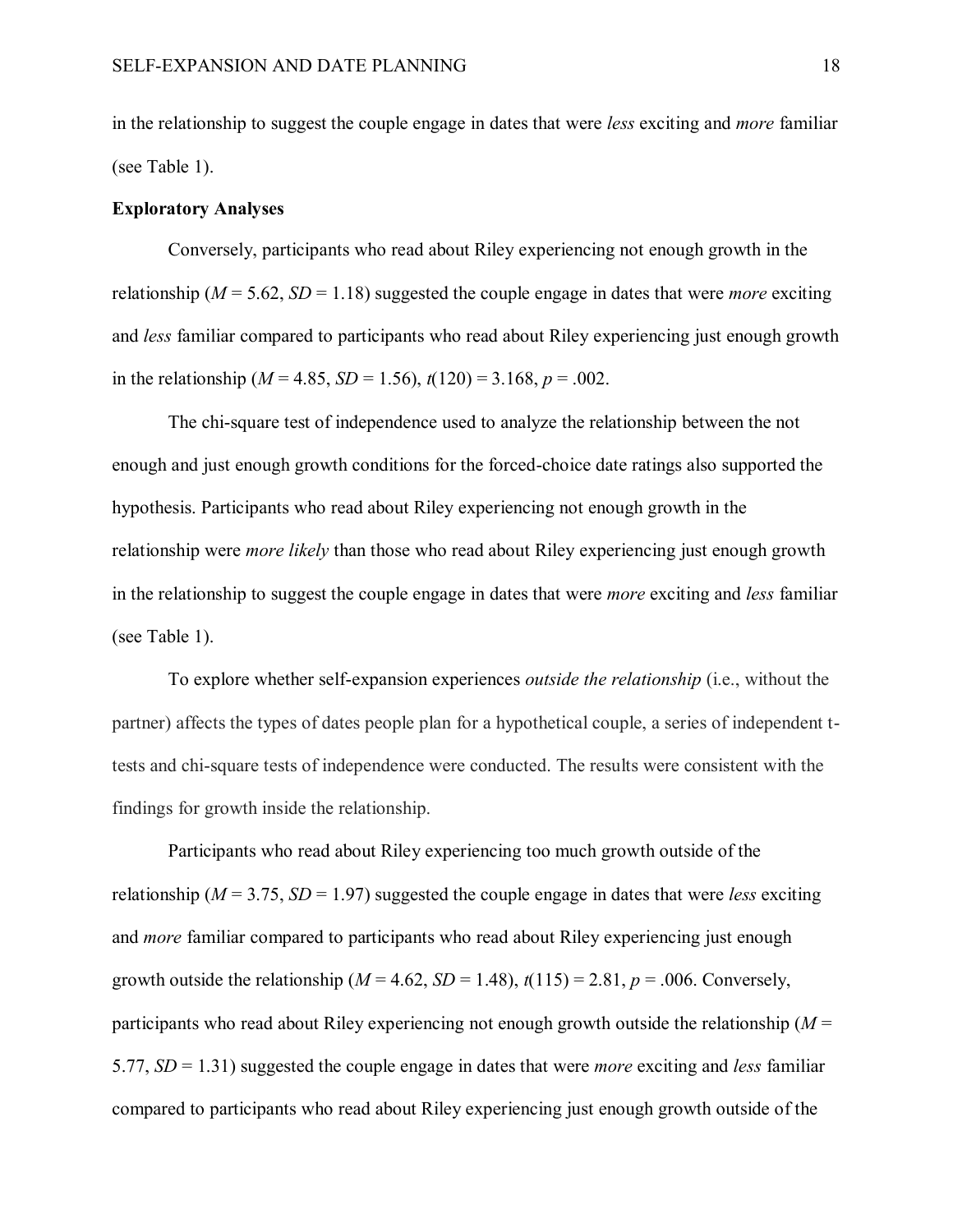relationship ( $M = 4.62$ ,  $SD = 1.56$ ),  $t(129) = 4.70$ ,  $p < .001$ . The results of these t-tests suggest that the findings generalize to self-expansion outside the relationship.

The chi-square tests of independence for examining growth outside the relationship were consistent with the results found when examining the forced-choice date ratings for growth inside the relationship. In general, participants who read about Riley experiencing too much growth outside the relationship were more likely than those who read about Riley experiencing just enough growth outside the relationship to suggest the couple engage in dates that were *less* exciting and *more* familiar (Table 1). On the other hand, participants who read about Riley experiencing not enough growth in the relationship were generally more likely than those who read about Riley experiencing just enough growth in the relationship to suggest the couple engage in dates that were *more* exciting and *less* familiar (Table 1).

Taken together, the results found for expansion inside the relationship were also found for expansion outside the relationship. In other words, the types of dates participants selected for the hypothetical couple to engage in were affected by the amount of growth in both contexts (i.e., inside or outside the relationship).

#### **Study 2**

In Study 2, I aimed to extend the findings from Study 1 to examine the types of dates people plan in their own relationships. In this online study, participants answered questions about how much growth (i.e., self-expansion) they perceived within and outside of their relationship. Then, participants planned a date in an open-ended answer format and answered questions about the qualities of the dates they planned.

### **Method**

# *Participants*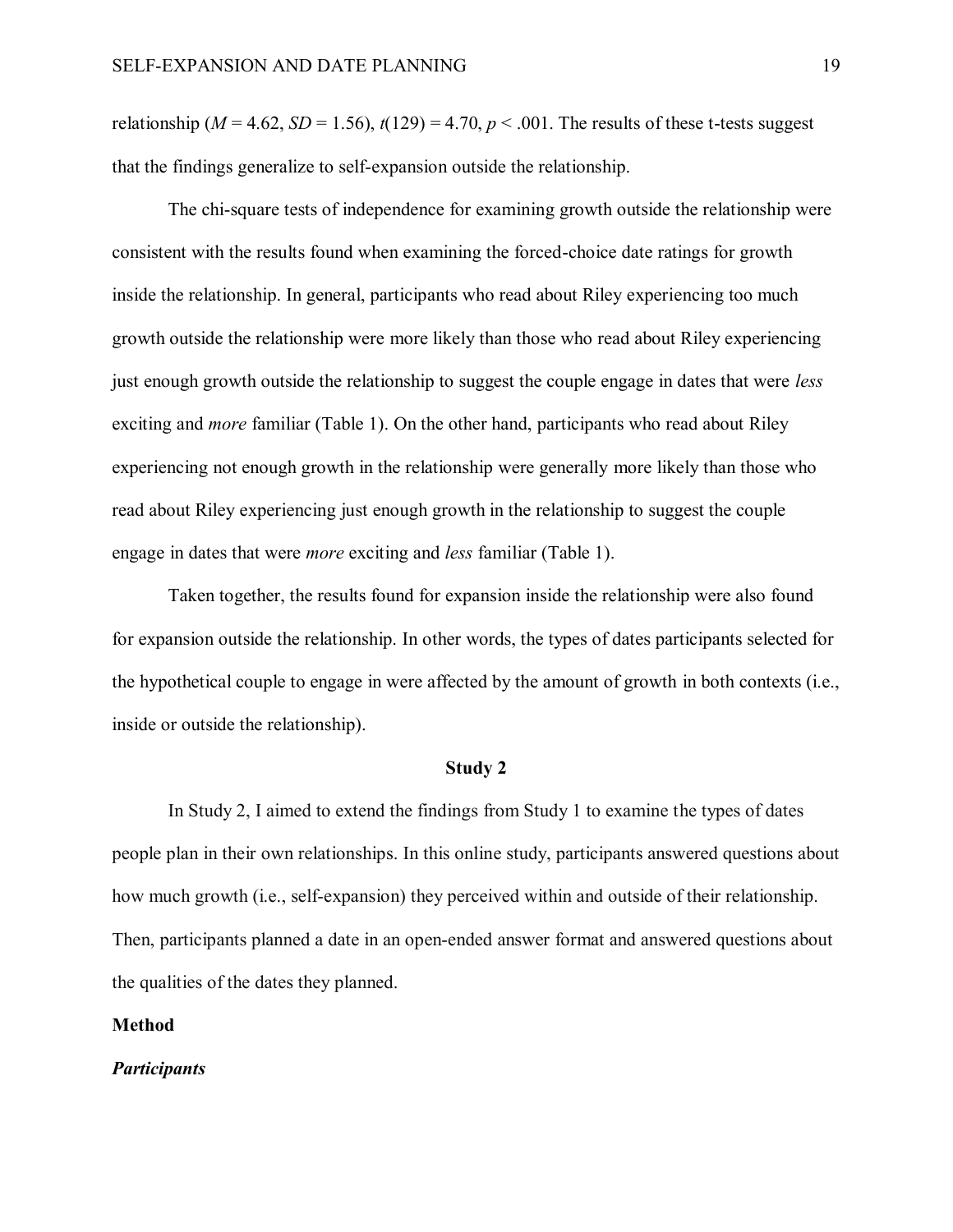A sample of at least 191 would allow me to detect a moderate to high correlation  $(d =$ .15) between my variable of interest (i.e., amount of self-expansion) and my dependent measures (i.e., excitement and familiarity of the date planned) with 80% power. The power analysis was conducted using G-power. I overrecruited to account for possible exclusions. A total of 280 Mturkers participated (in exchange for \$0.50), but  $N = 59$  were excluded due to ineligibility (i.e., not in a romantic relationship for 2 months) and  $N = 16$  were excluded due to poor data (i.e., failed both attention checks or both open-ended bot-checker questions). The final sample size was  $N = 205$  (59% men,  $M_{\text{age}} = 36.35$  years,  $SD_{\text{age}} = 10.49$ ). The majority of participants were Caucasian (76.9%), followed by African American (12.3%), Asian (7.5%), Aboriginal/Native American (1.4%) and 1.9% were bi- or multi-ethnic/racial or self-identified as "other". The majority classified their relationship as married/common law (60.8%). The remaining participants were seriously involved/exclusive (24.5%) or casually dating (14.6%). The average length of these relationships was approximately 6.13 years ( $M_{\text{length}} = 73.56$  months,  $SD_{\text{length}} =$ 89.70, range 2 months  $-40$  years).

# **Materials and Procedure**

Following registration for the study via MTurk participants were sent the link to complete the survey hosted on Qualtrics. The sign-up and informed consent were the same as Study 1. Participants who participated in the study were credited with \$.50 for their participation.

Participants were asked a series of demographic questions about their romantic relationship (e.g., relationship status, length of the relationship) and other demographics (e.g., age and gender). Since this study was collected after COVID-19 had begun and involves date planning (which might be influenced by COVID-19 related restrictions), participants were also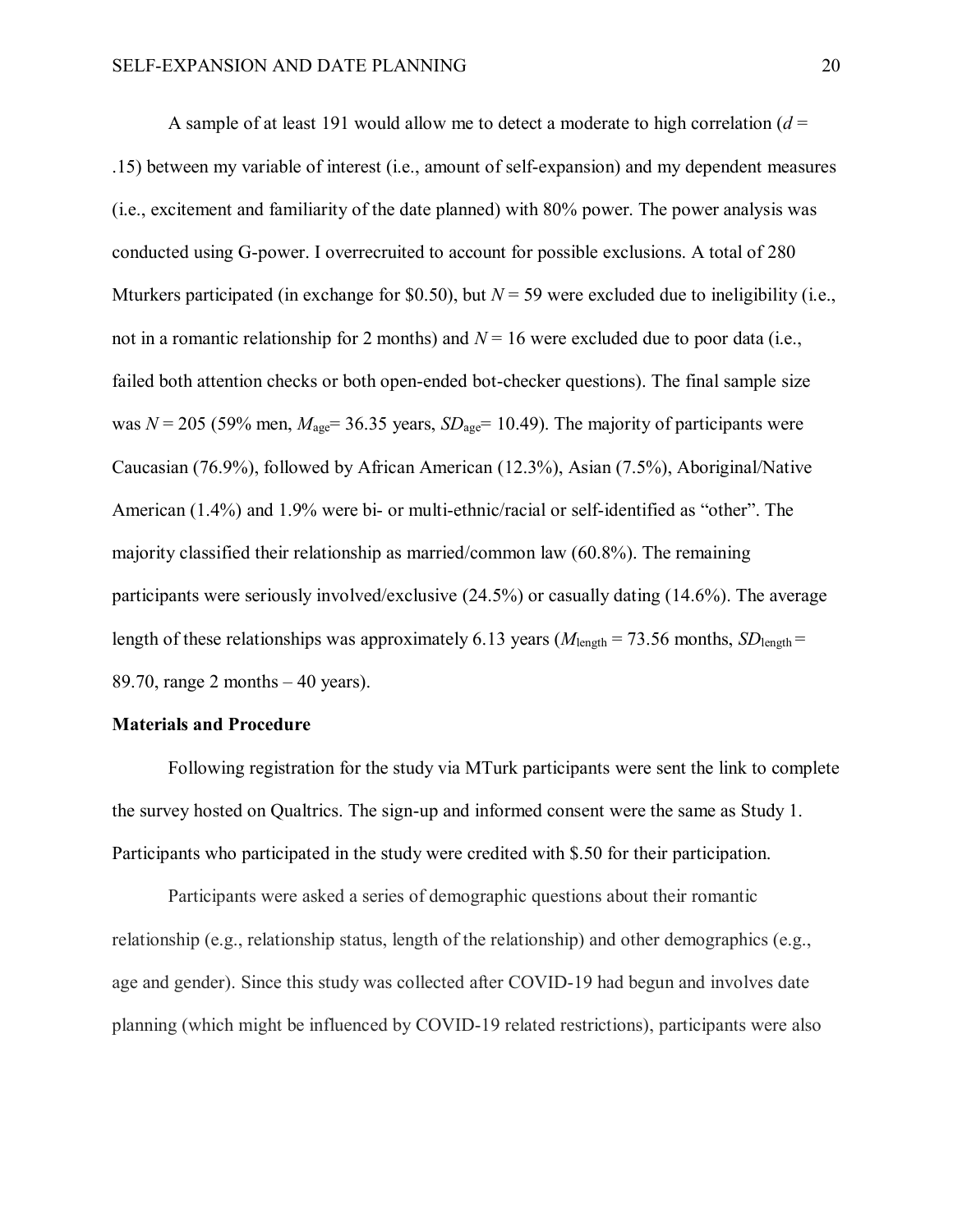asked whether they were social distancing, in self-isolation and if most businesses in their area were closed.

Participants then answered questions about the amount of growth (i.e., self-expansion) they were experiencing *in their relationship* compared to what they desire. More specifically, they were asked "To what extent do you feel you have **too much growth** in your relationship?" and "To what extent do you feel you **do not have enough growth** in your relationship?" both on scales from (1) *disagree* to (7) *agree completely*. The participants were given examples of growth (i.e., varied perspectives, knowledge/skills, expanded/broadened sense of self) based on Lewandowski and Aron, 2002. Participants then completed the same questions about the level of growth/expansion they were experiencing *outside of their relationship* compared to what they desire. The question was identical to the ones for self-expansion inside the relationship except that it focused on self-expansion outside of the relationship ("To what extent do you feel you have **too much growth** outside of your relationship?" and "To what extent do you feel you **do not have enough growth** outside of your relationship?") both on scales from (1) *disagree* to (7) *agree completely.* Participants were also asked questions about the growth/expansion they thought their partner felt there was in the relationship (*"*To what extent do you think your partner feels there is **too much growth** in your relationship?" and "To what extent do you think your partner feels there is **not enough growth** in your relationship?") both on scales from (1) *disagree* to (7) *agree completely.* The means and standard deviations for all independent and dependent variables are shown in Table 2.

The purpose of the questions on familiarity and comfort were to ensure participants were not aware that the study was about self-expansion and to avoid participant bias, however I also explored whether the amount of familiarity and comfort participants were experiencing affected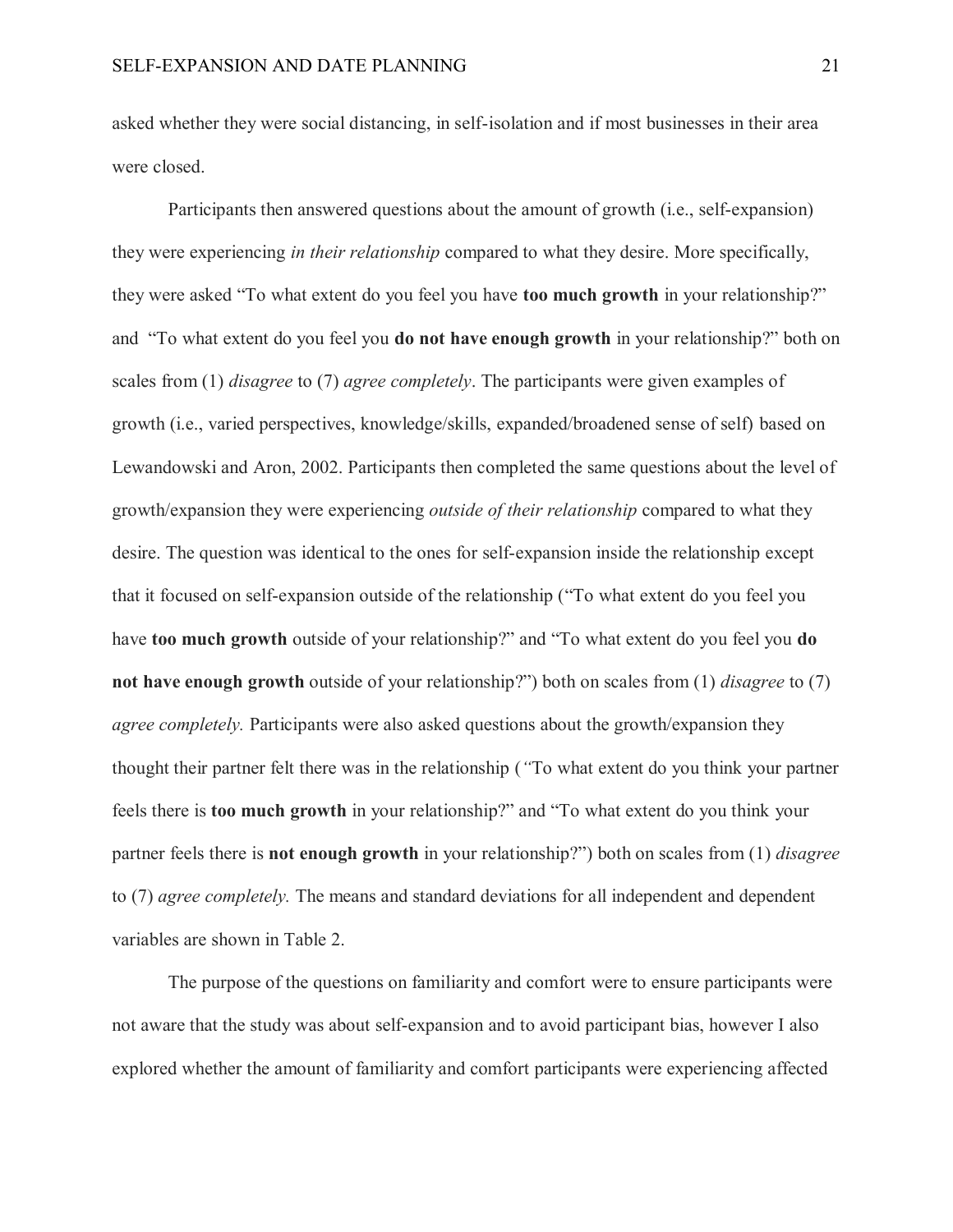the types of dates they planned. Participants answered two questions on the level of familiarity and comfort *in their relationship* compared to what they desire ("To what extent do you feel you have **too much familiarity and comfort** in your relationship?" and "To what extent do you feel you **do not have enough familiarity and comfort** in your relationship) both on scales from (1) *disagree* to (7) *agree completely*. The questions included examples of familiarity and comfort (i.e., stability, predictability and established routines) based on terms from Cortes (2018) and Harasymchuk et al. (2020) to help participants understand what is meant by these terms. Participants were also asked the same questions framed in terms of familiarity and comfort *outside of the relationship* ("To what extent do you feel you have **too much familiarity and comfort** outside of your relationship?" and "To what extent do you feel you **do not have enough familiarity and comfort** outside of your relationship?") both on scales from (1) *disagree* to (7) *agree completely*. Participants were then asked questions about the familiarity and comfort they thought their partner felt there was in the relationship (*"*To what extent do you think your partner feels there is **too much familiarity and comfort** in your relationship?" and "To what extent do you think your partner feels there is **not enough familiarity and comfort** in your relationship?") both on scales from (1) *disagree* to (7) *agree completely.*

Next, participants were asked to plan a date in an open-ended format ("In the space below, please describe the date activity that you are planning for you and your partner in as much detail as possible."). Upon planning a date for them and their partner they rated the date they planned on various date qualities. The date qualities included familiarity and excitement.

# *Date Qualities*

I defined self-expanding activities as any activity that was exciting (i.e., novel and arousing). As such, I measured the excitement of the dates planned to determine whether the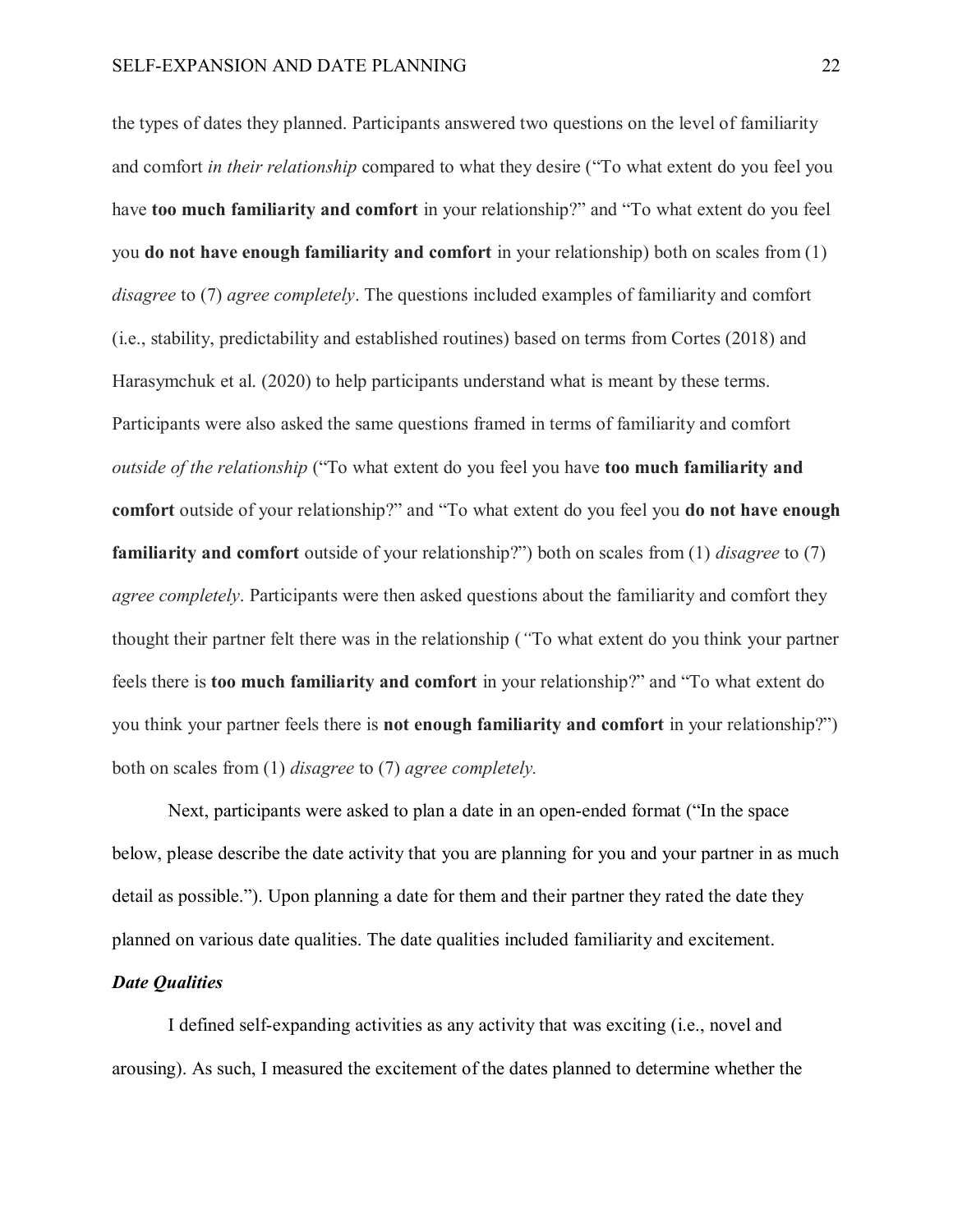dates planned were self-expanding. The **excitement** subscale from the Four Factor Romantic Relationship Scale (FFRR) adapted from Malouff et al., (2012) was used to measure how exciting the dates participants planned were. The FFRR measures the degree a participant agrees or disagrees with a particular statement in this case about the date they planned ranging from (1) *very slightly or not at all* to (5) *extremely*. Example items include, "exciting", "playful", "adventurous", and "spontaneous". To examine the **familiarity** of the date, items representing familiarity and comfort were added to the excitement subscale of the FFRR. Items added include "comforting", "familiar", "different" (reverse-coded), and "novel" (reverse-coded).

Participants also completed Hendrick's (1988) measure of **relationship satisfaction**. There were seven items included in the measure of relationship satisfaction and the questions were adapted to represent the current moment. Example items include, **"**How satisfied were you with your relationship today?"  $(1 = not at all to 5 = extremely)$  and "How close did you feel to your partner today? ( $1 = not$  at all to  $5 =$  extremely)". There were also two reverse-coded questions, "How many problems are there in your relationship right now" ( $1 = \text{very few to } 5 =$ very many) and "How much do you wish you hadn't gotten into this relationship right now? ( $1 =$ not at all to  $5$  = extremely). The inter-item reliability was  $a = .63$ . Participants then completed the **personal self-expansion questionnaire**. The personal self-expansion questionnaire by Gordon and Luo (2011) is a measure of individual differences in self-expansion. There are ten items in this scale. Sample questions include "I am always interested in finding new things to try" and "I place a lot of importance on experiencing new things" (1 = Strongly disagree to  $5 =$ Strongly agree). Five items were reverse scored for example, "I generally prefer to have more familiarity and stability" and "Exploring something in depth is usually tedious and boring" ( $1 =$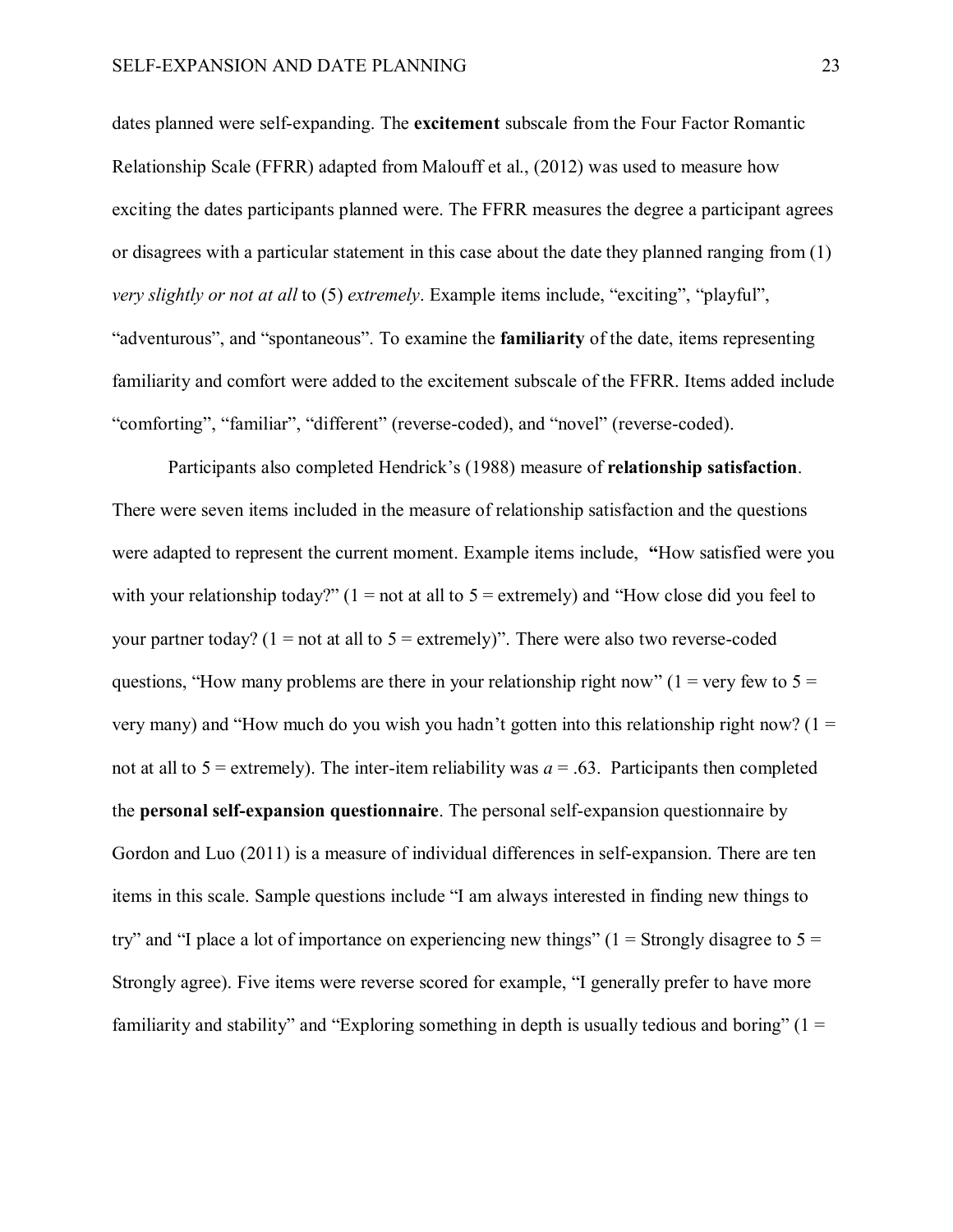Strongly disagree to  $5 =$  Strongly agree). The inter-item reliability was  $a = .72$ . See Appendix J for the complete measures.

#### **Results**

In Study 2, I aimed to examine whether the findings from Study 1 on hypothetical couples extended to people's relationships. Before conducting my analyses, I cleaned the data and checked my assumptions were met. A series of simple linear regressions were conducted to test the hypotheses.

# **Data Cleaning**

The assumptions of linearity between the independent and dependent variables, multivariate normality, no or little multicollinearity, no auto-correlation and homoscedasticity were all met for each of my variables. The outliers detected did not significantly impact the results, so they were included in the analyses. As in Study 1, participants were filtered out for poor data quality  $(N = 16)$ . Participants were removed if they failed both attention checks (i.e., failed to pick a particular response) or if they failed the two open-ended bot-catcher questions (i.e., the open-ended responses were strange and non-sensical). Once the data was cleaned, I proceeded with the analyses.

#### **Preliminary Analyses**

To assess whether there was a relation between each of my independent variables (i.e., amount of self-expansion and context of self-expansion) and my dependent variables (i.e., excitement and familiarity), bivariate correlations were conducted. The means for all independent and dependent variables is presented in Table 2. There was a positive association between the extent to which someone was experiencing *too much self-expansion* (growth) in their relationship and their *excitement* ratings for the date they planned,  $r(210) = .33$ ,  $p < .001$ .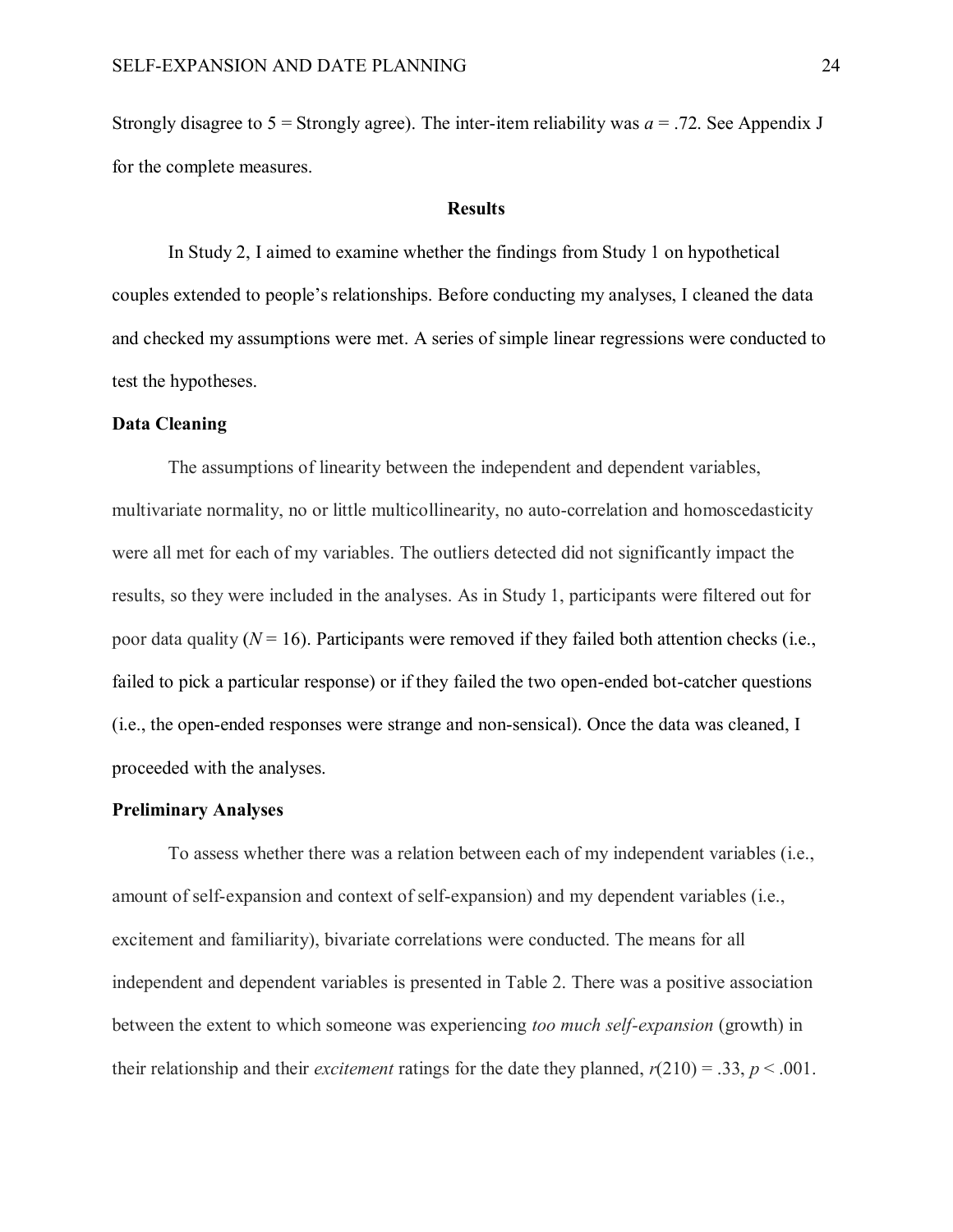Conversely, there was a negative association between the extent to which someone was experiencing *too much self-expansion* in their relationship and their *familiarity* ratings for the date they planned,  $r(210) = -.27, p < .001$ .

There was not a significant association between the extent to which someone was experiencing *not enough self-expansion* in their relationship and their *excitement* ratings for the date they planned,  $r(210) = -.09$ ,  $p = .17$ . There was a negative association between the extent to which someone was experiencing *not enough self-expansion* in their relationship and their ratings of *familiarity* for the date they planned,  $r(210) = -.31$ ,  $p < .001$ . The correlations between self-expansion *outside the relationship* and planned date ratings followed the same pattern as the correlations for self-expansion *inside the relationship* (see Table 3).

To examine the relation between the predictor variables a series of correlations were conducted (see Table 4). Experiencing too much self-expansion *inside* the *relationship* was strongly positively correlated with experiencing too much self-expansion *outside the relationship* and with *perceived partner experiences* of too much self-expansion (see Table 4). Similarly, experiencing *not enough self-expansion inside the relationship* was strongly positively correlated with experiencing not enough self-expansion *outside the relationship* and *perceived partner experiences* of not enough self-expansion (see Table 4). These results indicate that experiences of self-expansion (growth) apply to all domains (i.e., relationship, life, partner) and are not domain specific. Correlations between the too much self-expansion variables and not enough self-expansion variables were positive but small to moderate in size (see Table 4).

I also examined whether the amount of self-expansion was correlated with relationship satisfaction. Relationship satisfaction was negatively correlated with all independent variables (see Table 3). For those who reported higher relationship satisfaction, they were less likely to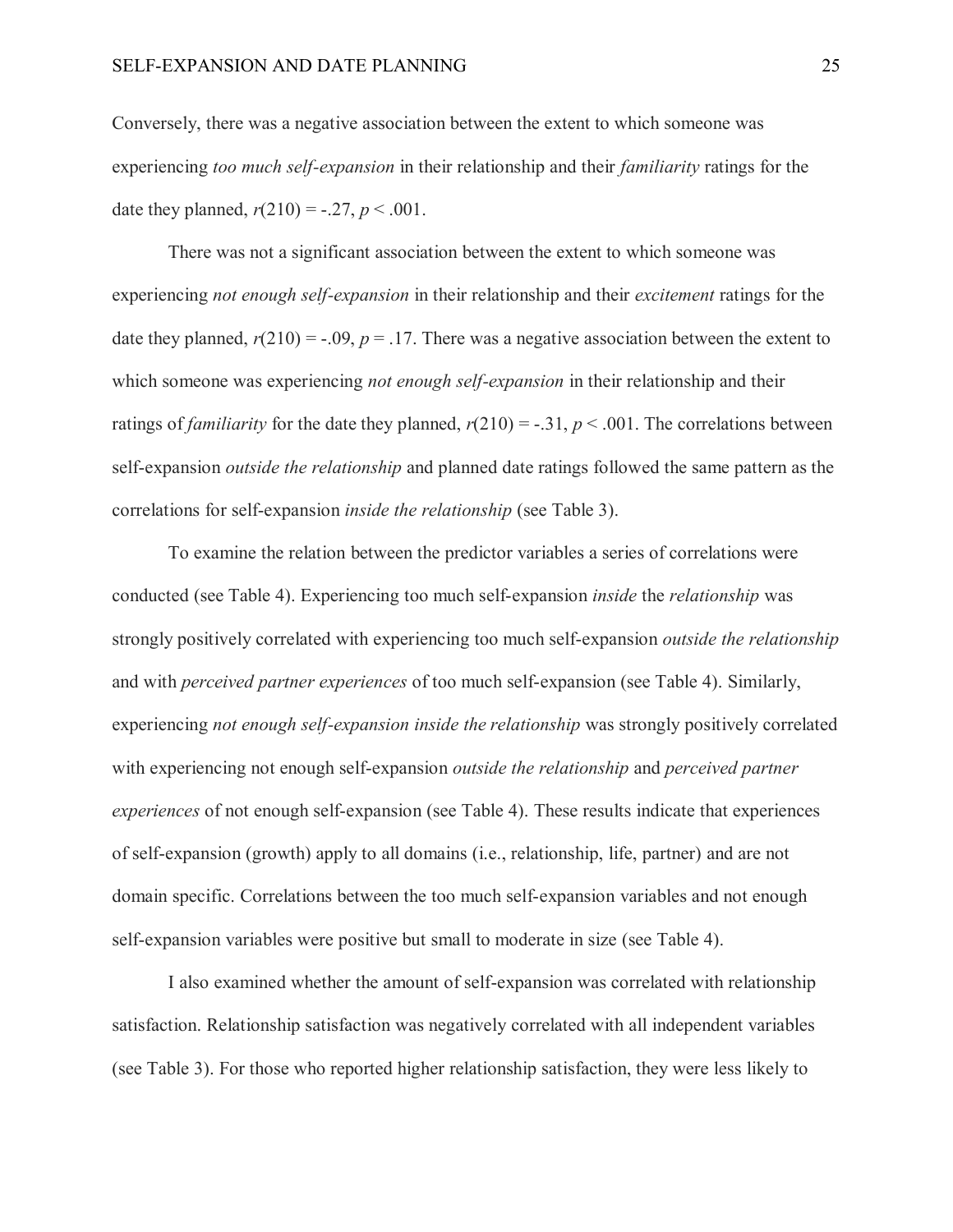report experiencing too much or not enough self-expansion (growth) both within and outside of their relationship (see Table 3). They were also less likely to report experiencing too much or not enough familiarity both within and outside of their relationship (see Table 3). There was a positive association between relationship satisfaction and both dependent variables (see Table 3). Reporting higher relationship satisfaction was associated with date ratings characterized by more excitement and more familiarity.

A correlation was conducted between my two dependent variables (i.e., excitement and familiarity) to determine whether a composite measure could be created. The correlation between the dependent variables was negative but weak, so each was treated as a separate outcome variable in the analyses,  $r(210) = -.24, p < .001$ .

#### **Main Analyses**

# *Hypothesis 1*

A summary of the simple linear regressions for self-expansion (growth) inside the relationship on date planning is presented in Table 5. A simple linear regression was conducted to assess whether experiencing *too much self-expansion* (growth) in the relationship would predict planning dates characterized by *less* excitement and *more* familiarity. Contrary to my hypothesis, the extent to which someone was experiencing too much self-expansion in their relationship predicted planning a date that was rated by the participant as *more* exciting, *b* = .12,  $t(210) = 4.99$ ,  $p < .001$ . For every one unit increase in the extent to which participants were experiencing too much self-expansion in their relationship, there was a .12 increase in the excitement ratings for the date they planned. The extent to which someone was experiencing too much self-expansion in their relationship explained approximately 11% of the variance of the planned date excitement ratings. In contrast, the extent to which someone was experiencing too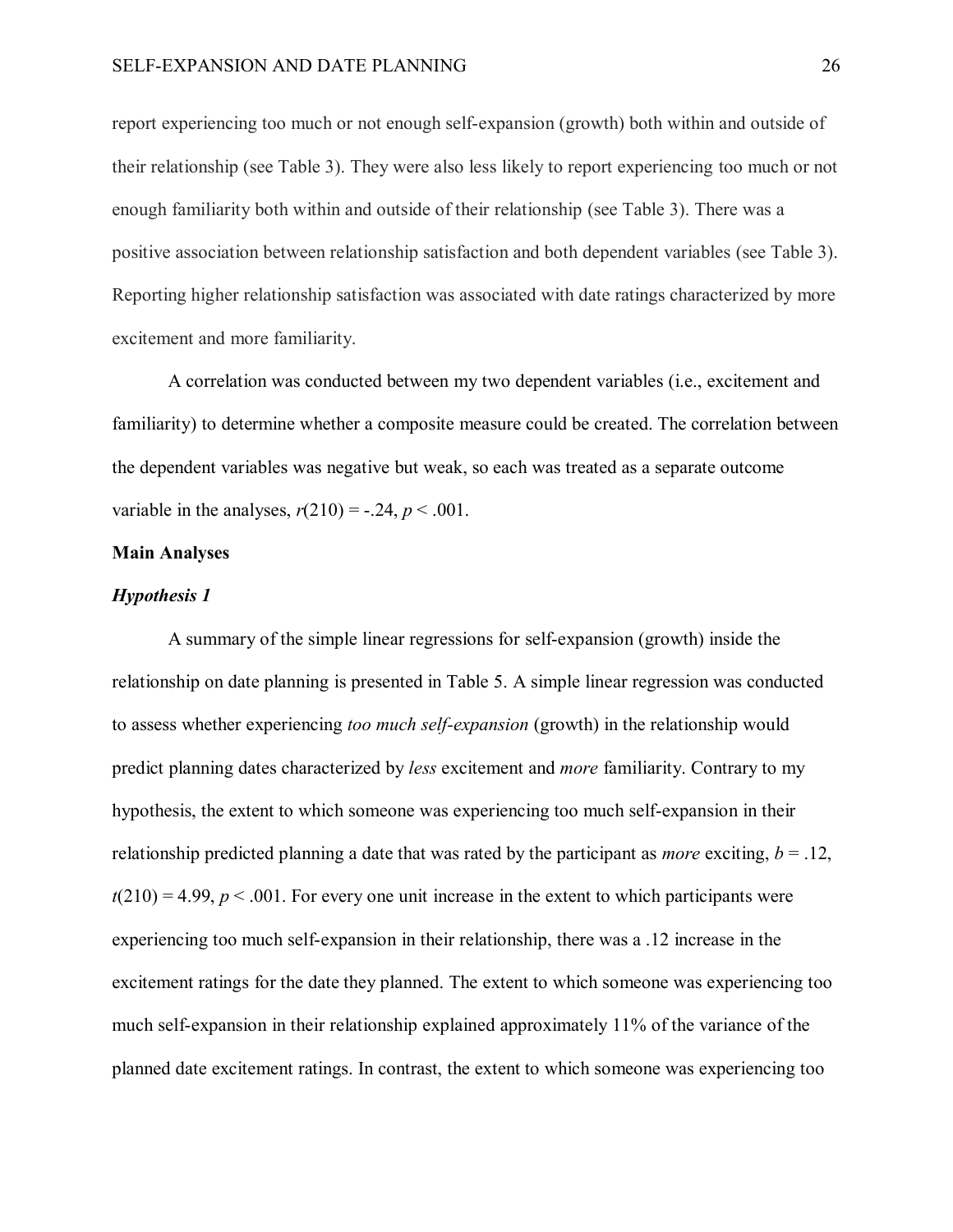much self-expansion in their relationship predicted planning a date that was rated by the participant as *less* familiar,  $b = -11$ ,  $t(210) = -4.03$ ,  $p < .001$ . For every one unit increase in the extent to which participants were experiencing too much self-expansion in their relationship, there was a .11 decrease in the familiarity ratings for the date they planned. The extent to which someone was experiencing too much self-expansion in their relationship explained approximately 7% of the variance in the planned date familiarity ratings.

## **Exploratory Analyses**

The extent to which someone was experiencing not enough self-expansion in their relationship was not a significant predictor of the excitement of the date they planned,  $b = -0.04$ , *t*  $= -1.37$ ,  $p = 0.17$ . The prediction that the extent to which people were experiencing not enough self-expansion in their relationship would predict planning dates characterized by less familiarity was supported,  $b = -12$ ,  $t = -4.78$ ,  $p < .001$ . For every one unit increase in the extent to which participants were experiencing not enough self-expansion in their relationship, there was a .12 decreased in the familiarity of the planned date. The extent to which participants were experiencing not enough growth in their relationship explained approximately 10% of the variance in the planned date familiarity ratings.

I also conducted a series of simple linear regressions to examine self-expansion *outside the relationship* variables (too much and not enough) on date planning (excitement and familiarity). The results for self-expansion (growth) *outside the relationship* were consistent with the results for self-expansion (growth) *inside the relationship*. The extent to which someone was experiencing too much self-expansion outside of their relationship predicted planning a date that was rated by the participant as *more* exciting,  $b = .11$ ,  $t(210) = 4.36$ ,  $p < .001$ . For every one unit increase in the extent to which someone was experiencing too much self-expansion outside of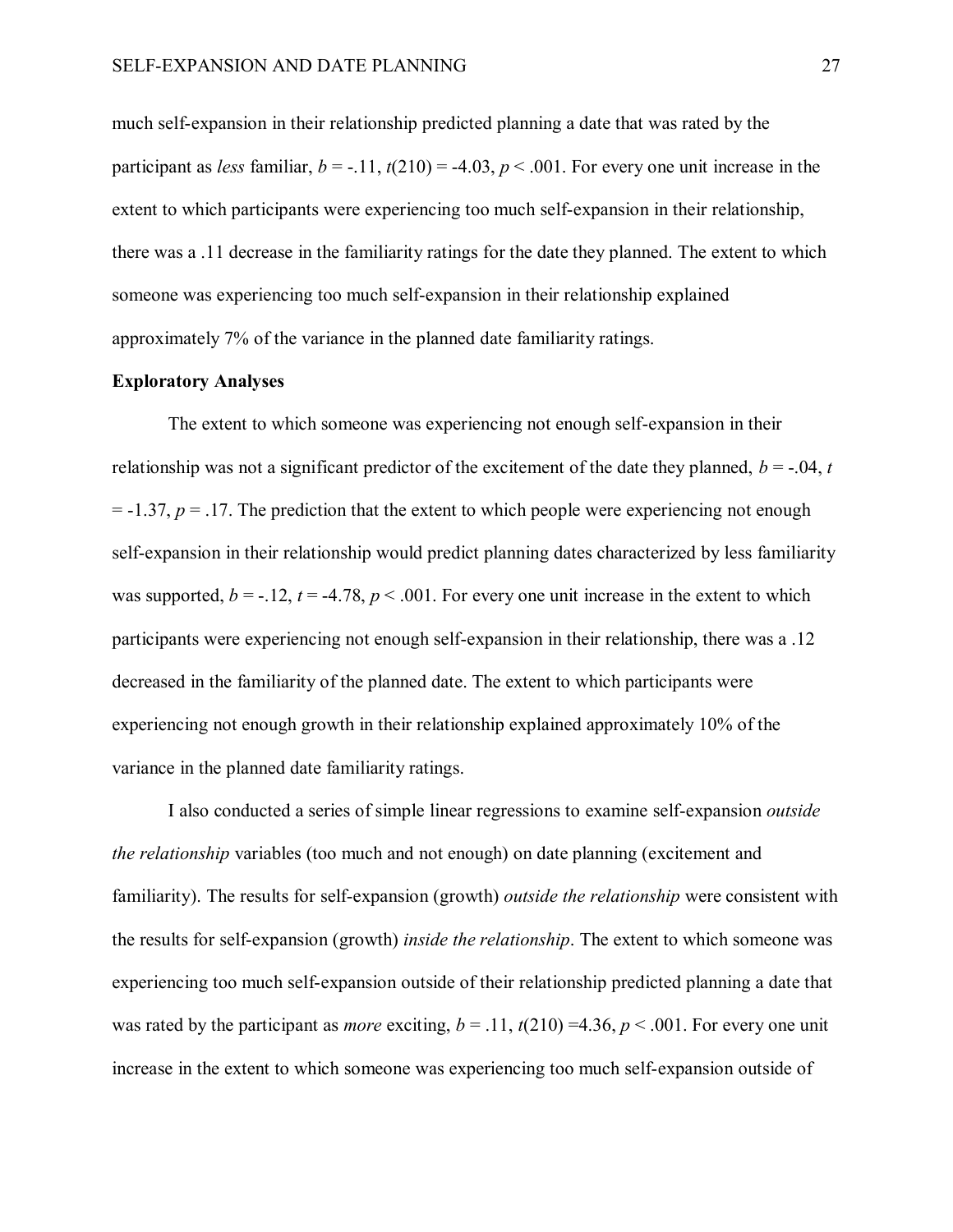their relationship, there was a .11 increase in the excitement ratings for the date they planned. The extent to which someone was experiencing too much self-expansion outside of their relationships explained approximately 8% of the variance of the planned date excitement ratings. In contrast, the extent to which someone was experiencing too much self-expansion outside of their relationship predicted planning a date that was rated by the participant as *less* familiar,  $b = .10, t(210) = -3.60, p < .001$ . For every one unit increase in the extent to which participants were experiencing too much self-expansion in their relationship, there was a .10 decrease in the familiarity ratings for the date they planned. The extent to which someone was experiencing too much self-expansion in their relationship explained approximately 6% of the variance in the planned date ratings for familiarity.

Consistent with the results from inside the relationship, the extent to which someone was experiencing not enough self-expansion (growth) outside of their relationship was not a significant predictor of the excitement of the date they planned,  $b = -0.03$ ,  $t = -1.10$ ,  $p = .27$ . As was found for self-expansion inside the relationship, experiencing not enough self-expansion outside of the relationship predicted planning dates characterized by less familiarity,  $b = -.09$ ,  $t =$  $-3.29, p = .001$ . For every one unit increase in the extent to which participants were experiencing not enough self-expansion outside their relationship, there was a .09 decrease in familiarity date ratings. The extent to which participants were experiencing not enough growth outside of their relationship explained approximately 5% of the variance in the planned date ratings for familiarity. Perceptions of partner growth on date planning were also examined and were consistent with the results for growth inside and outside the relationship.<sup>3</sup>

I also explored whether the amount of familiarity someone was experiencing affected the types of dates they planned in their relationship. I expected inverse relations for familiarity (e.g.,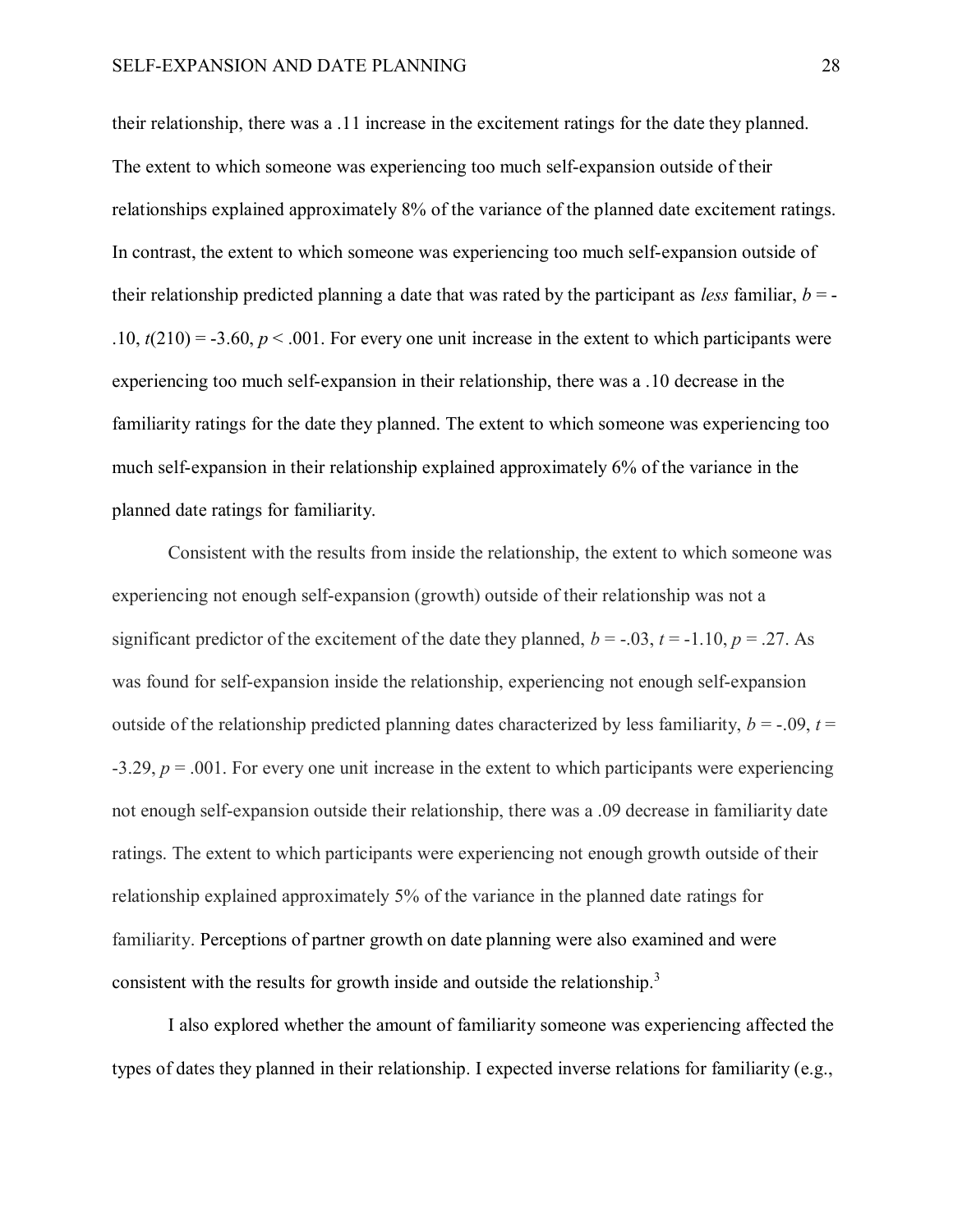too much familiarity plan dates that were higher in excitement). As expected, the extent to which someone was experiencing *too much familiarity* (inside or outside of their relationship) predicted rating the date they planned as *more* exciting (see Table 6). Conversely, the extent to which someone was experiencing too much familiarity (inside or outside of their relationship) predicted rating the date they planned as *less* familiar (see Table 6).

When examining *not enough* familiarity, the extent to which someone was experiencing not enough familiarity *in their relationship* did not predict planned date excitement ratings (see Table 6). However, the extent to which someone was experiencing *not enough* familiarity *outside of their relationship* predicted rating the date they planned as *more* exciting. Contrary to my expectations, the extent to which someone was experiencing *not enough* familiarity (inside or outside of their relationship) predicted rating the date they planned as *less* familiar (see Table 6). Additionally, personal expansion on date planning was also assessed.<sup>4</sup>

#### **Discussion**

Through examining self-expansion perceptions on date planning this thesis provides further insight on how self-expansion perceptions affect relationship maintenance behavior (i.e., shared leisure activities). Research has shown that couples' joint engagement in self-expanding (i.e., exciting and novel) activities is beneficial to relationship functioning, but there is not a lot of research on the obstacles that inhibit people from planning self-expanding dates. My hypothesis that people who experience too much self-expansion in their relationship will plan dates was supported for hypothetical couples (Study 1), but not for people's own relationship (Study 2). These results suggest that people think others should modify their relationship maintenance behaviours (i.e., shared leisure) based on their current perceptions of self-expansion (i.e., too much, not enough), but may not always do so for themselves.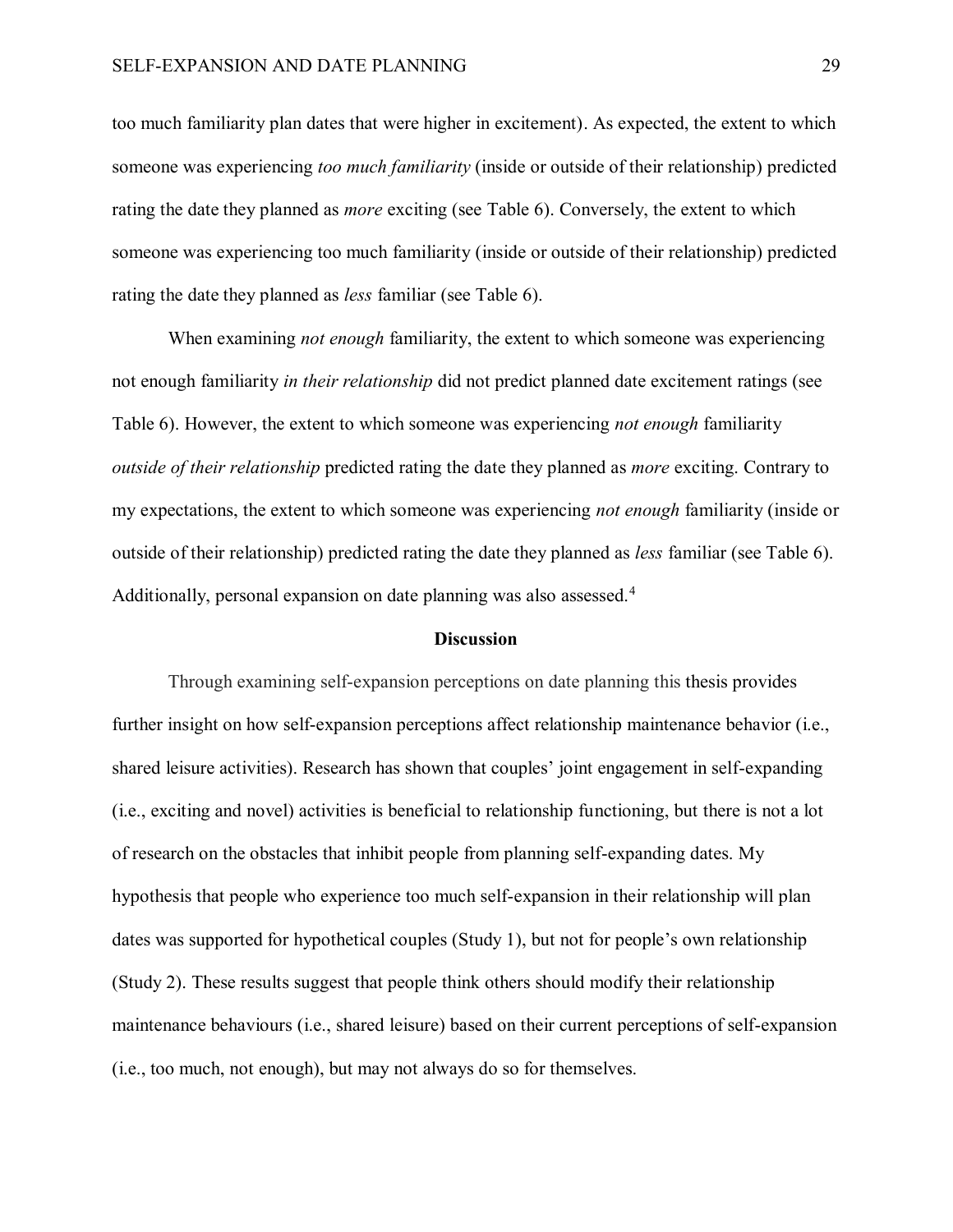#### **Additions to Self-Expansion Model**

The results of Study 1 are consistent with the self-expansion model (Aron & Aron, 1986). Based on the self-expansion model, people who have been in a state of high growth/expansion in a particular domain (in this case the relationship domain) will seek out reduced novelty and complexity and increased familiarity to allow themselves to integrate these highly expanding experiences into their self-concept (i.e., the integration phase). In this case, when people read about someone experiencing *too much* relational expansion, they thought that the couple should reduce the excitement (i.e., expansion) in the relationship which would allow for the couple to integrate their current novel and exciting experiences into their self-concept before seeking out further expansion. The self-expansion model also theorizes that when someone is in a state of low growth/expansion in a particular domain (i.e., relationship domain) they will seek out opportunities to increase their expansion within that domain (i.e., expansion phase). This was illustrated in Study 1 where participants selected dates for the couple that were *more* exciting (i.e., expanding) and *less* familiar (Study 1) when they read about someone experiencing *not enough* relational expansion. These results support that the self-expansion model involves both an expansion phase where people seek out increased excitement (i.e., not enough growth) and an integration phase where people seek out reduced excitement (i.e., too much growth). This is important because research has primarily focused on the expansion phase and the integration phase has been largely ignored.

The results described only reflect hypothetical couples (Study 1) and do not reflect people's own relationships (Study 2). The results for Study 2 were inconsistent with the results from Study 1, which may suggest that although people think others should modify their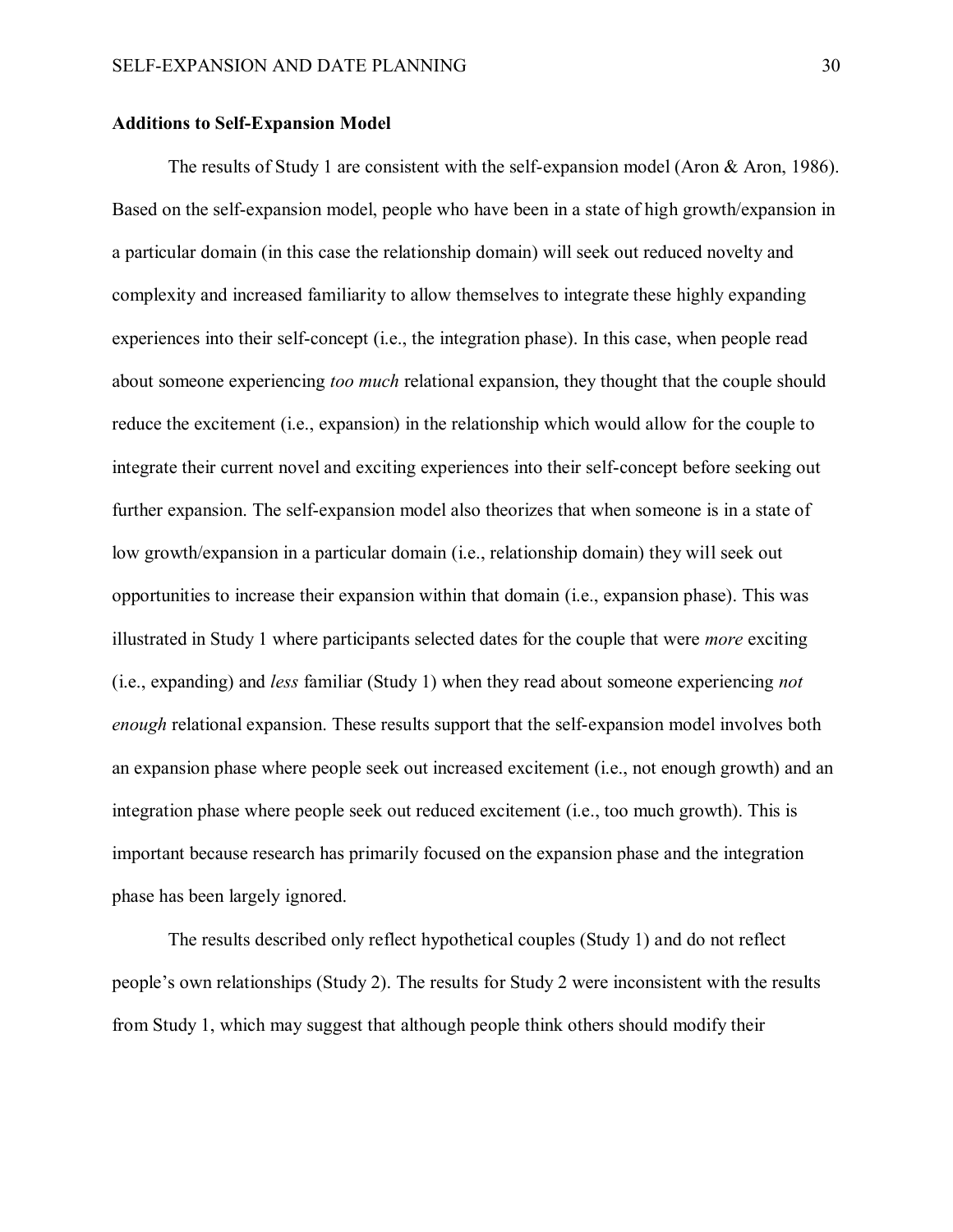relationship maintenance behaviours (i.e., shared leisure) based on their current perceptions of self-expansion (i.e., too much, too little), they may not always do so for themselves.

#### **Self-Expansion Beyond the Relationship**

In both Study 1 and 2 the findings for growth/expansion outside the relationship were consistent with the results for growth/expansion inside the relationship This suggests that people may not differentiate their experiences of growth/expansion based on the different domains (i.e., relationship vs other). For instance, in Study 1 participants suggested the couple engage in dates that were *less* exciting and *more* familiar when they read about someone experiencing too much growth/expansion inside *or* outside their relationship. One possible explanation for the similar results for growth/expansion inside and outside of the relationship is that people may not be differentiating between experiences of relationship growth and experiences of growth in other domains. This could mean that people cannot discern the source of their growth (i.e., within or outside of the relationship), but it could also mean that they choose not to differentiate their experiences based on the source of the growth. When thinking about the results of Study 1 this suggests that people seek to create change through any source. In the context of *too much* growth/expansion, the findings from Study 1 can also be related to Aron and Aron's (1986) proposition that there is a total expansion capacity and once this has been met no further expansion can occur until successful integration has occurred, a process that requires reduced novelty and excitement. Therefore, if someone is experiencing too much growth overall, they will aim to reduce the novelty and excitement they are experiencing in any domain in order to achieve the reduced novelty and excitement necessary for successful integration of growth/expansion experiences into the self-concept.

This thesis provides support for many aspects of the self-expansion model and demonstrates the importance of self-expansion perceptions (too much or not enough) both within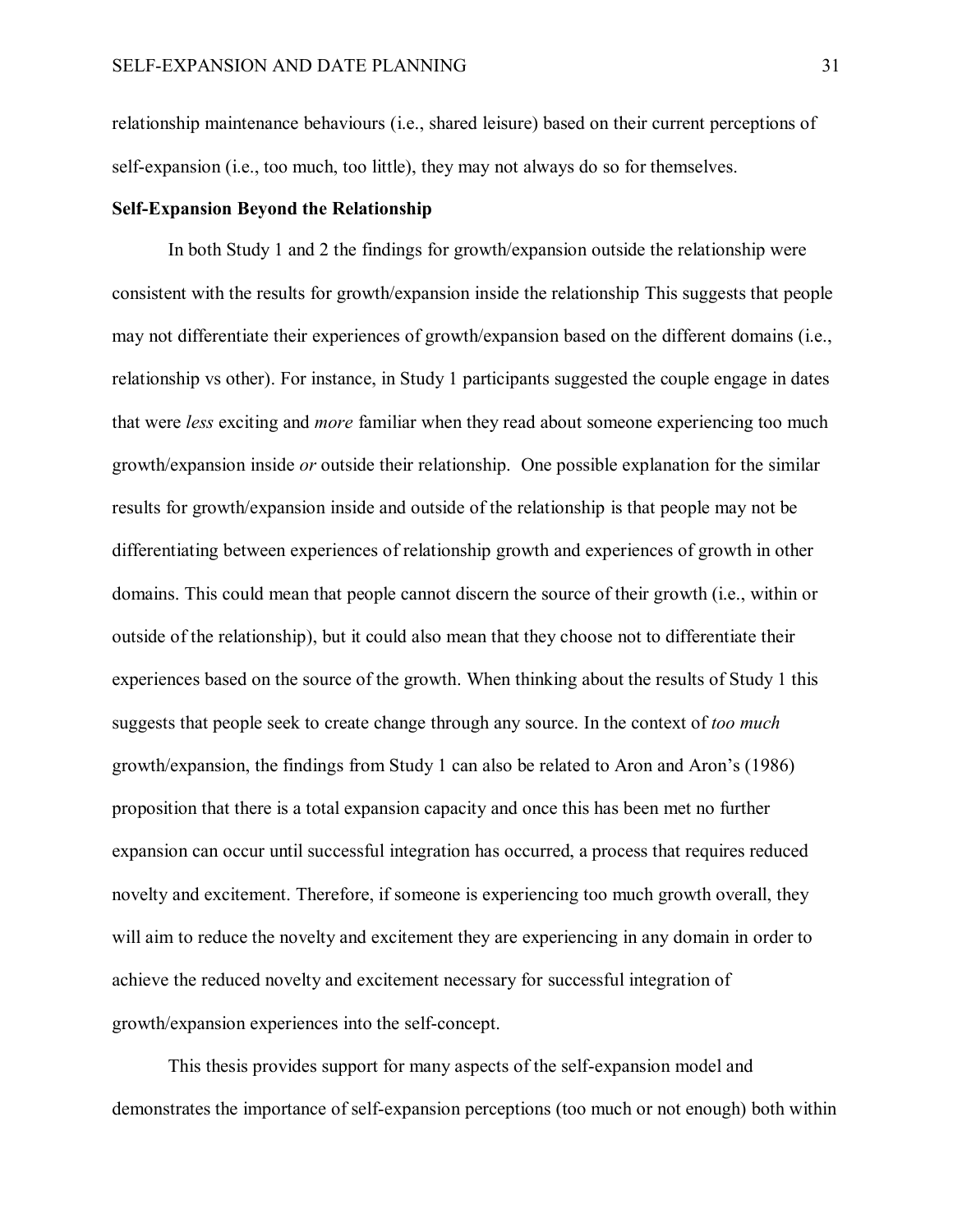and outside of the relationship in determining relationship maintenance behaviour (i.e., shared leisure activities).

#### **Limitations**

However, these studies do have some limitations. In Study 1, I used hypothetical scenarios which limits the conclusions that can be made. Past research has demonstrated that people will suggest to others what they would do for themselves, however it is still a limit to the generalizability of the results (Pronin, Olivolar, & Kennedy, 2008; Stone, Yates, & Caruthers, 2006). Study 2 was conducted to extend the findings to peoples' own relationships, but this was limited by my inability to capture the "too much" aspect of growth. It is likely that participants misunderstood the "too much growth" variable as "growth". The concept of too much growth is difficult to grasp and the wording of the question did not get at it sufficiently. Instead of understanding the question as to what extent do you have too much growth (e.g., varied perspectives, knowledge/skills, expanded/broadened sense of self) it seems likely that participants may have understood the question as to what extent do you feel you have growth (e.g., varied perspectives, knowledge skills, expanded/broadened sense of self).

Another limitation to these studies was the lack of sample diversity. Both Study 1 and 2 were conducted using Mturk. This platform was chosen because it provides access to a community sample, however there is still issues with sample diversity. Both studies consisted of mainly Caucasian participants which means the results may not generalize as well to other ethnicities. Other demographics like age and gender were varied and do not pose an issue to the generalizability of the findings.

Another limitation to Study 1 was that although there were a few general questions most of the dependent variable items involved participants choosing between two specific dates. This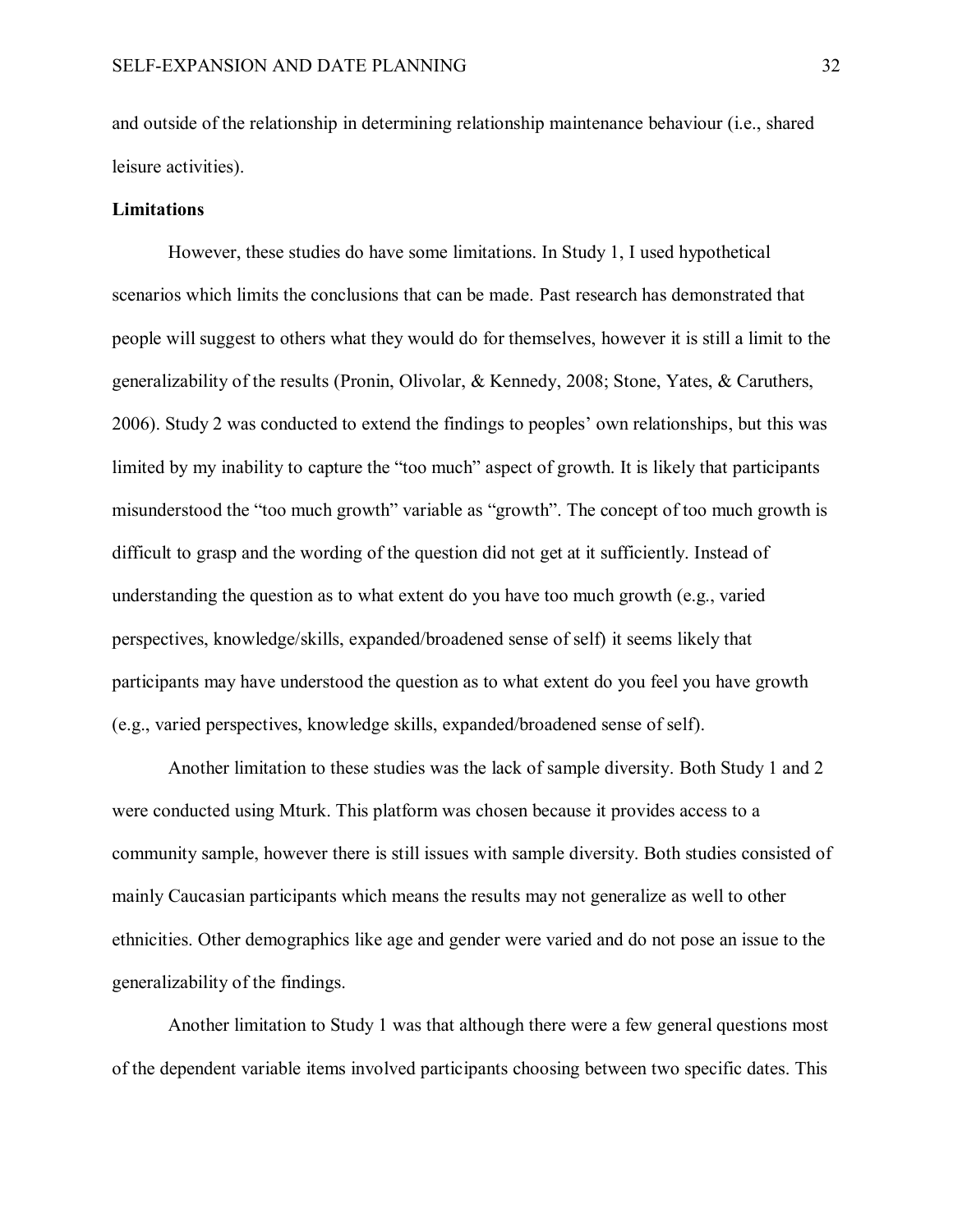was done to reduce participant strain, but since some dates showed more differences between groups than others it suggests that the results cannot be generalized to all types of dates. It is also important to address that Study 1 was conducted before COVID-19 and Study 2 was conducted during COVID-19, which may have impacted the findings.

# **Future Directions**

Research on self-expansion perceptions and the integration phase of the self-expansion model are still in their early days and there is a lot more research needed due to the many implications of this research. There is a lot of evidence supporting the notion that couples' joint engagement in self-expanding activities can increase relationship satisfaction, however the integration phase of the self-expansion model remains largely unstudied. It would be beneficial for more research to be conducted on the integration stage of the self-expansion model to understand the importance of the integration stage for relationships. In particular, developing tools to assess the integration phase of the self-expansion model would be beneficial as it would allow much more research to be conducted on this stage of the model. Further investigating the integration stage of the self-expansion model would help develop our understanding of the role it plays in relationship functioning and help to support the theory behind the self-expansion model proposed by Aron and Aron in 1986. As well, it would be beneficial to determine better ways to measure "too much" growth to examine whether people can have too much growth in their relationship and how that affects relationship maintenance behaviour.

Additionally, a relationship involves two people and their interactions therefore studying couples is critical. In this paper I was able to include partner effects in Study 2, but future work should include both couple members to better understand couple interactions. Examining how the partners' expansion perceptions affect relationship maintenance behaviour and date planning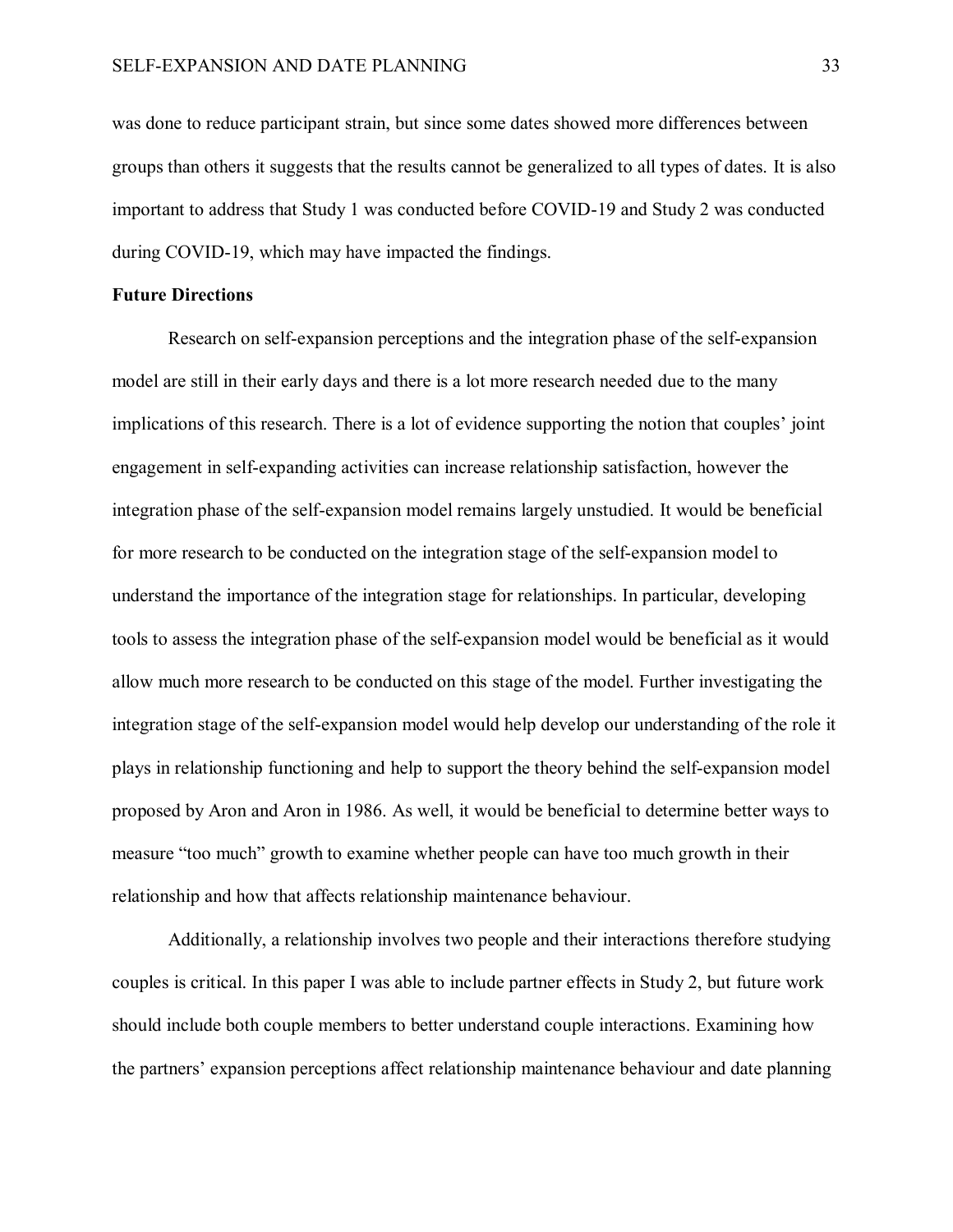would help to extend the findings of this work further. The role of the other couple member is an important aspect in understanding the impact of self-expansion perceptions on relationship maintenance behaviour. For example, to understand how the self-expansion perceptions of each *couple* member affect the types of dates couples engage in.

#### **Conclusion**

This research has provided a larger understanding of the importance of self-expansion perceptions on date planning. Although there are a lot of benefits to couples' engagement in selfexpanding dates, this research provides evidence that people do not always seek out selfexpanding dates and that peoples' self-expansion perceptions affect their relationship maintenance behaviour. Based on this research, when people read about someone who is experiencing *too much self-expansion* in their relationship, they think the couple should reduce the excitement in their relationship. On the other hand, they believe that someone who is experiencing *not enough self-expansion* in their relationship should increase relationship excitement. Examining self-expansion perceptions on date planning allows for a greater understanding of their influence on relationship maintenance behaviour.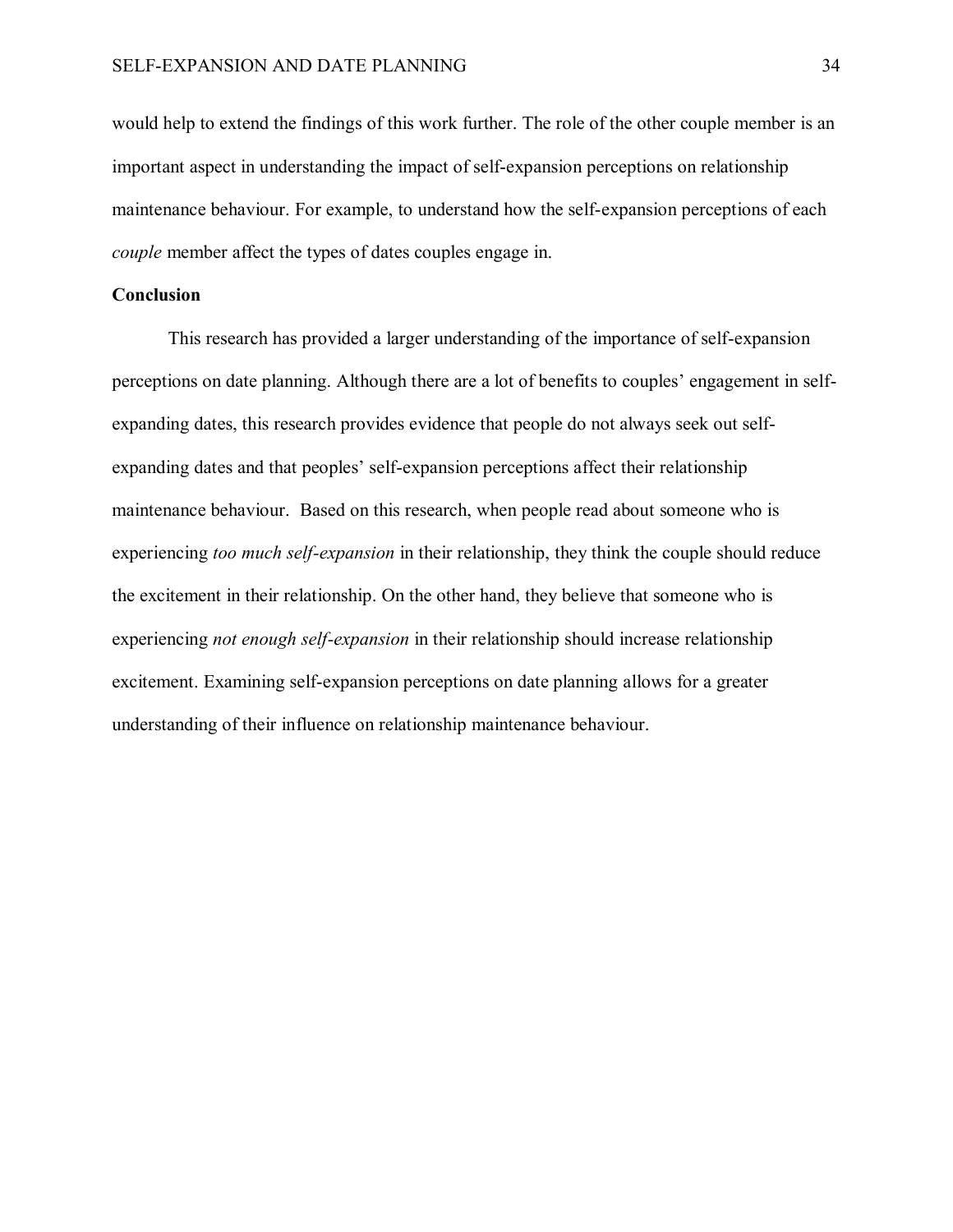#### **References**

- Acevedo, B., Xu, X., Lewandowski Jr, G. W., & Aron, A. (2017). 25 Love and Self-Expansion. *Foundations for Couples' Therapy: Research for the Real World*, 245.
- Aron, A., & Aron, E. N. (1986). *Love and the expansion of self: Understanding attraction and satisfaction*. Hemisphere Publishing Corp/Harper & Row Publishers.
- Aron, A., Aron, E. N., Tudor, M., & Nelson, G. (1991). Close relationships as including other in the self. *Journal of personality and social psychology*, *60*(2), 241.
- Aron, A., Aron, E. N., & Smollan, D. (1992). Inclusion of Other in the Self Scale and the structure of interpersonal closeness. *Journal of Personality and Social Psychology, 63*(4), 596-612.
- Aron, E. N., & Aron, A. (1996). Love and expansion of the self: The state of the model. *Personal Relationships*, *3*(1), 45-58.
- Aron, A., Aron, E. N., & Norman, C. (2001). Self‐expansion model of motivation and cognition in close relationships and beyond. *Blackwell handbook of social psychology: Interpersonal processes*, 478-501.
- Aron, A., Norman, C. C., Aron, E. N., & Lewandowski, G. (2002). Shared participation in selfexpanding activities: Positive effects on experienced marital quality. In P. Noller & J. A. Feeney (Eds.), *Understanding marriage: Developments in the study of couple interaction* (pp. 177–194). New York: Cambridge University Press.
- Aron, A., Norman, C. C., Aron, E. N., McKenna, C., & Heyman, R. E. (2000). Couples' shared participation in novel and arousing activities and experienced relationship quality. *Journal of personality and social psychology*, *78*(2), 273.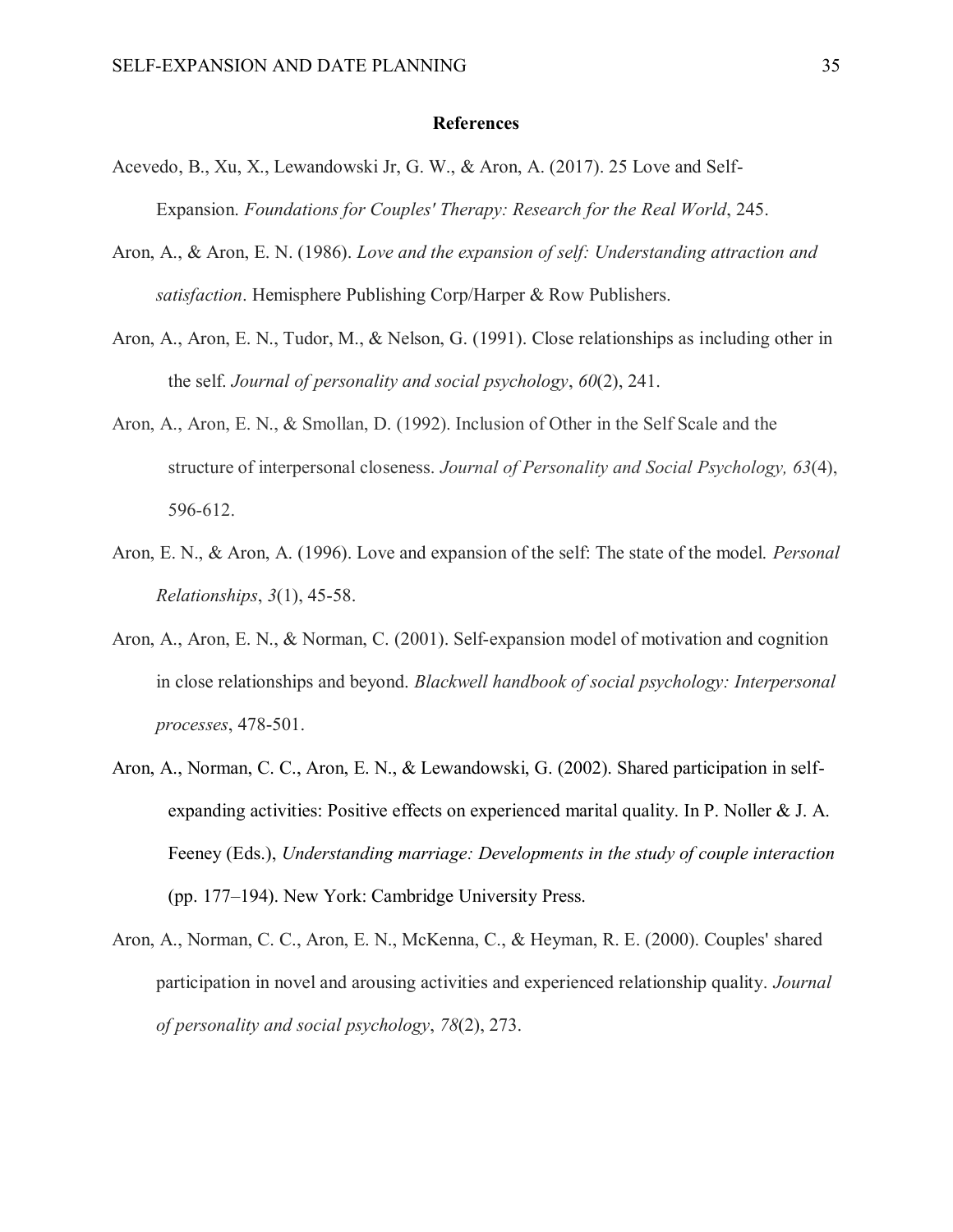- Aron, A., Paris, M., & Aron, E. N. (1995). Falling in love: Prospective studies of self-concept change. *Journal of Personality and Social Psychology*, *69*(6), 1102.
- Bradbury, T. N., & Karney, B. R. (2004). Understanding and altering the longitudinal course of marriage. *Journal of Marriage and Family*, *66*(4), 862-879.
- Cortes, K., Scholer, A. A., Kohler, A., & Cavallo, J. V. (2018). Perceiving relationship success through a motivational lens: A regulatory focus perspective. *Personality and Social Psychology Bulletin*, *44*(6), 795-808.
- Coulter, K., & Malouff, J. M. (2013). Effects of an intervention designed to enhance romantic relationship excitement: A randomized-control trial. *Couple and Family Psychology: Research and Practice*, *2*(1), 34.
- Deloyski, A. (2007). *Novelty, arousal, and love: The mediating role of self-expansion*. Indiana State University.
- Fivecoat, H. C., Tomlinson, J. M., Aron, A., & Caprariello, P. A. (2014). Partner support for individual self-expansion opportunities: Effects on relationship satisfaction in long-term couples. Journal of Social and Personal Relationships, 32, 368-385.
- Gordon, C. L., & Luo, S. (2011). The Personal Expansion Questionnaire: Measuring one's tendency to expand through novelty and augmentation. *Personality and Individual Differences*, *51*(2), 89-94.
- Graham, J. M. (2008). Self-expansion and flow in couples' momentary experiences: An experience sampling study. *Journal of personality and social psychology*, *95*(3), 679.
- Graham, J. M., & Harf, M. R. (2015). Self-expansion and flow: The roles of challenge, skill, affect, and activation. *Personal Relationships*, *22*(1), 45-64.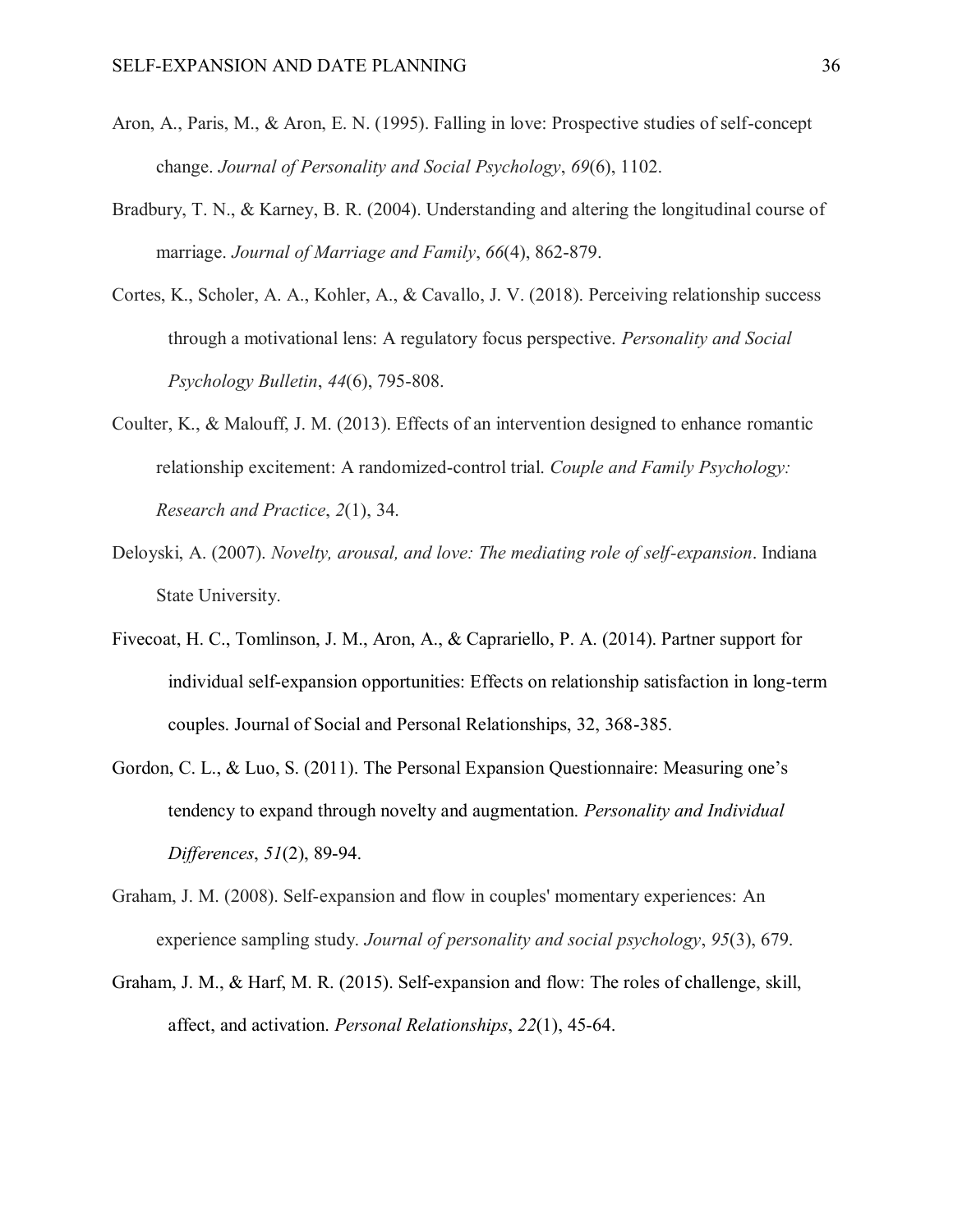- Harasymchuk, C., Cloutier, A., Peetz, J., & Lebreton, J. (2017). Spicing up the relationship? The effects of relational boredom on shared activities. *Journal of Social and Personal Relationships*, *34*(6), 833-854.
- Holmes, T. H., & Rahe, R. H. (1967). The social readjustment rating scale. *Journal of psychosomatic research*.
- Lazarus, R. S., & Folkman, S. (1984). *Stress, appraisal, and coping*. Springer publishing company.
- Lewandoski, G.W., Jr., & Aron, A. (2002). The self-expansion scale: Construction and validation. Paper presented at the Third Annual Meeting of the Society of Personality and Social Psychology, Savannah, GA.
- Lewandowski, G. W., Jr., & Ackerman, R. A. (2006). Something's missing: Need fulfillment and self-expansion as predictors of susceptibility to infidelity. Journal of Social Psychology, 146, 389–403.
- Malouff, J. M., Coulter, K., Receveur, H. C., Martin, K. A., James, P. C., Gilbert, S. J., ... & Elkowitz, J. M. (2012). Development and initial validation of the four-factor romantic relationship scales. *Current Psychology*, *31*(4), 349-364.
- Mashek, D. J., Aron, A., & Boncimino, M. (2003). Confusions of self with close others. *Personality and Social Psychology Bulletin*, *29*(3), 382-392.
- Mattingly, B. A., & Lewandowski, Jr, G. W. (2013). The power of one: Benefits of individual self-expansion. *The Journal of Positive Psychology*, *8*(1), 12-22.
- Mattingly, B. A., & Lewandowski, G. W. (2014). Broadening horizons: Self‐expansion in relational and non‐relational contexts. *Social and Personality Psychology Compass*, *8*(1), 30-40.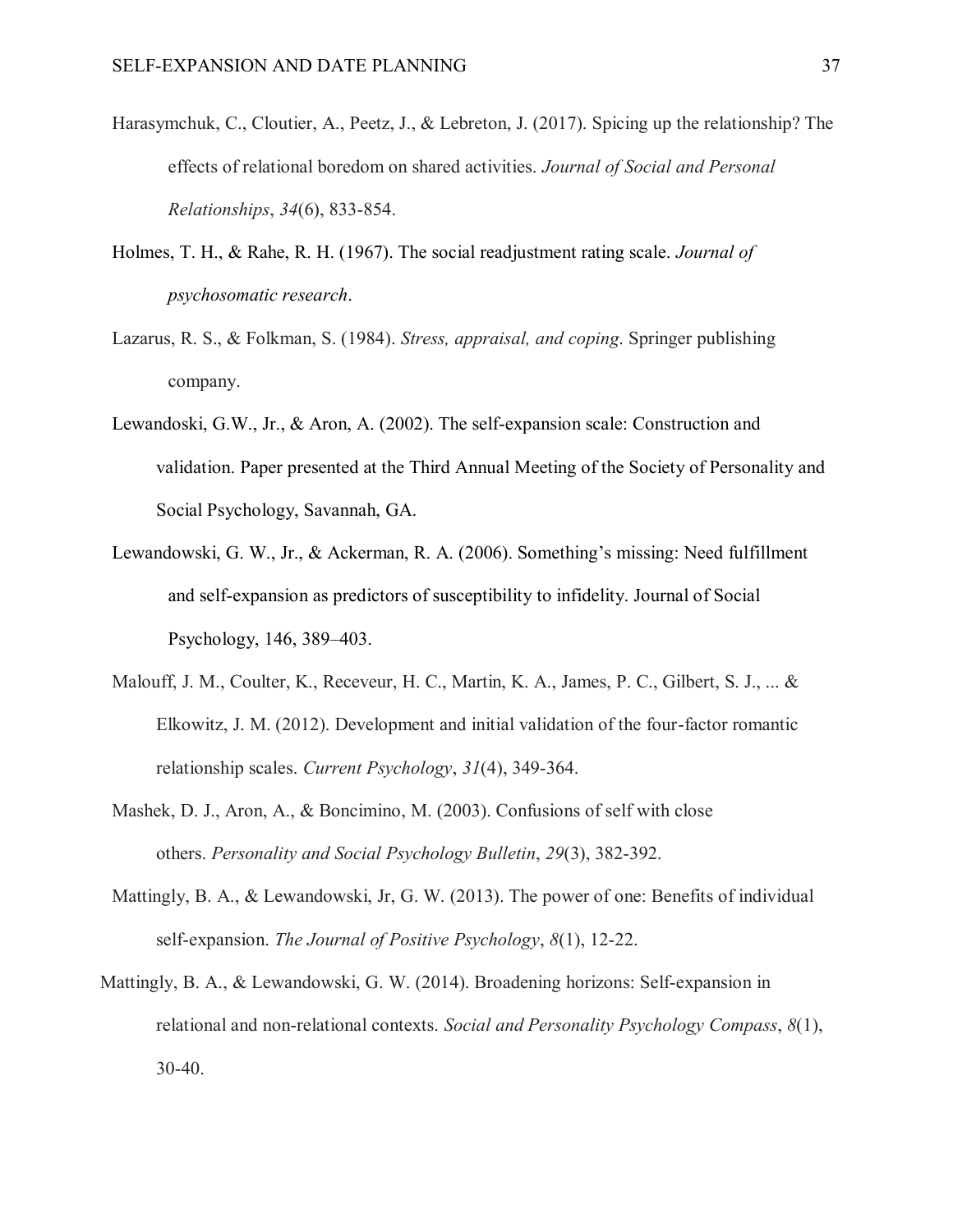- Mitnick, D. M., Heyman, R. E., & Smith Slep, A. M. (2009). Changes in relationship satisfaction across the transition to parenthood: a meta-analysis. *Journal of Family Psychology*, *23*(6), 848.
	- Muise, A., Harasymchuk, C., Day, L. C., Bacev-Giles, C., Gere, J., & Impett, E. A. (2019). Broadening your horizons: Self-expanding activities promote desire and satisfaction in established romantic relationships. *Journal of personality and social psychology*, *116*(2), 237.
	- O'Leary, K. D., Acevedo, B. P., Aron, A., Huddy, L., & Mashek, D. (2012). Is long-term love more than a rare phenomenon? If so, what are its correlates?. *Social Psychological and Personality Science*, *3*(2), 241-249.
	- Pronin, E., Olivola, C. Y., & Kennedy, K. A. (2008). Doing unto future selves as you would do unto others: Psychological distance and decision making. *Personality and Social Psychology Bulletin, 34*(2), 224-236.
	- Reissman, C., Aron, A., & Bergen, M. R. (1993). Shared activities and marital satisfaction: Causal direction and self-expansion versus boredom. *Journal of Social and Personal Relationships*, *10*(2), 243-254.
	- Sheets, V. L. (2014). Passion for life: Self-expansion and passionate love across the life span. Journal of Social and Personal Relationships 31, 958-974.
	- Stone, E. R., Yates, A. J., & Caruthers, A. S. (2006). Risk Taking in Decision Making for Others Versus the Self. *Journal of Applied Social Psychology, 32* (9), 1797-1824.
	- Strong, G., & Aron, A. (2006). The effect of shared participation in novel and challenging activities on experienced relationship quality: is it mediated by high positive affect?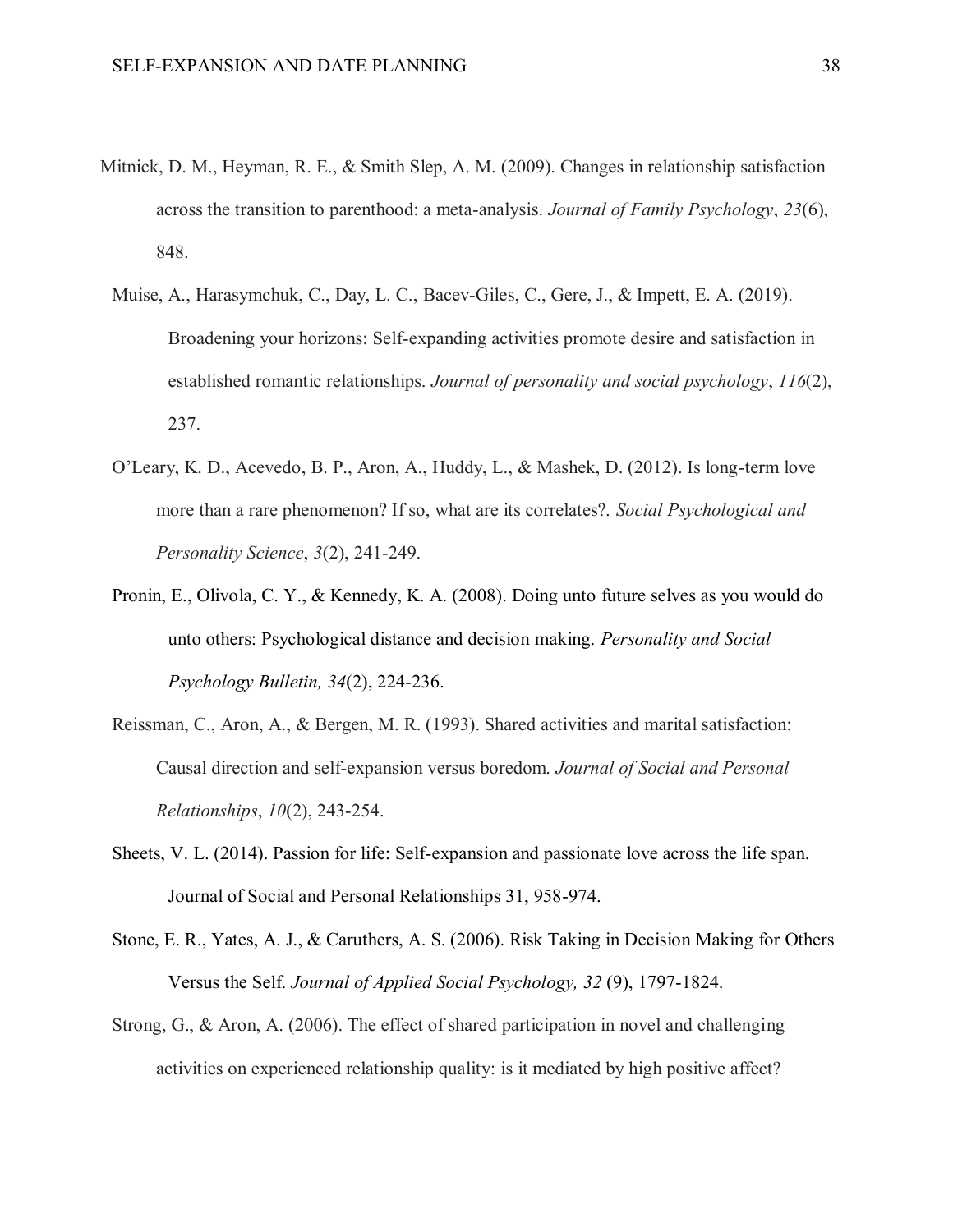- Tomlinson, J. M., Hughes, E. K., Lewandowski Jr, G. W., Aron, A., & Geyer, R. (2019). Do shared self-expanding activities have to be physically arousing?. *Journal of Social and Personal Relationships*, *36*(9), 2781-2801.
- VanderDrift, L. E., Lewandowski, G. W., Jr., & Agnew, C. R. (2011). Reduced self expansion in current romance and interest in relationship alternatives. Journal of Social and Personal Relationships, 28, 356–373.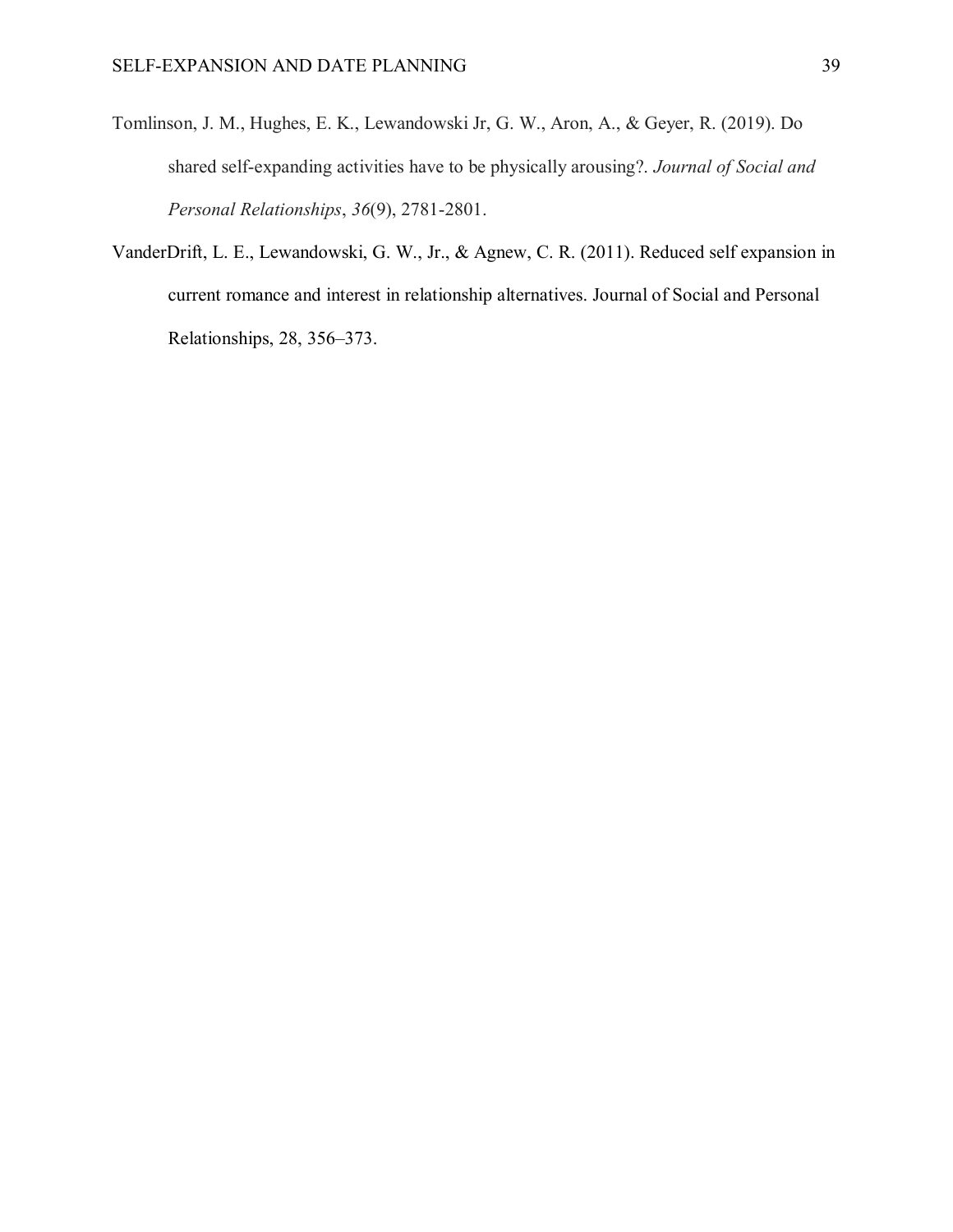#### **Footnotes**

 $1$ <sup>1</sup> The 40% exclusion of participants in Study 1 was based on the exclusion criteria set up before running the study. The recruitment notice and the informed consent provided to participants via Amazon's Mechanical Turk indicated that participants had to be in a relationship for at least 2 months to be eligible to participate in the study. In Study 2, we proactively excluded participants if they indicated that they were not in a relationship for at least 2 months.

<sup>2</sup> Whether the gender of participants matched the gender of the hypothetical couple member could be a covariate. Whether the gender of the participant matched the gender of the hypothetical couple member (i.e., Riley) could have affected the results. When the participants' gender was matched with the hypothetical couple member (e.g., both female) participants may have been more likely to choose dates that were more similar to what they would do for themselves than when the participants' gender was not aligned with the gender of the hypothetical couple member (e.g., participant female and Riley male).

<sup>3</sup> Simple linear regressions analyzing perceptions of partner self-expansion (growth) on date planning for Study 2. The extent to which someone felt their partner was experiencing *too much* self-expansion in the relationship predicted planning a date that was rated by the participant as *more* exciting,  $b = .10$ ,  $t = 4.33$ ,  $p < .001$ . The extent to which someone felt their partner was experiencing *too much* self-expansion in the relationship predicted planning a date that was rated by the participant as *less* familiar,  $b = -10$ ,  $t = -4.11$ ,  $p < .001$ . The extent to which someone felt their partner was experiencing *not enough self-expansion* in the relationship was not a significant predictor of date excitement,  $b = -.02$ ,  $t = -.84$ ,  $p = 40$ . The extent to which someone felt their partner was experiencing *not enough self-expansion* in the relationship predicted planning a date that was rated by the participant as less familiar,  $b = -15$ ,  $t = -6.00$ ,  $p < .001$ .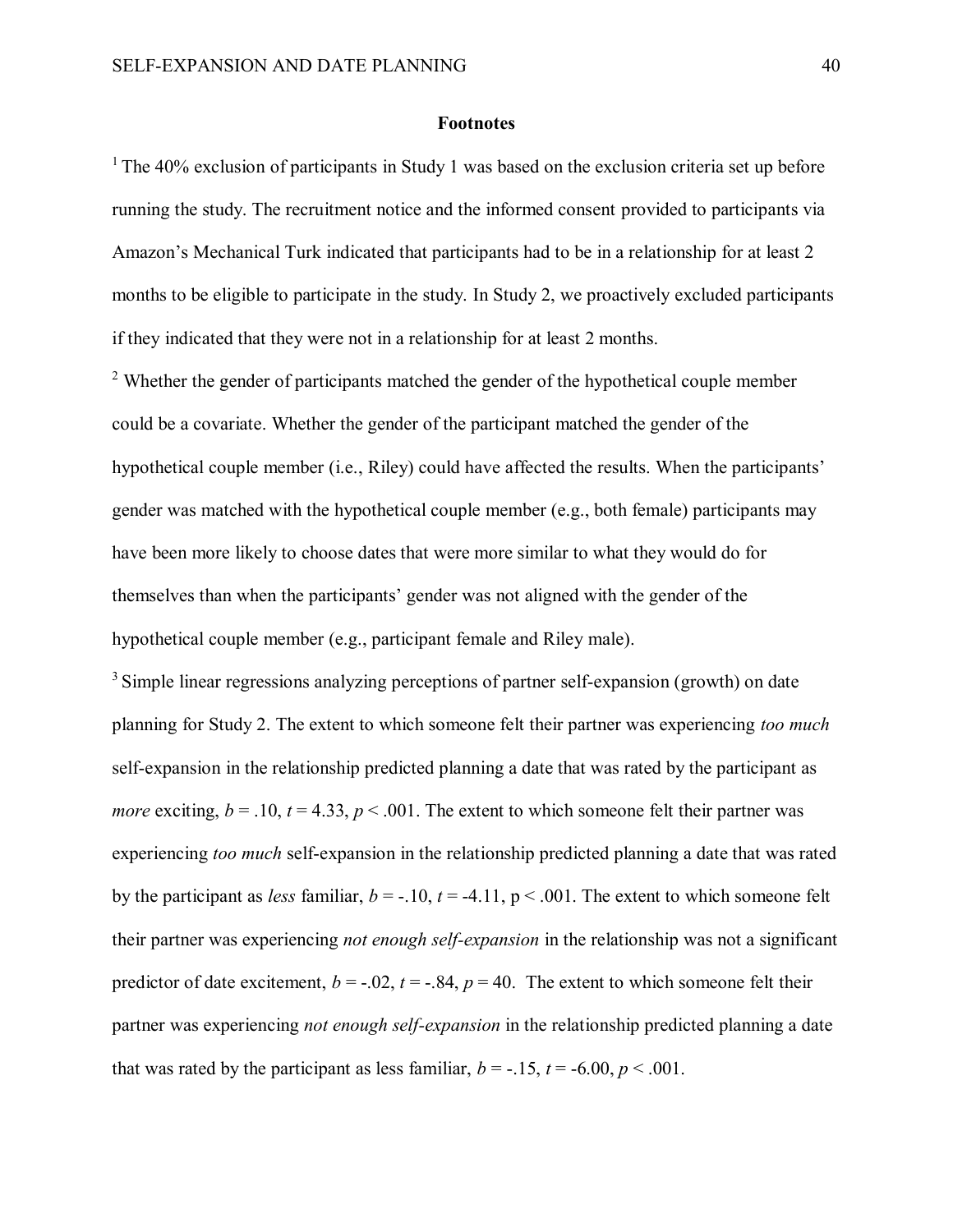<sup>4</sup> Simple linear regressions analyzing personal expansion on date planning. Personal expansion refers to the trait differences in desire for self-expansion. Having a higher desire for selfexpansion predicted planning dates that were rated by participants as more exciting,  $b = .26$ ,  $t =$ 2.95, *p* < .01. However, higher desire for self-expansion was not a significant predictor of date ratings for familiarity,  $b = .08$ ,  $t = .83$ ,  $p = .41$ .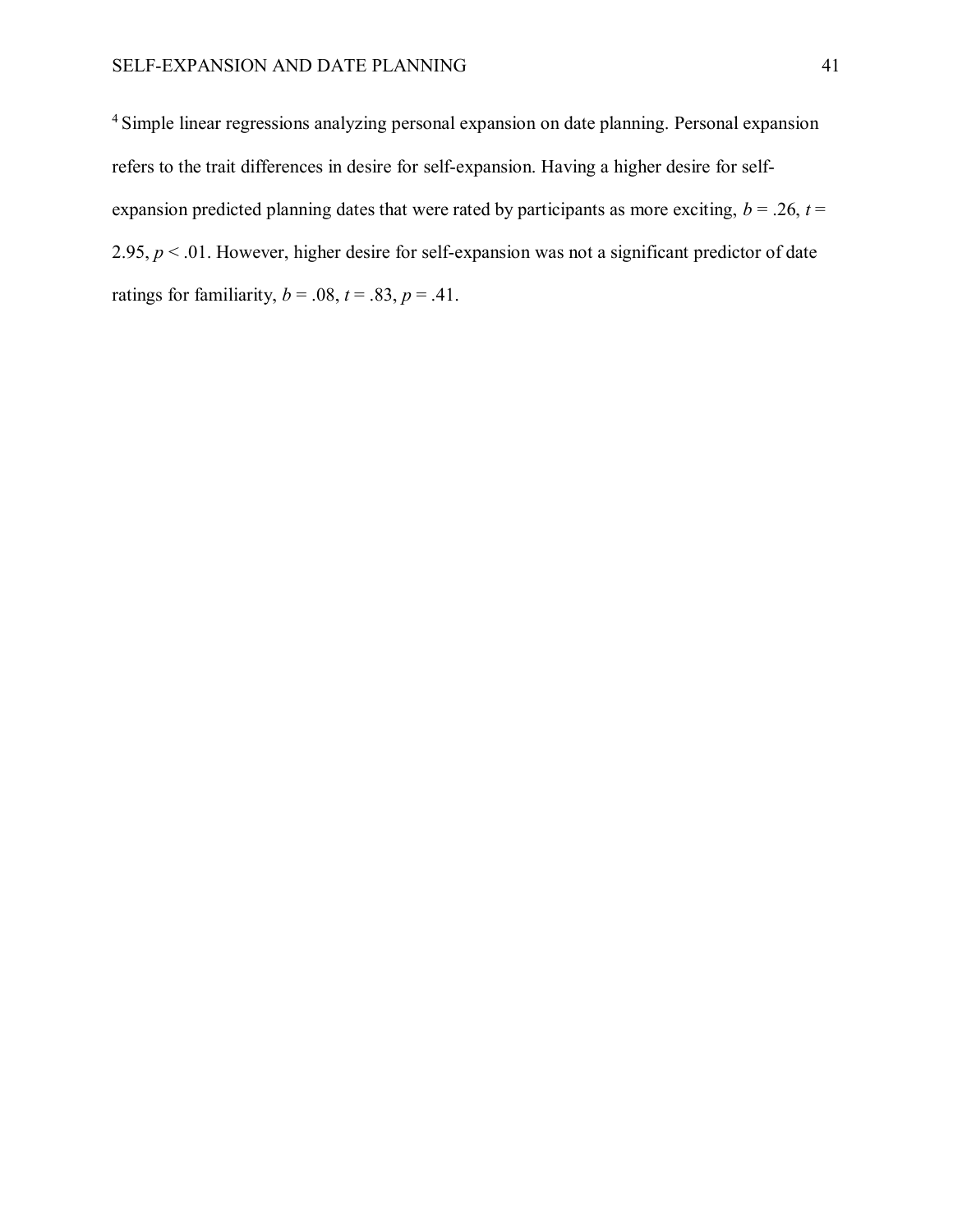# **List of Tables**

# **Table 1**

# *Relation Between Growth Conditions and Forced-Choice Date Ratings*

| Dates Rated        | Too much vs. Just | Not enough vs. Just | Too much vs. Just  | Not enough vs. Just |
|--------------------|-------------------|---------------------|--------------------|---------------------|
|                    | enough growth     | enough growth       | enough familiarity | enough familiarity  |
|                    | (inside)          | (inside)            | (outside)          | (outside)           |
| New/familiar movie | $38.50***$        | $5.35*$             | $10.46***$         | $3.81*$             |
| New/familiar class | $34.61***$        | $4.78*$             | $4.44*$            | $10.55***$          |
| Walk/hike          | $8.14**$          | $3.95*$             | 2.99               | $8.68**$            |
| New/familiar cook  | $25.45***$        | $5.28*$             | $7.82**$           | $6.86**$            |
| Home/go out movie  | $10.66***$        | $8.60**$            | $4.11*$            | 3.35                |

*Note.* All results presented are chi-square statistics.

\*  $=p \le .05$ , \*\*  $=p \le .01$ , \*\*\*  $=p \le .001$ .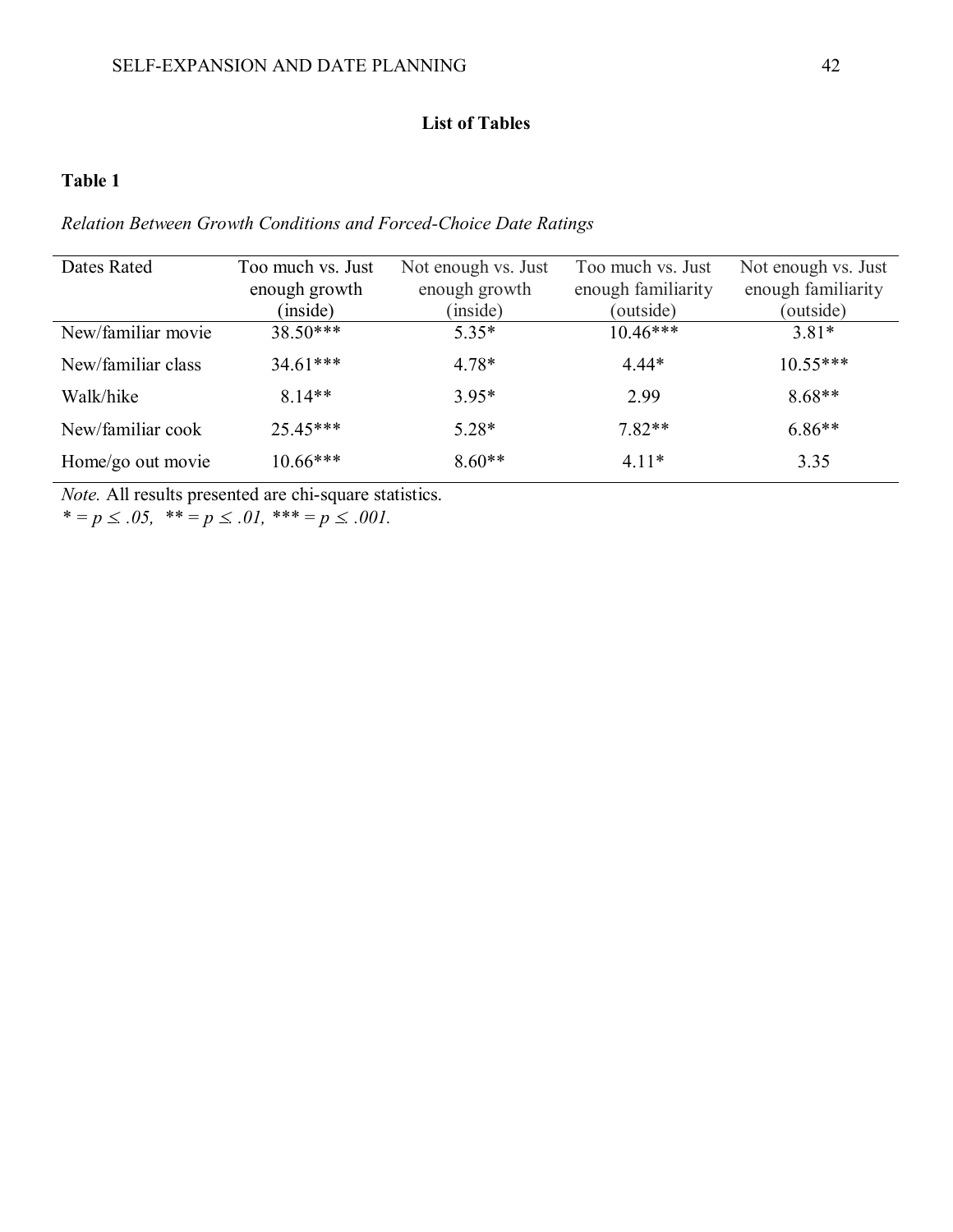*Means and Standard Deviations of Study Variables*

| Variables                              | Mean | <b>Standard Deviation</b> |
|----------------------------------------|------|---------------------------|
| 1. Too much growth (inside)            | 4.05 | 1.90                      |
| 2. Not enough growth (inside)          | 3.82 | 1.92                      |
| 3. Too much growth (outside)           | 4.08 | 1.89                      |
| 4. Not enough growth (outside)         | 4.10 | 1.80                      |
| 5. Too much familiarity (inside)       | 4.49 | 1.92                      |
| 6. Not enough familiarity (inside)     | 3.40 | 2.04                      |
| 7. Too much familiarity (outside)      | 4.20 | 1.85                      |
| 8. Not enough familiarity<br>(outside) | 3.88 | 1.87                      |
| 9. Partner too much growth             | 3.98 | 1.98                      |
| 10. Partner not enough growth          | 3.65 | 1.96                      |
| 11. Partner too much familiarity       | 4.21 | 1.93                      |
| 12. Partner not enough familiarity     | 3.50 | 1.97                      |
| 13. Excitement (DV)                    | 3.59 | .71                       |
| 14. Familiarity (DV)                   | 3.36 | .75                       |
| 15. Relationship Quality               | 4.00 | .75                       |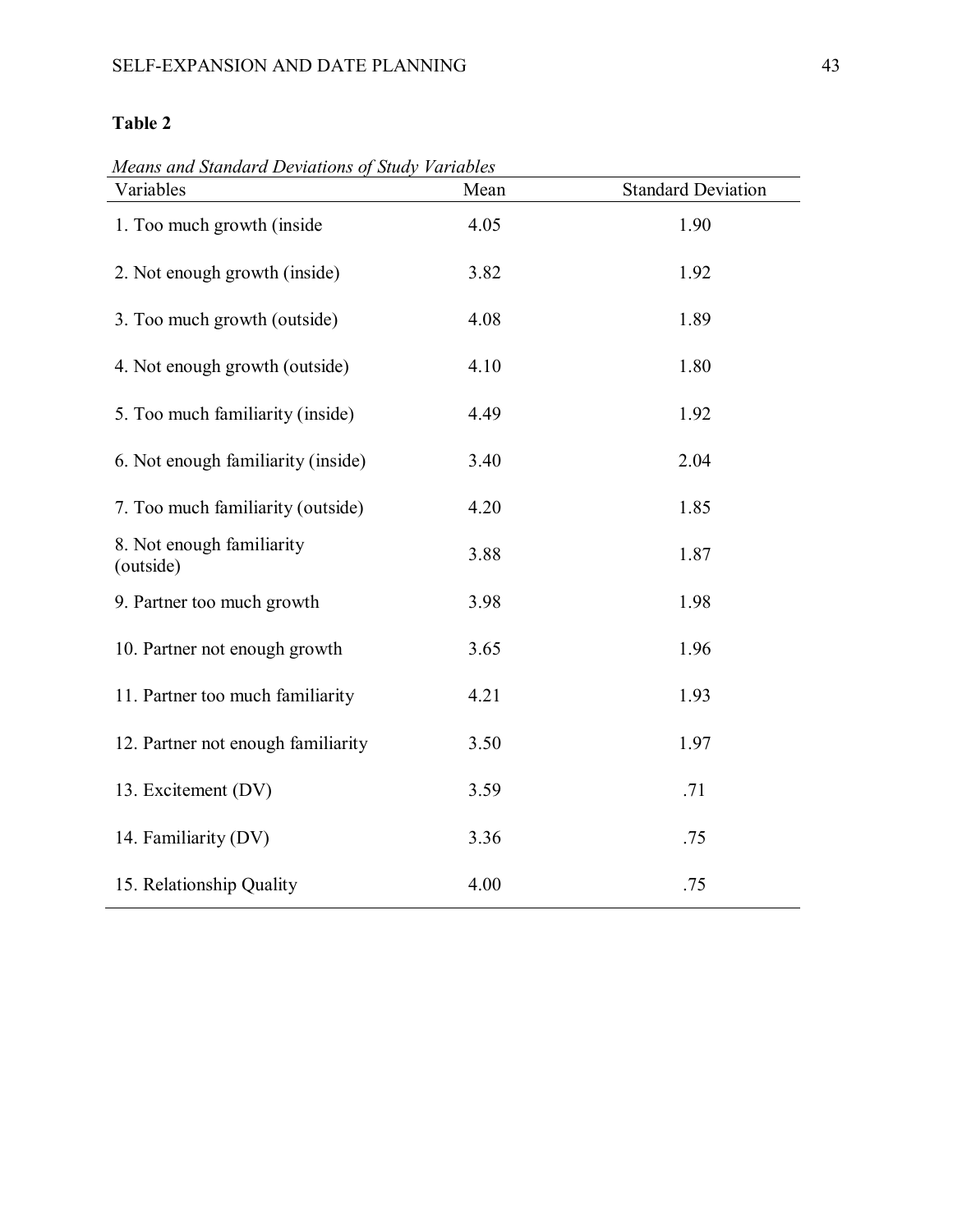|                       | <b>Excitement Ratings</b> | <b>Familiarity Ratings</b> | <b>Relationship Quality</b> |
|-----------------------|---------------------------|----------------------------|-----------------------------|
|                       | $\boldsymbol{r}$          | r                          | $\mathbf{r}$                |
| Too much growth       |                           |                            |                             |
| (inside)              | $.33**$                   | $-.27$                     | $-.23**$                    |
| Not enough growth     |                           |                            |                             |
| (inside)              | $-.09$                    | $-.31**$                   | $-.46**$                    |
| Too much growth       |                           |                            |                             |
| (outside)             | $.29**$                   | $-.24**$                   | $-.22**$                    |
| Not enough growth     |                           |                            |                             |
| (outside)             | $-.08$                    | $-.22**$                   | $-.30**$                    |
| Too much familiarity  |                           |                            |                             |
| (inside)              | $.23**$                   | $-.29**$                   | $-.29**$                    |
| Not enough            |                           |                            |                             |
| familiarity (inside)  | .04                       | $-.36**$                   | $-.37**$                    |
| Too much familiarity  |                           |                            |                             |
| (outside)             | $.29**$                   | $-.29**$                   | $-.24**$                    |
| Not enough            |                           |                            |                             |
| familiarity (outside) | $-.17*$                   | $-.25**$                   | $-.40**$                    |
| Partner too much      |                           |                            |                             |
| growth                | $.29**$                   | $-.27**$                   | $-.24**$                    |
| Partner not enough    |                           |                            |                             |
| growth                | $-.06$                    | $-.38**$                   | $-.44**$                    |
| Partner too much      |                           |                            |                             |
| familiarity           | $.25**$                   | $-.27**$                   | $-.29**$                    |
| Partner not enough    |                           |                            |                             |
| familiarity           | .00                       | $-.33**$                   | $-.40**$                    |
| Excitement (DV)       |                           | $-.24**$                   | $.25**$                     |
| Familiarity (DV)      |                           |                            | $.23**$                     |
| Relationship Quality  |                           |                            |                             |

*Note.* All results presented are bivariate correlation statistics. Rel. = Relationship  $* = p \le .05, * = p \le .01, ** = p \le .001.$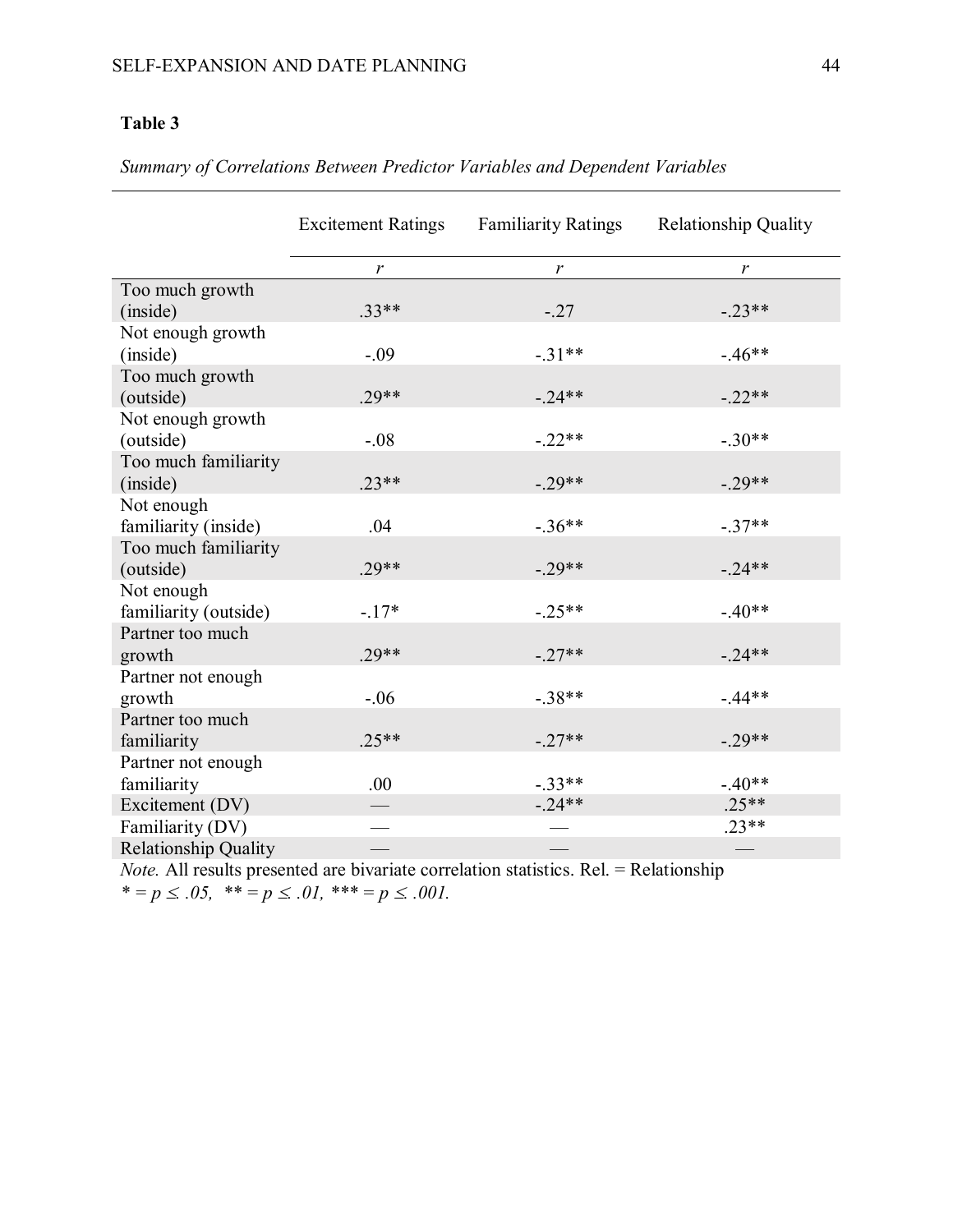*Summary of Correlations Between Growth Predictor Variables*

| <b>Growth Variables</b>                                                                                                                                                                                                                                                                                              |         |         |         |         |         |         |  |
|----------------------------------------------------------------------------------------------------------------------------------------------------------------------------------------------------------------------------------------------------------------------------------------------------------------------|---------|---------|---------|---------|---------|---------|--|
| 1. Too much inside                                                                                                                                                                                                                                                                                                   |         | $.28**$ | $.81**$ | $.19**$ | $.81**$ | $.43**$ |  |
| 2. Not enough inside                                                                                                                                                                                                                                                                                                 | $.28**$ |         | $31**$  | $.67**$ | $.36**$ | $.67**$ |  |
| 3. Too much outside                                                                                                                                                                                                                                                                                                  | $.81**$ | $.31**$ |         | $.20**$ | $.80**$ | $.41**$ |  |
| 4. Not enough outside                                                                                                                                                                                                                                                                                                | $19**$  | $.67**$ | $20**$  |         | $.23**$ | $.59**$ |  |
| 5. Partner too much                                                                                                                                                                                                                                                                                                  | $.81**$ | $.36**$ | $.80**$ | $.23**$ |         | $.38**$ |  |
| 6. Partner not enough                                                                                                                                                                                                                                                                                                | $.43**$ | $.67**$ | $41**$  | $.59**$ | $.38**$ |         |  |
| $\mathbf{v}$ $\mathbf{v}$ and $\mathbf{v}$ and $\mathbf{v}$ and $\mathbf{v}$ and $\mathbf{v}$ and $\mathbf{v}$ and $\mathbf{v}$ and $\mathbf{v}$ and $\mathbf{v}$ and $\mathbf{v}$ and $\mathbf{v}$ and $\mathbf{v}$ and $\mathbf{v}$ and $\mathbf{v}$ and $\mathbf{v}$ and $\mathbf{v}$ and $\mathbf$<br>$\sim$ 0.4 |         |         |         |         |         |         |  |

*Note*. \*\* =  $p < .01$ .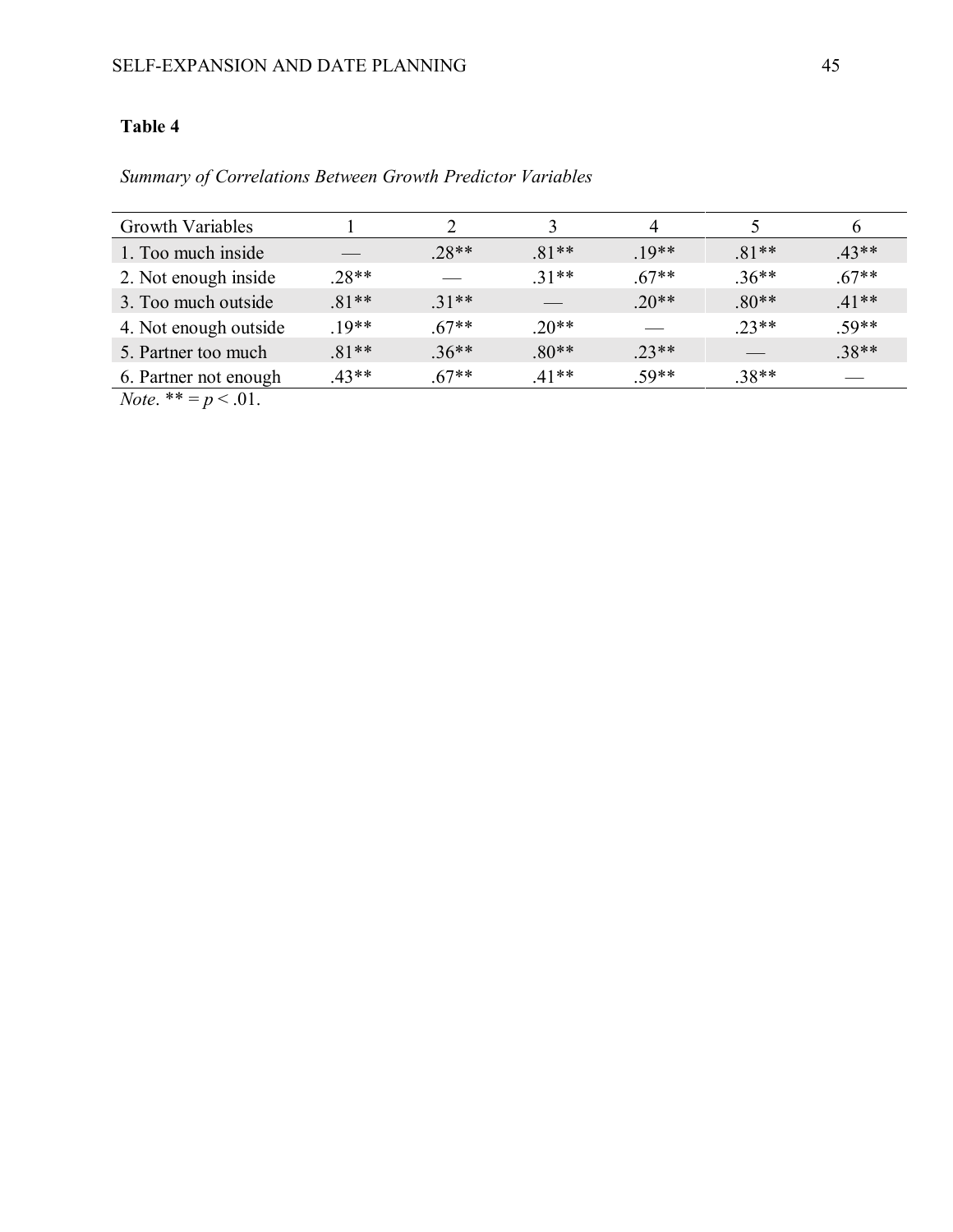|                    | <b>Excitement Ratings</b> |           |       | <b>Familiarity Ratings</b> |           |       |
|--------------------|---------------------------|-----------|-------|----------------------------|-----------|-------|
|                    | B                         |           | $R^2$ | B                          |           | $R^2$ |
| Too much inside    | .12                       | $5.00***$ | .11   | $-.11$                     | $-4.03**$ | .07   |
| Not enough inside  | $-.04$                    | $-1.40$   | .01   | $-.12$                     | $-4.78**$ | .10   |
| Too much outside   | .11                       | $4.40***$ | .08   | $-.10$                     | $-3.60**$ | .06   |
| Not enough outside | $-.03$                    | $-1.10$   | .01   | $-.10$                     | $-3.29**$ | .05   |

# *Summary of Regression Analyses for Growth Predicting Planned Date Ratings*

*Note.* All results presented are simple linear regression statistics.

 $* = p \le .05, \; * = p \le .01, \; * = p \le .001.$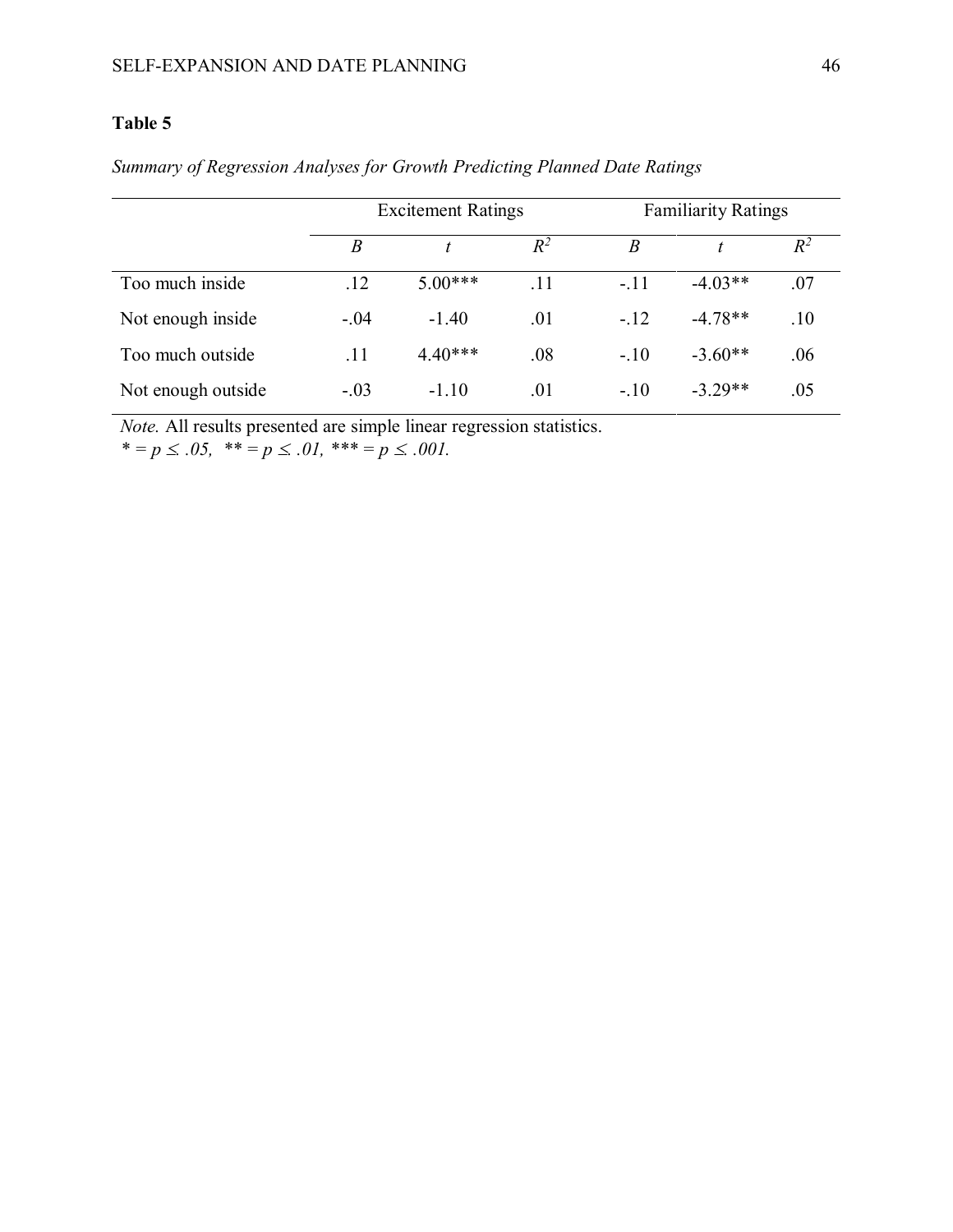|                    | <b>Excitement Ratings</b> |           |       | <b>Familiarity Ratings</b> |           |       |
|--------------------|---------------------------|-----------|-------|----------------------------|-----------|-------|
|                    | B                         |           | $R^2$ | B                          |           | $R^2$ |
| Too much inside    | .08                       | $3.39***$ | .05   | $-.12$                     | $-4.46**$ | .09   |
| Not enough inside  | .02                       | .63       | .002  | $-.13$                     | $-5.61**$ | .01   |
| Too much outside   | .11                       | $4.40***$ | .08   | $-.12$                     | $-4.47**$ | .08   |
| Not enough outside | $-.06$                    | $-2.48**$ | .03   | $-.10$                     | $-3.74**$ | .06   |

*Summary of Regression Analyses for Familiarity Predicting Planned Date Ratings*

*Note.* All results presented are simple linear regression statistics.

 $* = p \le .05, \; * = p \le .01, \; * = p \le .001.$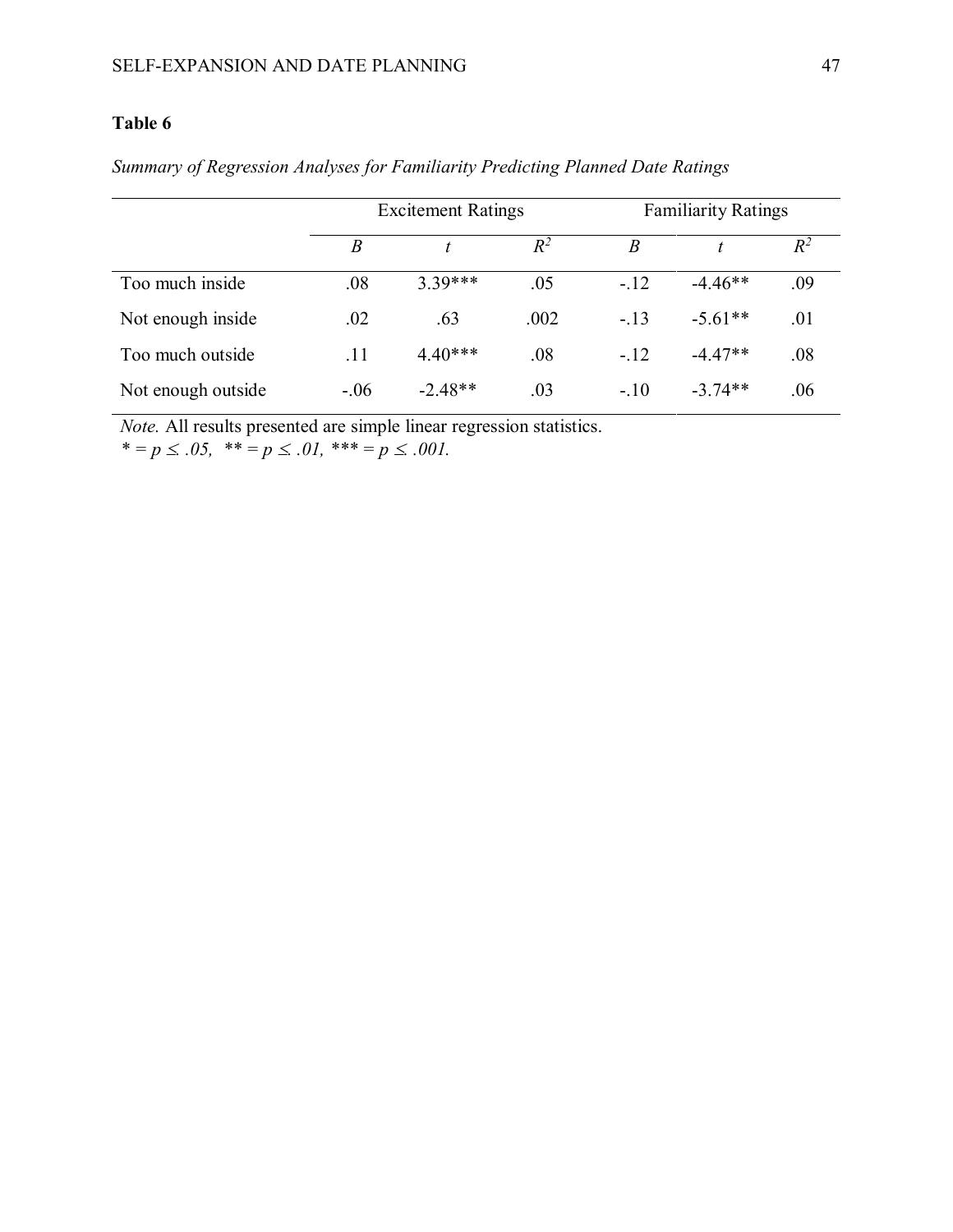# **List of Appendices**

# **Study 1**

#### **Appendix A**

# **Recruitment Notice – Mechanical Turk**

**Study Name:** Plan a date!

**Description:** This online study examines date planning in a hypothetical situation. You will be asked to read about a hypothetical couple and answer some questions about yourself and the couple  $(\sim 7 \text{ minutes})$ .

**Eligibility Requirements:** In order to qualify for this study, you must:

Currently be in a close romantic relationship for at least 2 months

**Compensation:** You will earn USD \$0.50 credit for meeting the requirements of the study and completing the study.

**Risks:** There is no known risk in the current study.

Researchers: Chloe Jones [ChloeJones@cmail.carleton.ca;](mailto:ChloeJones@cmail.carleton.ca) Dr. Cheryl Harasymchuk

[\(Cheryl.Harasymchuk@carleton.ca,](mailto:Cheryl.Harasymchuk@carleton.ca) Faculty Sponsor)

This study has been cleared by the Carleton University Research Ethics Board – (Number will be included here)

**On the last page of the survey, you will find your personalized completion code. Please copy and paste your completion code here in order to receive compensation for your participation. \_\_\_\_\_\_\_\_\_\_\_\_\_\_\_\_\_\_\_\_\_\_\_**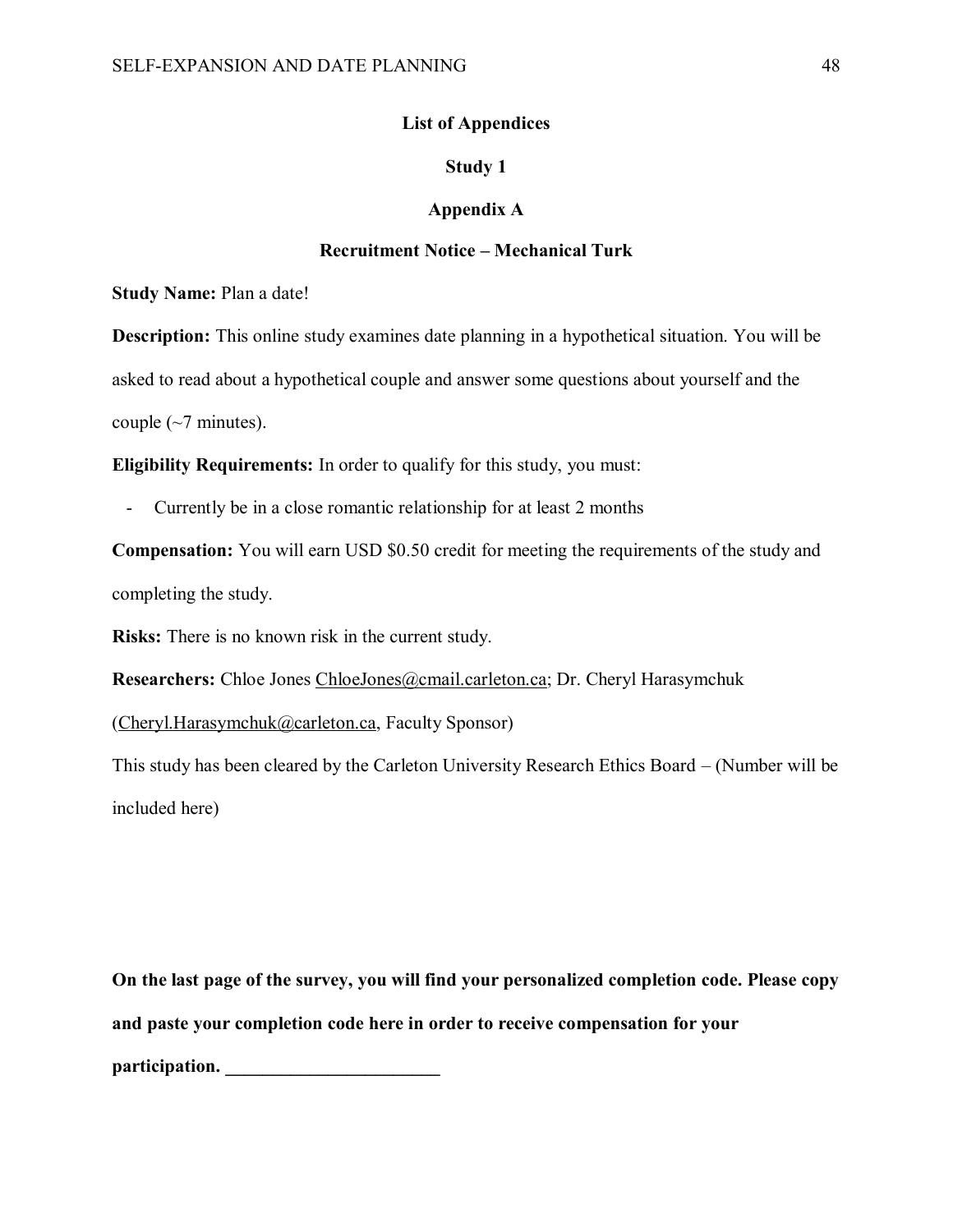#### **Appendix B**

## **Informed Consent Form**

The purpose of an informed consent form is to ensure that you, as the participant, understand the purpose of the study as well as the nature of your involvement. The informed consent form should provide sufficient information such that you have the opportunity to determine whether or not you wish to participate in the study.

**Title of study:** Help plan a date!

#### **Contact Information**

*Research Personnel*: The following people are involved in conducting this research project and may be contacted at any time should you have any questions or concerns: Chloe Jones [ChloeJones@cmail.carleton.ca](mailto:ChloeJones@cmail.carleton.ca) (master's thesis student), Cheryl Harasymchuk, Ph.D. (Faculty Sponsor, Cheryl.Harasymchuk@carleton.ca).

*Ethical concerns:* This study has received clearance from the Carleton University Research Ethics Board (#  $\qquad \qquad$  ), If you have any ethical concerns with the current study, please contact Dr. Andy Adler, Chair, Carleton University Research Ethics Board-A/B (by phone: 613- 520-2600 ext. 4850 or email: [ethics@carleton.ca\)](mailto:ethics@carleton.ca).

**Purpose:** The purpose of the study is to explore date planning for a hypothetical couple. **Task requirements:** You will complete questionnaires about yourself and a hypothetical couple. This survey should take approximately 7 minutes to complete.

**Potential Benefits:** You will receive USD \$0.50 credit for your participation.

**Potential risk and/or discomfort:** There is no known risk in the current study. We do not expect you to feel any discomfort in answering any of the posed questionnaires. Nevertheless, if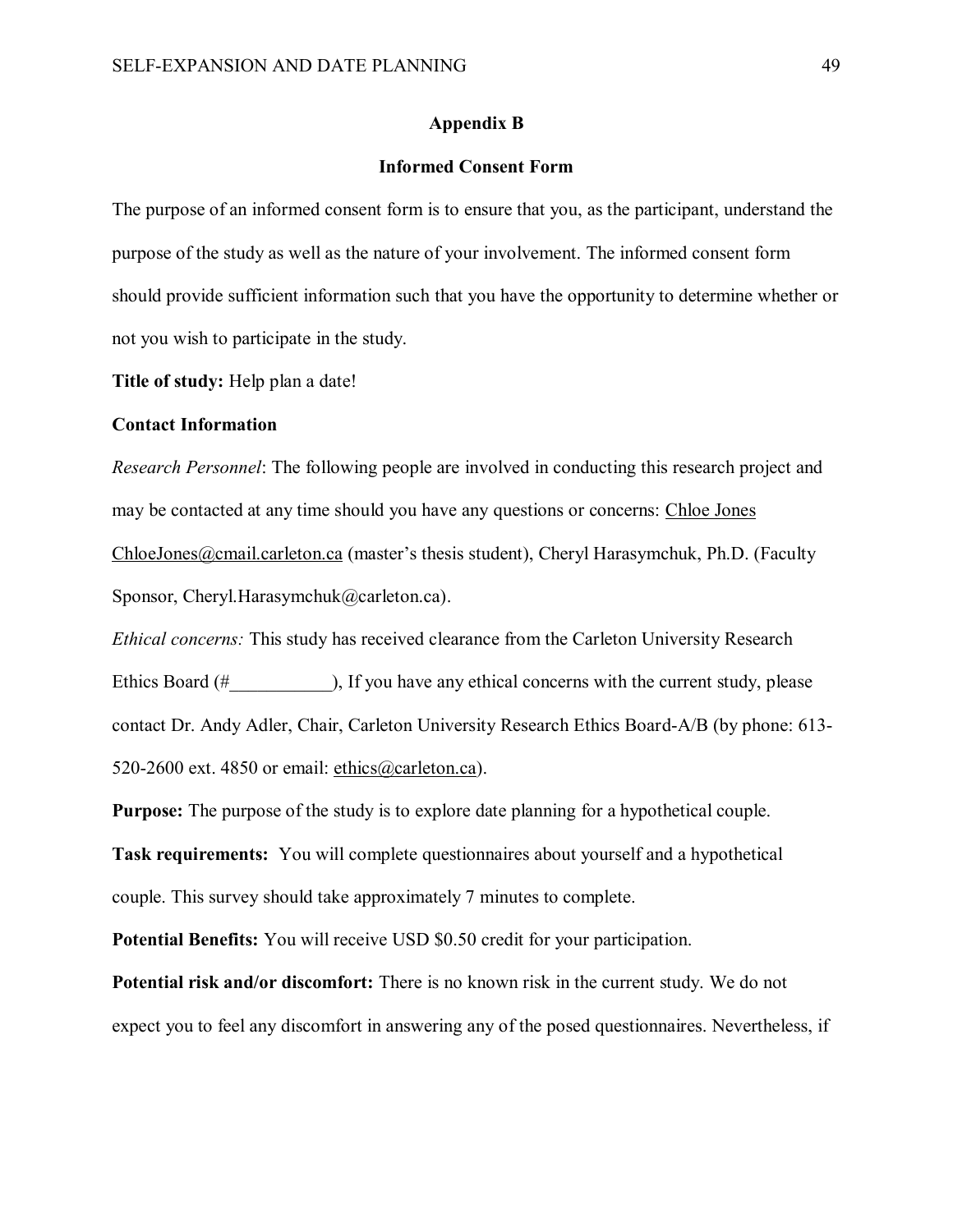you do happen to feel unease when answering any of the questions, you may skip these without any penalty.

**Confidentiality and anonymity:** All information provided will be kept confidential. Only the researchers involved will be permitted to access information that you give. As well, the identifying information (i.e., your name and email address) will not be stored with your responses for the study. We will assign an identifier number with your responses in a data set. **Right to withdraw:** Your participation in this study is entirely voluntary. At any point during the study you have the right to not answer any questions or to withdraw without penalty. Questions can be skipped by leaving the answer blank and moving onto the next question. If you choose to withdraw before the conclusion of the study, you will still be awarded the USD \$0.50 credit.

By default, data from participants who withdraw or are withdrawn will be kept. If you wish to have your data removed, you may contact the researcher within two weeks of your withdrawal. This study has been cleared by the Carleton University Research Ethics Board (#  $\qquad \qquad$  ). **Consent**: By clicking on the "I agree" button below, I acknowledge that I have read the description of the research and I understand that this study examines shared activities in relationships. I understand that the data in this study will be used for research and application purposes. I understand that my participation is completely voluntary, and that all information given will be kept confidential.

**I agree and wish to participate I do not wish to participate**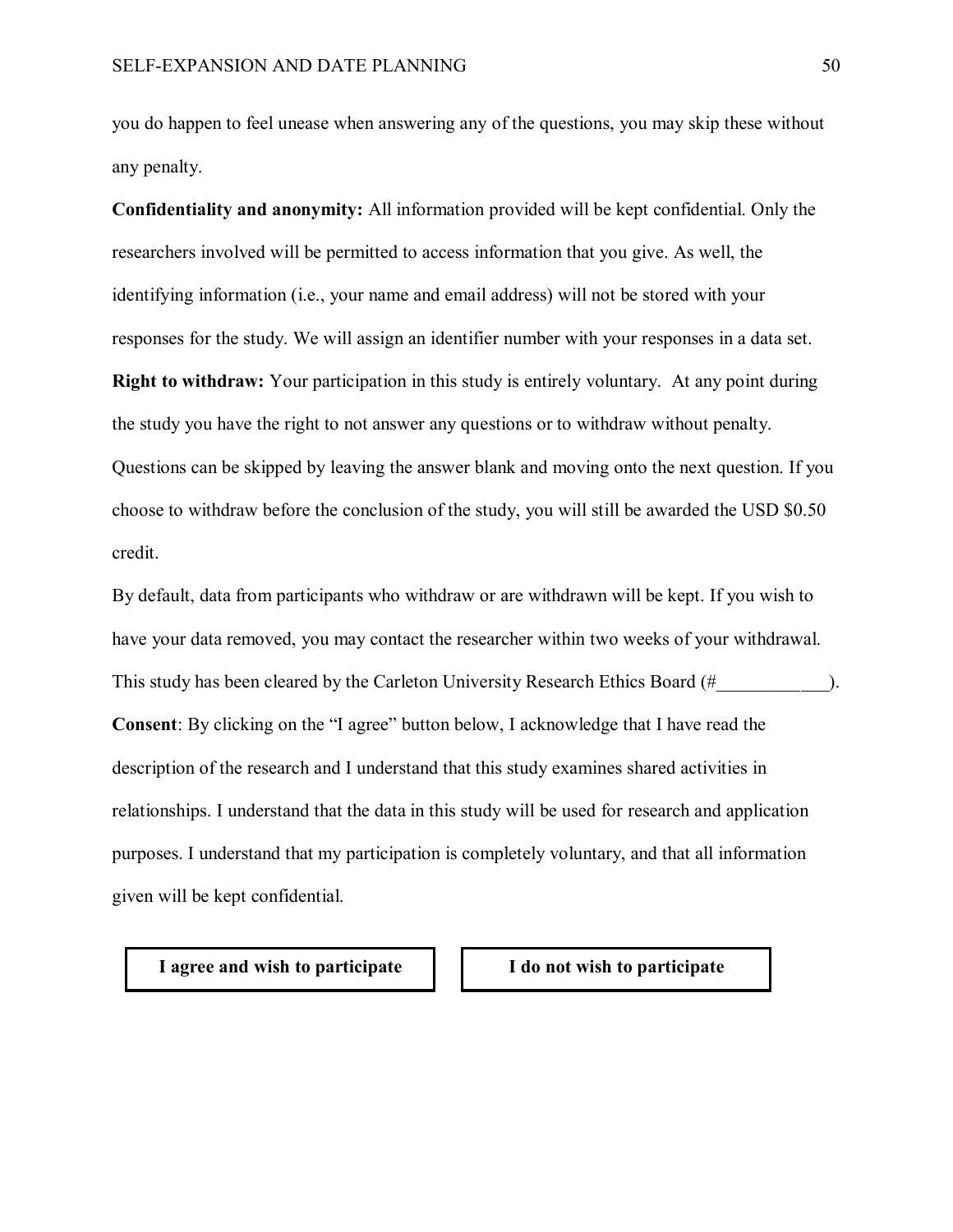#### **Appendix C**

#### **Debriefing Form**

The purpose of this study was to explore the types of dates that individuals suggest for a hypothetical couple. The study was designed to explore whether people who read about a hypothetical couple experiencing too much growth (vs. just enough or not enough) will be less likely to plan dates that are exciting and new for a hypothetical couple.

I predict that when people read about a hypothetical person experiencing too much growth (vs. just enough or not enough) they will suggest dates that are less exciting and new. I am also exploring whether the context of the growth (within the relationship or outside of the relationship) affects the types of dates people suggest for a hypothetical couple.

This research will provide further knowledge of how growth affects relationships and whether the context of the growth (within the relationship or outside of the relationship) is important for date planning. Research suggests that the dates people suggest for others reflect what they would do themselves therefore through examining the types of dates people suggest for a hypothetical couple I aim to further the knowledge on the dates people plan when they are experiencing too much growth in their lives.

Please be assured that your responses will be treated confidentially. In any public presentation of our data, either in print or in speech, we will not present any information that could identify a participant.

## **Health Services**

If you have any personal concerns about your physical health or emotional well-being that you would like to discuss with somebody, you might wish to contact the Carleton University Health and Counselling Services at: [613-520-6674.](tel:613-520-6674) You may also contact the Distress Centre of Ottawa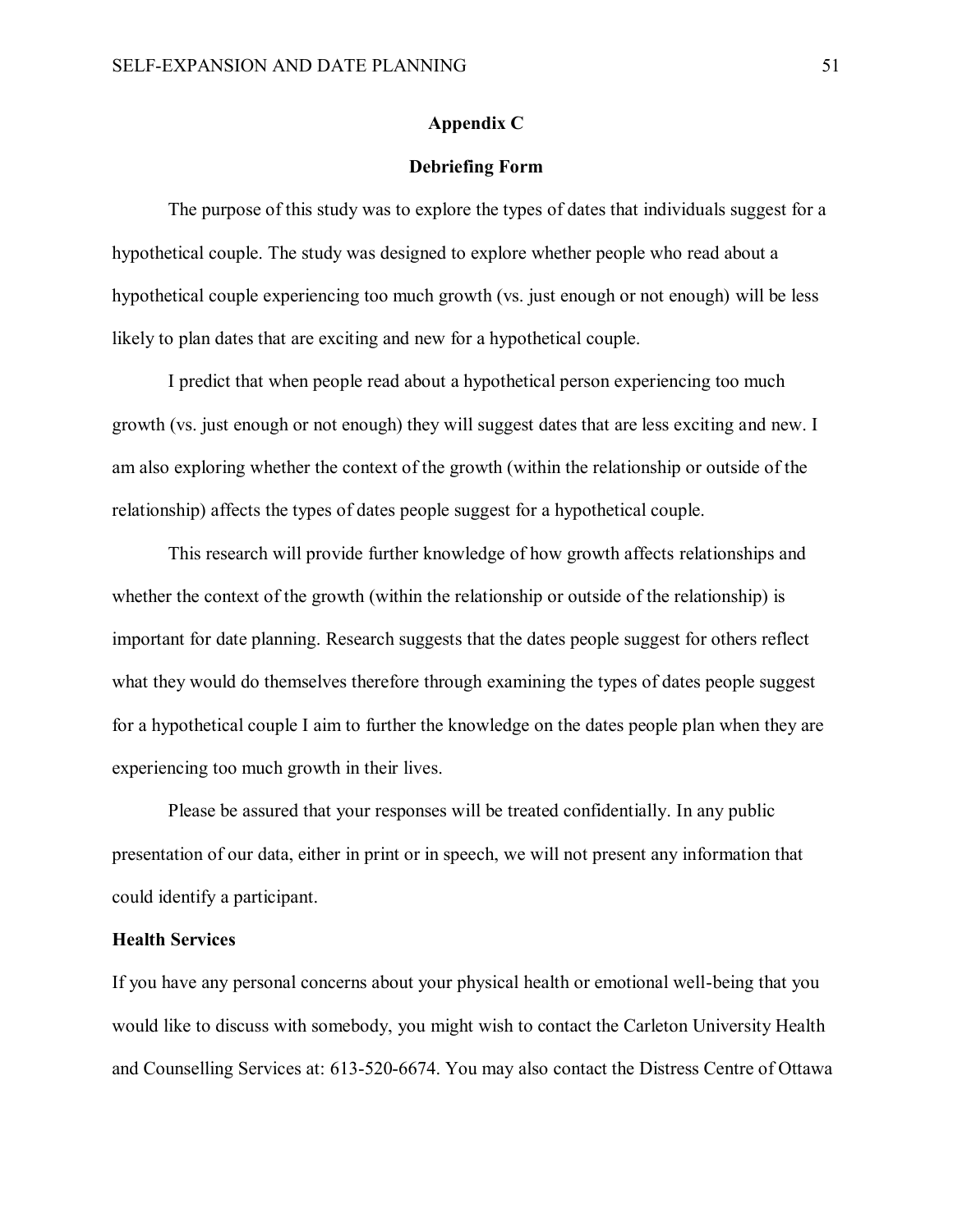and Region at [613-238-3311,](tel:613-238-3311) or for French services call Tel-Aide Outaouais at [613-741-](tel:613-741-6433)

[6433.](tel:613-741-6433) Both English and French centres offer 24-hour anonymous and confidential help.

#### **Contacts**

The following people are involved in this research project and may be contacted at any time if you have any further questions about the project, what it means, or concerns about how it was conducted:

Dr. Cheryl Harasymchuk (Cheryl.Harasymchuk@carleton.ca)

Chloe Jones [ChloeJones@cmail.carleton.ca](mailto:ChloeJones@cmail.carleton.ca) (master's thesis student);

If you have any ethical concerns with the current study, please contact Dr. Andy Adler, Chair, Carleton University Research Ethics Board-A/B (by phone: 613-520-2600 ext. 4850 or email: [ethics@carleton.ca\)](mailto:ethics@carleton.ca).

#### **THANK YOU FOR YOUR PARTICIPATION!**

#### *Please proceed to the next page to receive your completion code, and to exit the survey*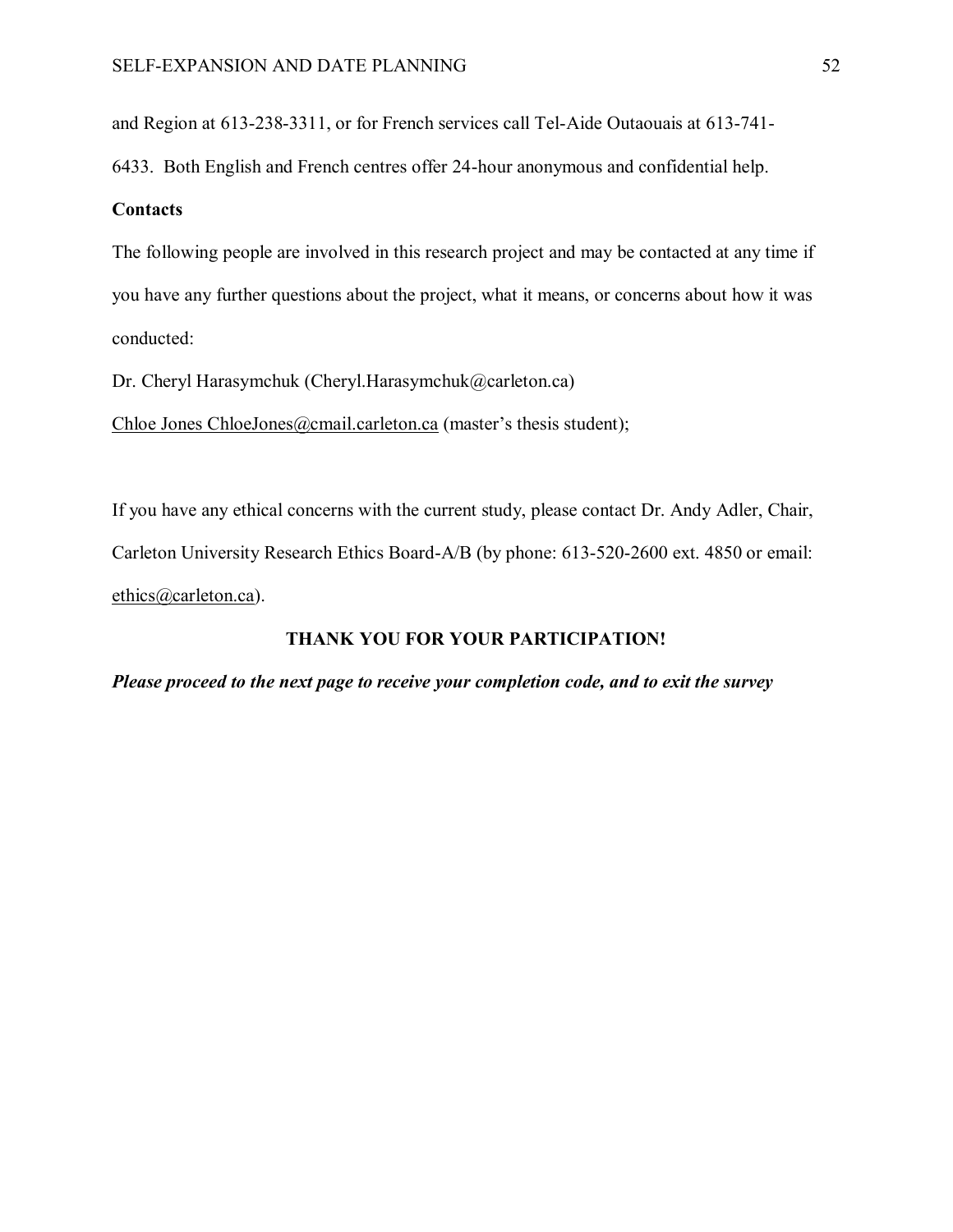## **Appendix D**

## **Withdrawal Form**

The following will be shown to participants who indicate that they fit any of the following criteria, contrary to the eligibility requirements for the study:

- are not currently in a romantic relationship (Single, Divorced)
- have not been in a romantic relationship for at least 2 months

Thank you for completing the study "Help plan a date!"

As you do not meet the eligibility requirements at this time (i.e., you are not currently in a romantic relationship for at least 2 months), you have now been withdrawn from the study. You will still be granted USD \$0.50 credit for completion of this survey.

**Please proceed to the next page to receive your completion code, and to exit the survey.**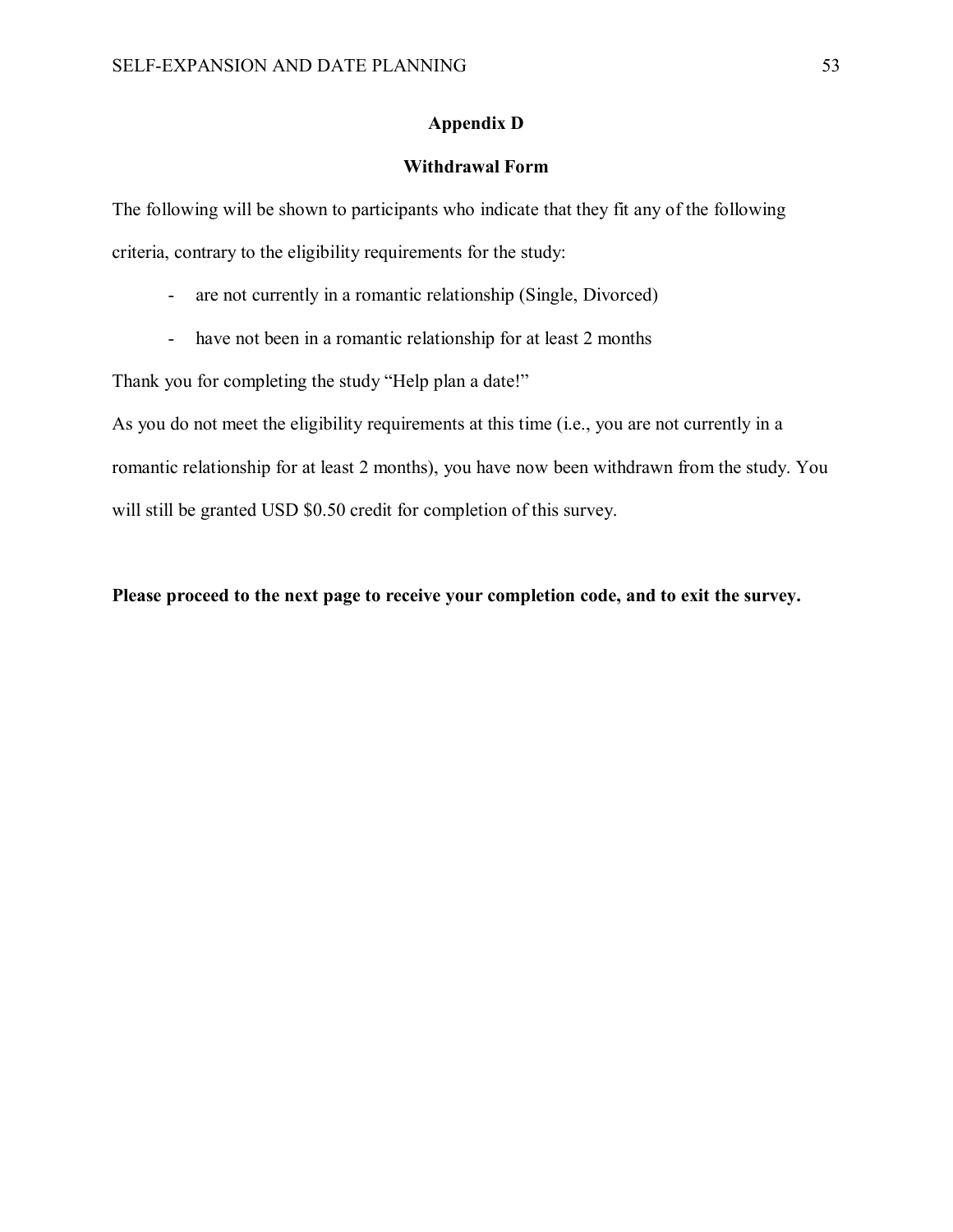# **Appendix E**

# **Plan a date! – Questionnaire**

#### **Demographic Questionnaire**

1. Which gender do you most identify with?

Man, woman, transgendered, other (please specify)

- 2. What is your age (in years)?
- 3. Which ethnic/ cultural/ racial group do you most identify with?

Caucasian / White

Aboriginal / Native American

African-American / Black

Middle Eastern

Asian

Other (please specify below)

4. What is your current relationship status?

Single

Casually Dating

Seriously Involved (Exclusive)

Married / Common Law

# **Condition: Single is Selected. Skip To: End of Survey**

5. How long have you been in your current relationship (in months)?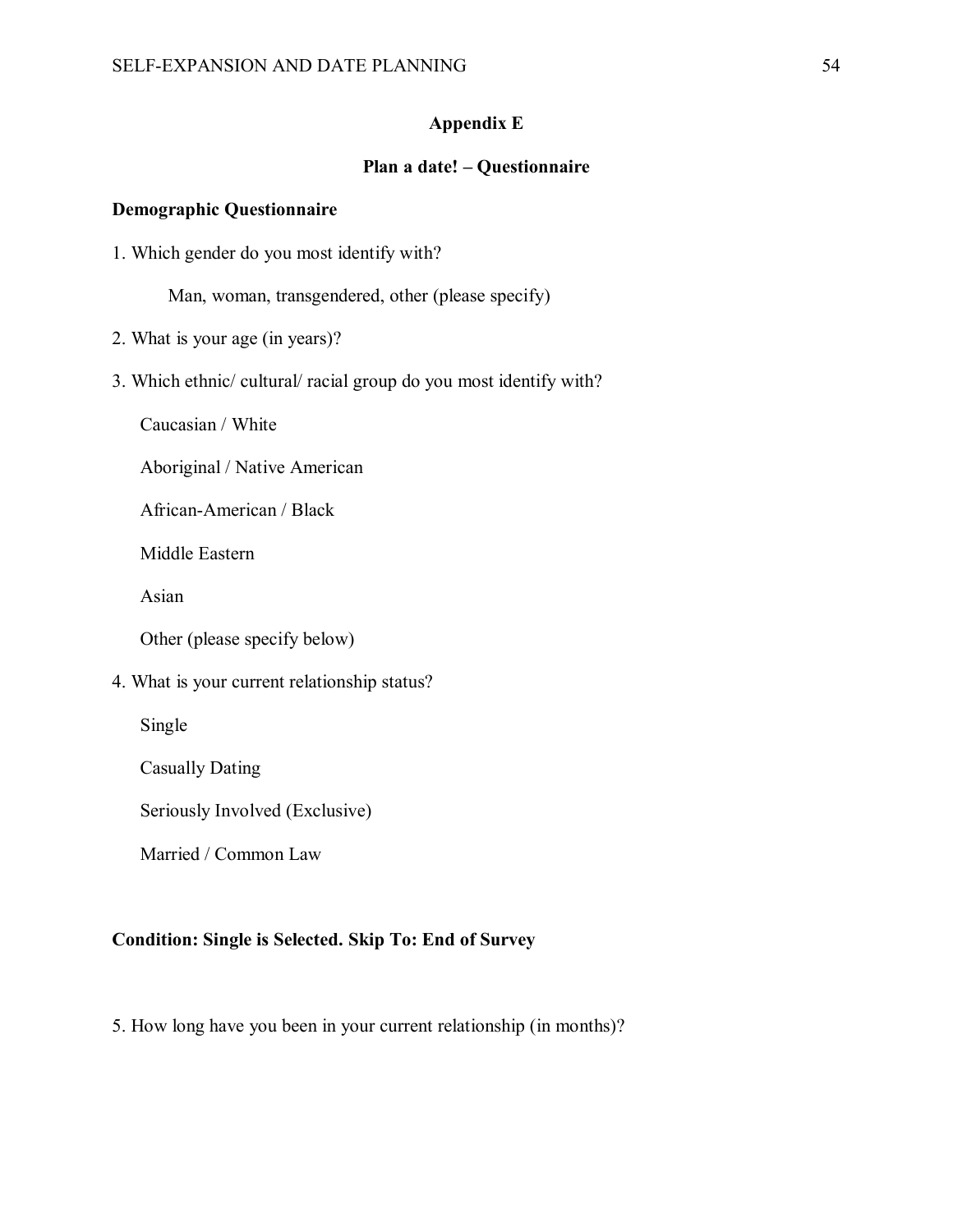6. Do you consider your relationship to be a long-distance relationship?

Yes

No

9. Are you engaged to your partner?

Yes

No

7. Do you live together with your partner?

Yes

No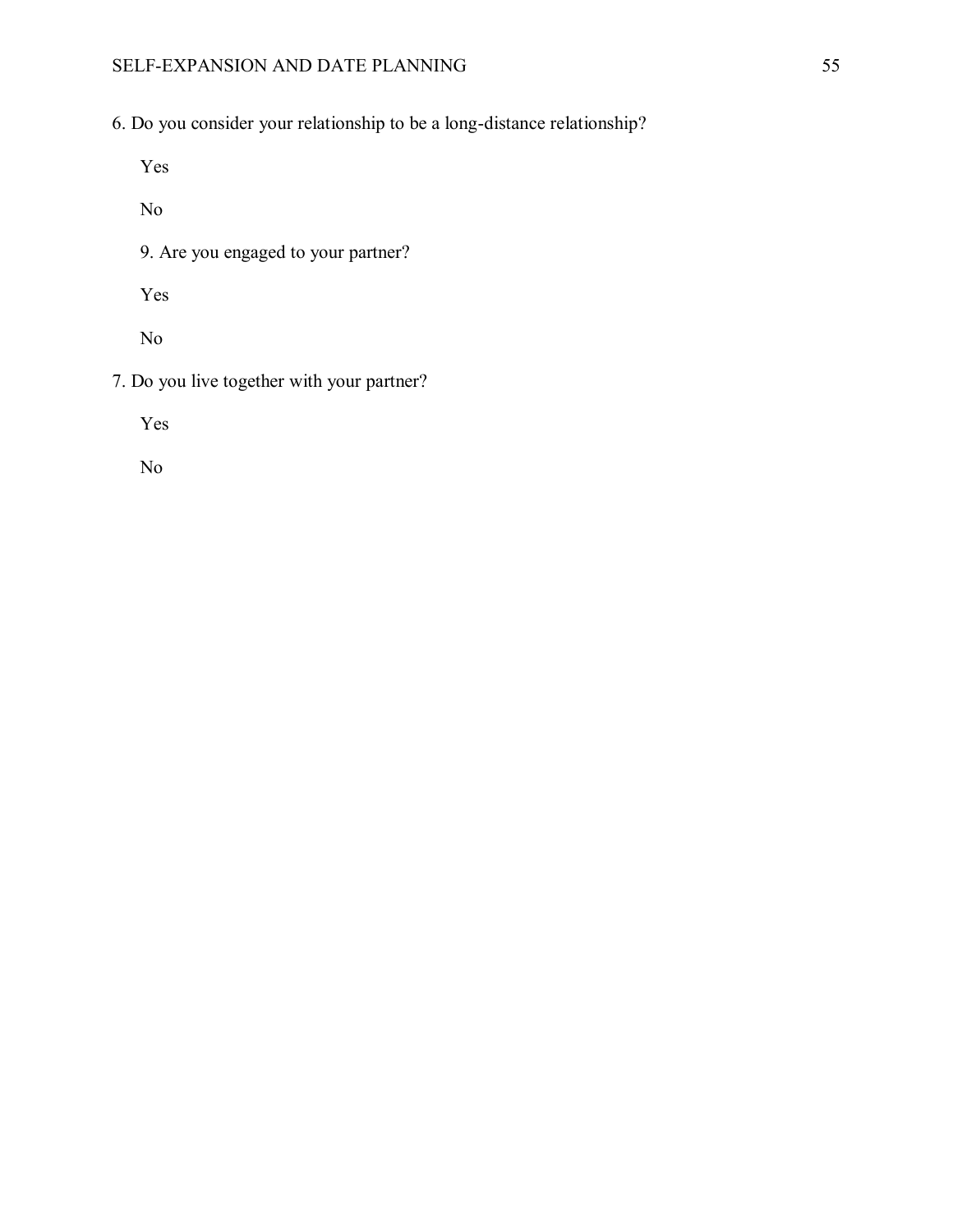## **Vignettes of Hypothetical Couple – Experimental Conditions**

Participants will see ONE of six vignettes. This is because the study involves a 3 (growth: too much, just enough, not enough) X 2 (context: inside the relationship, outside the relationship) design.

1. For the *too much growth inside the relationship* condition participants will read: Riley and her/his partner have just moved to a new city and s/he feels like a lot is changing. Riley and her/his partner have been exploring their neighbourhood and trying to navigate this unfamiliar environment. They have been learning things about each other and Riley feels like s/he is gaining a lot of knowledge about her/his partner. Riley and her/his partner have been meeting new people and trying to make friends. S/he feels like going through these experiences with her/his partner is changing her/his sense of self and her/his perspectives have become varied from what they were before the move. **In general, Riley feels like there is too much growth and development (**varied perspectives, knowledge/skills and an expanded/broadened sense of self) **in her/his relationship.**

2. For the *just enough growth inside the relationship* condition participants will read: Riley and her/his partner have just moved to a new city and s/he feels like a lot is changing. Riley and her/his partner have been exploring their neighbourhood and trying to navigate this unfamiliar environment. They have been learning things about each other and Riley feels like s/he is gaining a lot of knowledge about her/his partner. Riley and her/his partner have been meeting new people and trying to make friends. S/he feels like going through these experiences with her/his partner is changing her/his sense of self and her/his perspectives have become varied from what they were before the move. **In general, Riley feels like there is**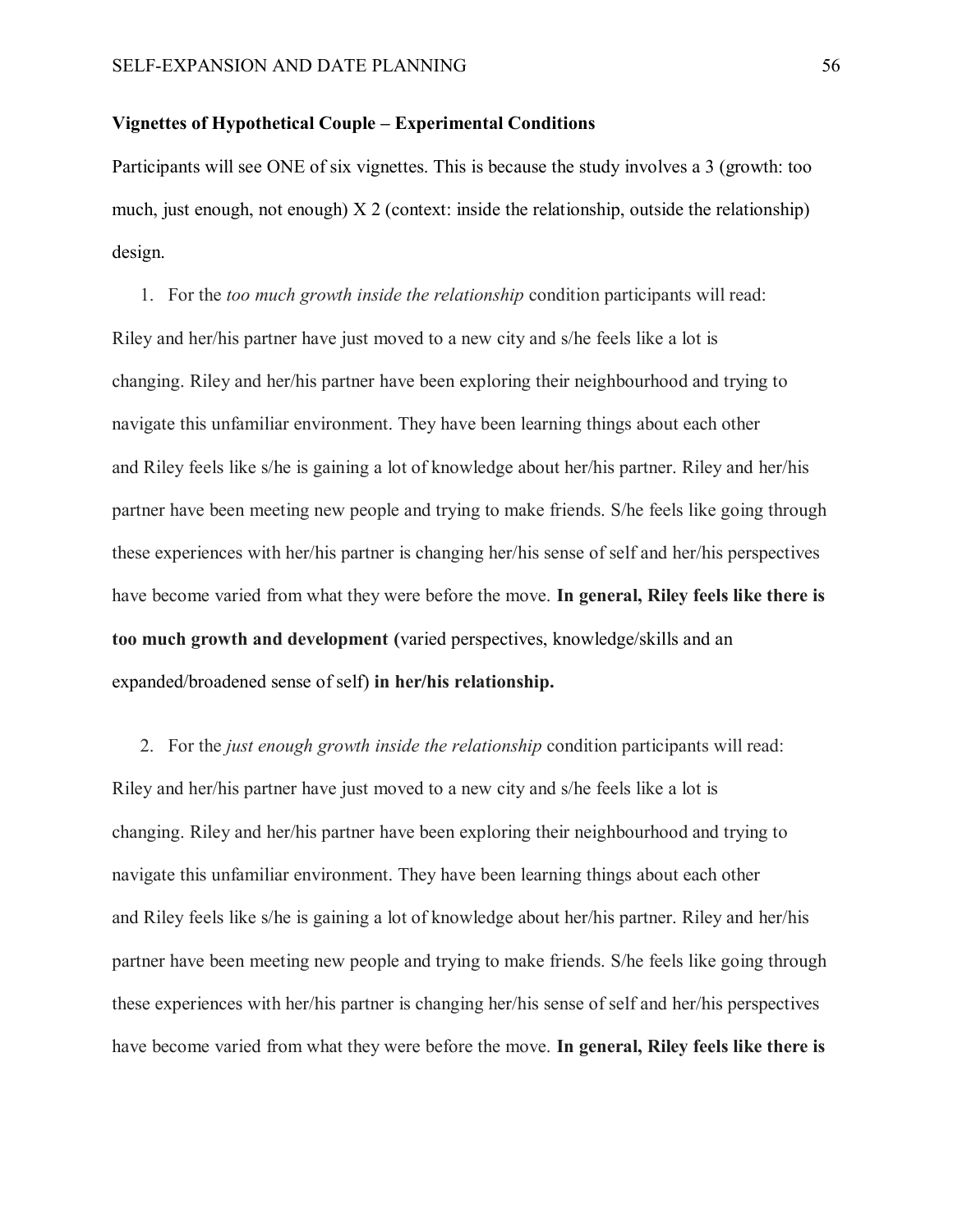# **too much growth and development (varied perspective, knowledge/skills, broadened/expanded sense of self) in her/his relationship.**

3. For the *not enough growth inside the relationship* condition participants will read: Riley and her/his partner have just moved to a new city and s/he feels like a lot is changing. Riley and her/his partner have been exploring their neighbourhood and trying to navigate this unfamiliar environment. They have been learning things about each other and Riley feels like s/he is gaining a lot of knowledge about her/his partner. Riley and her/his partner have been meeting new people and trying to make friends. S/he feels like going through these experiences with her/his partner is changing her/his sense of self and her/his perspectives have become varied from what they were before the move. **In general, Riley feels like there is not enough growth and development (varied perspectives, knowledge/skills and an expanded/broadened sense of self) in her/his relationship.**

4. For the *too much growth outside of the relationship condition* participants will read*:* Riley and her/his partner have just moved to a new city and s/he feels like a lot is changing. Riley has been exploring her/his neighbourhood and trying to navigate this unfamiliar environment. S/he has been learning things through this experience and gaining a lot of knowledge. Riley has been meeting new people and trying to make friends. S/he feels like the people and the settings are so different than what s/he is used to and this is making her/his feel like her/his sense of self is changing and her/his perspectives have become varied from what they were before the move. **In general, Riley feels like there is too much growth and development (varied perspectives, knowledge/skills and an expanded/broadened sense of self) in her/his life.**

5. For the *just enough growth outside of the relationship condition* participants will read*:*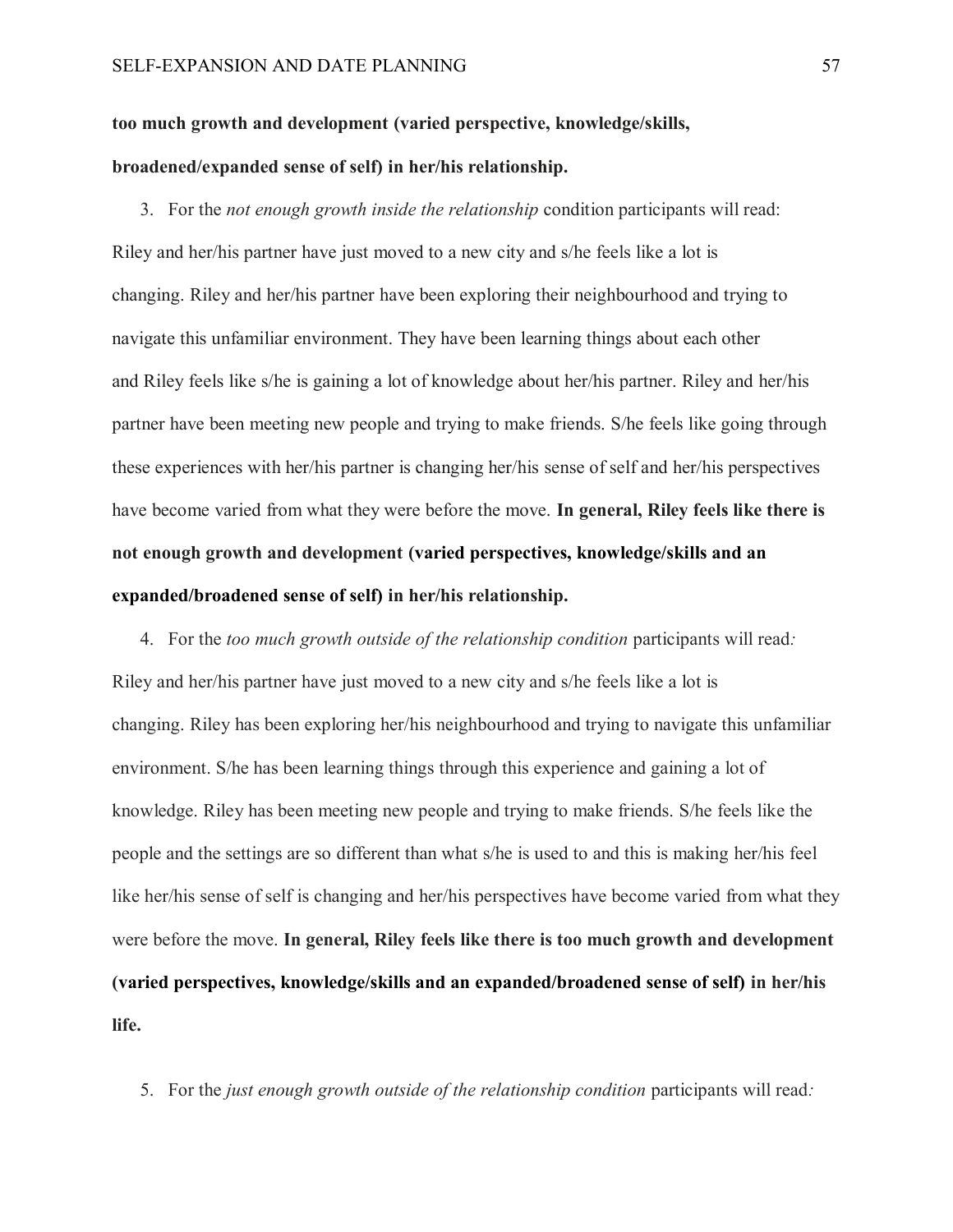#### SELF-EXPANSION AND DATE PLANNING 58

Riley and her/his partner have just moved to a new city and s/he feels like a lot is changing. Riley has been exploring her/his neighbourhood and trying to navigate this unfamiliar environment. S/he has been learning things through this experience and gaining a lot of knowledge. Riley has been meeting new people and trying to make friends. S/he feels like the people and the settings are so different than what s/he is used to and this is making her/his feel like her/his sense of self is changing and her/his perspectives have become varied from what they were before the move. **In general, Riley feels like there is just enough growth and development (varied perspectives, knowledge/skills and an expanded/broadened sense of self) in her/his life.**

6. For the *not enough growth outside of the relationship condition* participants will read*:* Riley and her/his partner have just moved to a new city and s/he feels like a lot is changing. Riley has been exploring her/his neighbourhood and trying to navigate this unfamiliar environment. S/he has been learning things through this experience and gaining a lot of knowledge. Riley has been meeting new people and trying to make friends. S/he feels like the people and the settings are so different than what s/he is used to and this is making her/his feel like her/his sense of self is changing and her/his perspectives have become varied from what they were before the move. **In general, Riley feels like there is not enough growth and development (varied perspectives, knowledge/skills and an expanded/broadened sense of self) in her/his life.**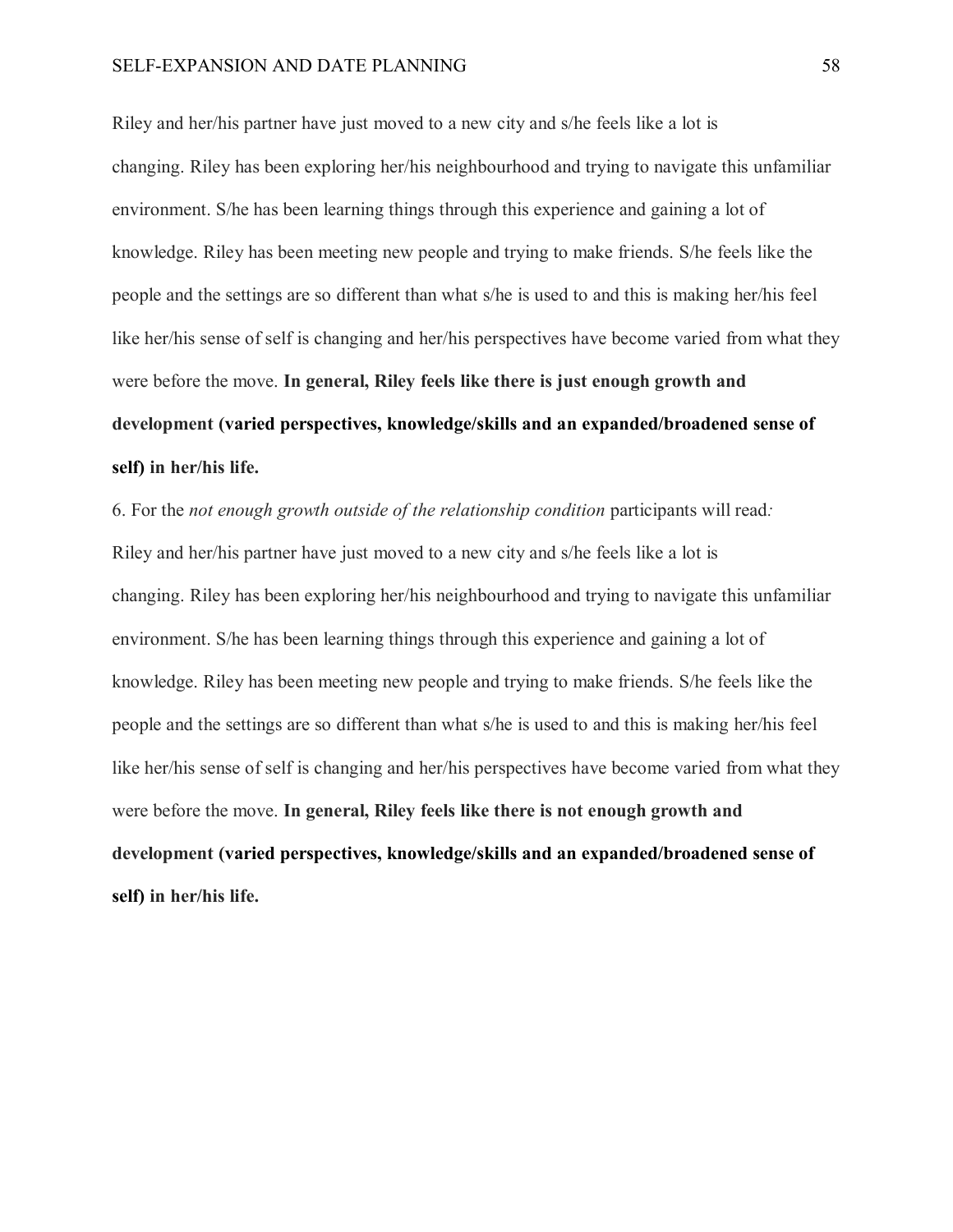# SELF-EXPANSION AND DATE PLANNING 59

# **Date Quality Ratings (Rating pairs of dates)**

# **Continuous Ratings**

Based on the scenario you just read, what types of activities should Riley initiate in the relationship? Develop an old skill Learn a new skill 1 a  $\overline{7}$ \*Explore a new area Visit a familiar area 1 a  $\overline{7}$ Do something comfortable and familiar Do something new and unfamiliar 1 a  $\overline{7}$ 

# **Forced-Choice Ratings**

For each question please choose one of the two dates for Riley to initiate in the relationship.

\*Attend a familiar class Attend a new class 1 2

Watch a new movie Watch a familiar movie 1 2

Cook a meal they make often Cook a new meal 1 2

Watch a movie at home Go to the movies 1 2

\*Take a walk Go on a hike 1 2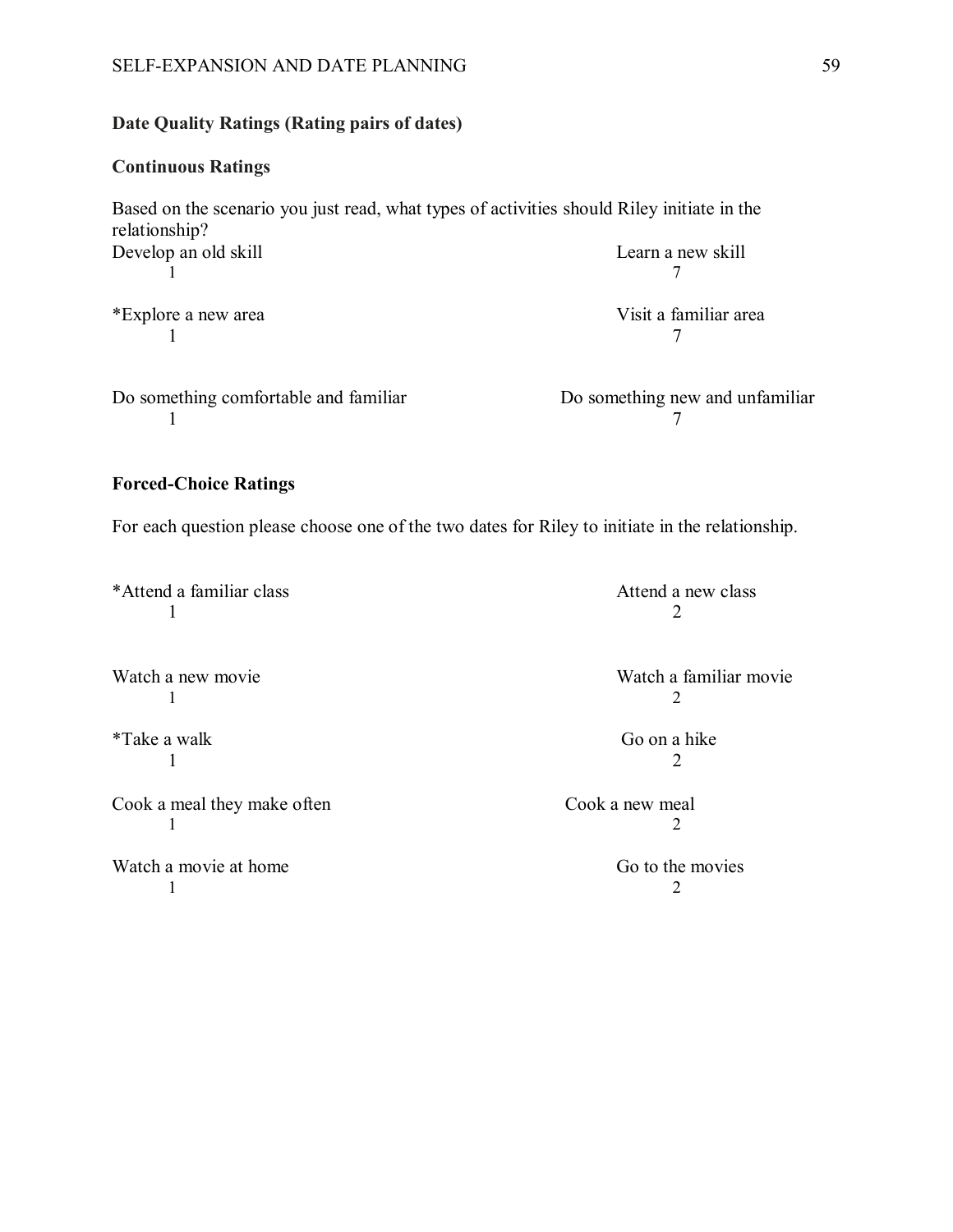## **Study 2**

## **Appendix F**

#### **Recruitment Notice – Mechanical Turk**

The purpose of this study is to explore shared activities with your romantic partner. Within this study, you will be asked to plan a date with your partner and answer some questions about yourself and your relationship. The study should take around 10 minutes, and you will earn USD \$0.50 for your completion.

**Eligibility Requirements:** In order to qualify for this study, you must:

Currently be in a romantic relationship for at least 2 months

Your participation and all of your responses to this study will be strictly confidential. At the end of the study, we will destroy all of your contact information (i.e., your name and email address). Only the researchers associated with this project will have access to the data collected.

**Researchers:** Chloe Jones [\(chloejones@cmail.carleton.ca,](mailto:chloejones@cmail.carleton.ca) masters thesis student); Dr. Cheryl Harasymchuk [\(Cheryl.Harasymchuk@carleton.ca,](mailto:Cheryl.Harasymchuk@carleton.ca) Faculty Sponsor)

This study has been cleared by the Carleton University Research Ethics Board – (**CUREB-B** 

**Clearance #112117**).

**On the last page of the survey, you will find your personalized completion code. Please copy and paste your completion code here in order to receive compensation for your participation.**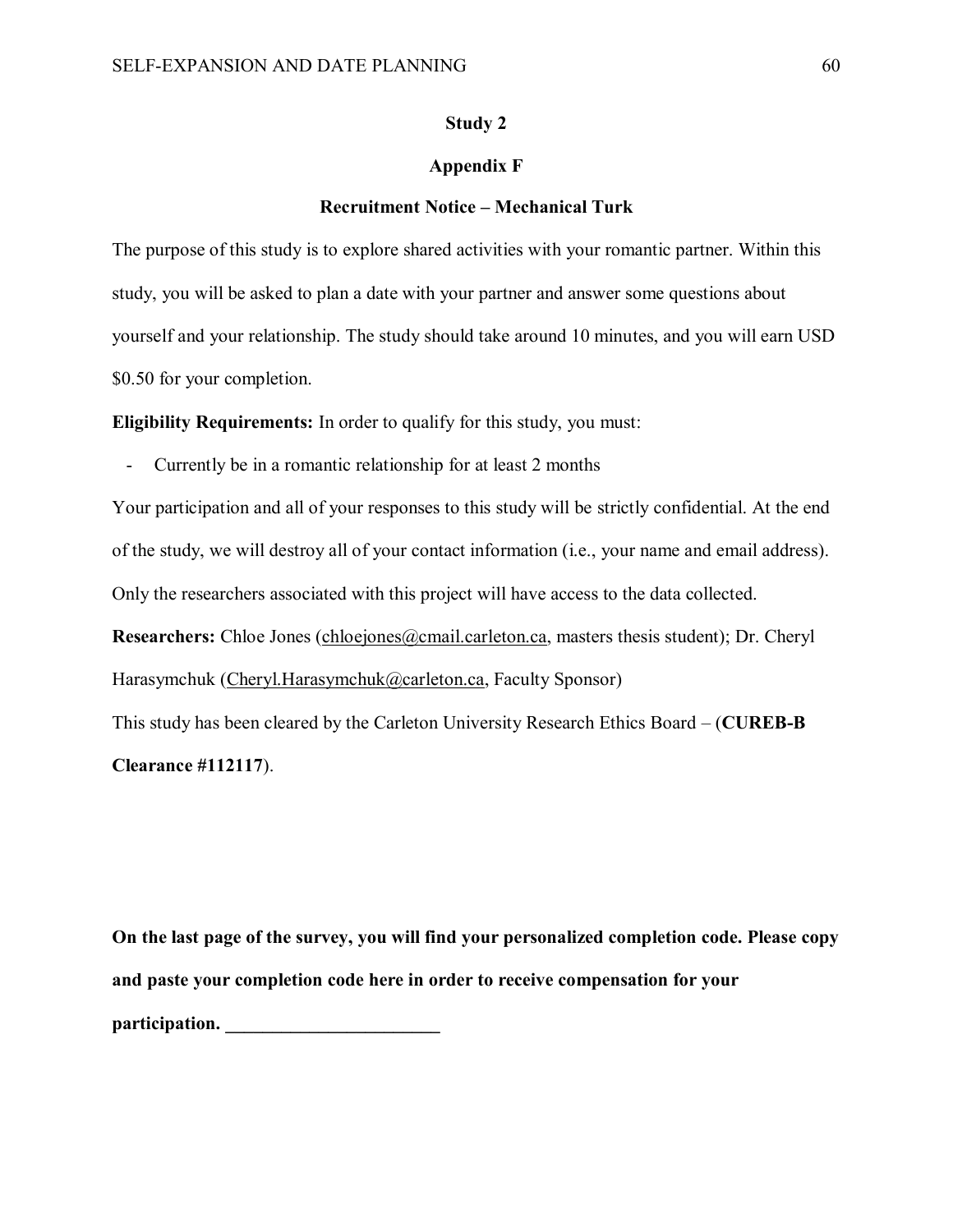#### **Appendix G**

## **Informed Consent Form**

The purpose of an informed consent form is to ensure that you, as the participant, understand the purpose of the study as well as the nature of your involvement. The informed consent form should provide sufficient information such that you have the opportunity to determine whether or not you wish to participate in the study.

**Title of study:** "Plan a Date Night!"

#### **Contact Information**

*Research Personnel*: The following people are involved in conducting this research project and may be contacted at any time should you have any questions or concerns: Chloe Jones [\(chloejones@cmail.carleton.ca](mailto:chloejones@cmail.carleton.ca), master's thesis student) and Cheryl Harasymchuk, Ph.D.

(Faculty Sponsor, [Cheryl.Harasymchuk@carleton.ca\)](mailto:Cheryl.Harasymchuk@carleton.ca)

*Ethical concerns:* This study has received clearance from the Carleton University Research

Ethics Board (**CUREB-B Clearance #112117**). If you have any ethical concerns with the current study, please contact Dr. Andy Adler, Chair, Carleton University Research Ethics Board-A/B (by phone:  $613-520-2600$  ext.  $4850$  or email: ethics  $@carleton.ca)$ .

**Purpose:** The purpose of the study is to explore shared activities with your romantic partner.

**Task requirements:** You will complete questionnaires about yourself and your relationship. As well, you will be asked to plan a date for you and your romantic partner. This survey should take approximately 10-15 minutes to complete.

**Potential Benefits:** You will receive USD \$0.50 for your participation in today's study. **Potential risk and/or discomfort:** There is no known risk in the current study. We do not expect you to feel any discomfort in answering any of the posed questionnaires. Nevertheless,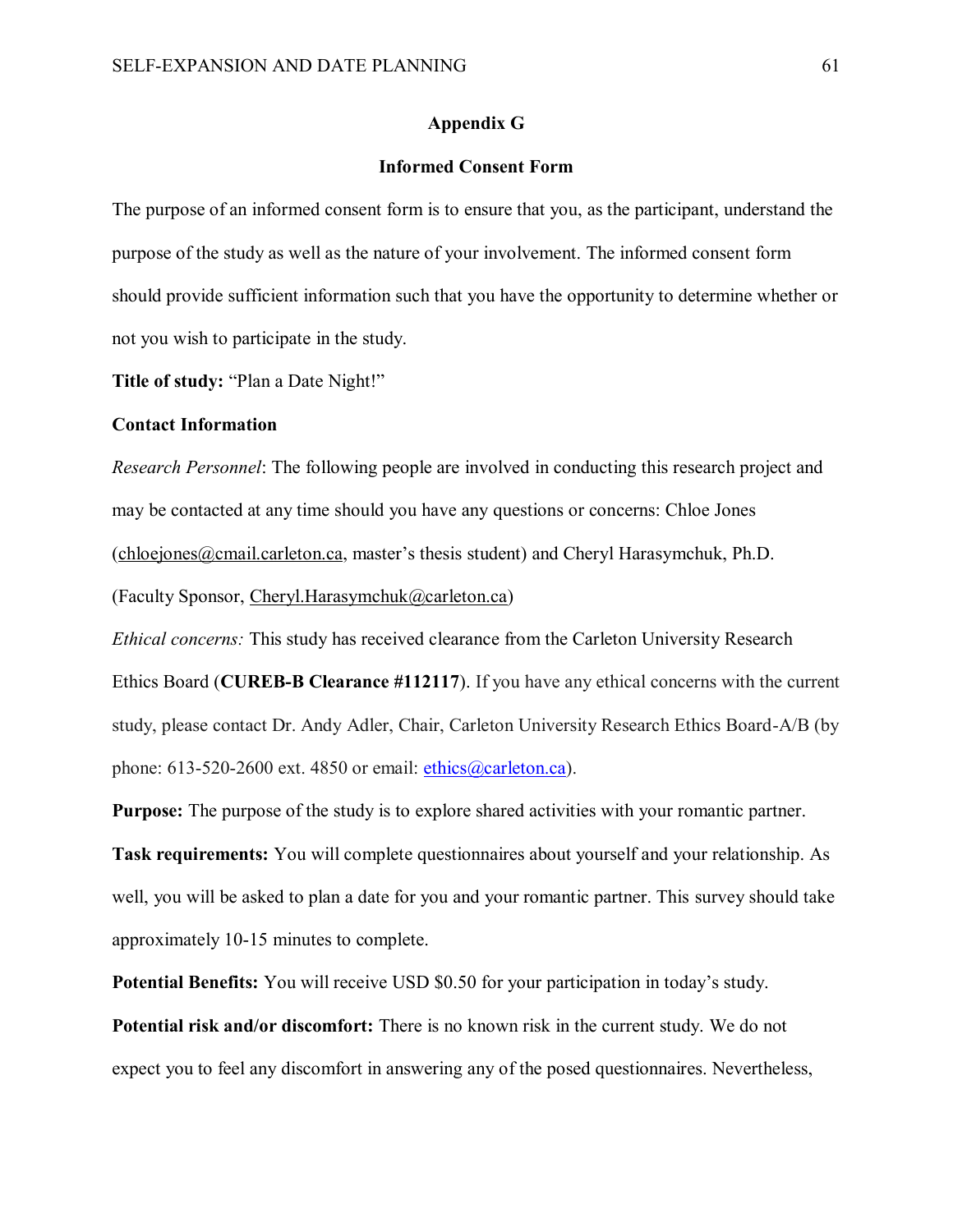some individuals may feel slightly unpleasant while reflecting on their emotions and relationship. If you do happen to feel unease when answering any of the questions, you may skip these without penalty. However, if you do feel unease when performing any activity, you may stop in the middle without any academic penalty.

**Confidentiality and anonymity:** All information provided will be kept confidential. Only the researchers involved will be permitted to access information that you give. As well, the identifying information (i.e., your name and email address) will not be stored with your responses for the study. We will assign an identifier number with your responses in a data set.

**Right to withdraw:** Your participation in this study is entirely voluntary. At any point during the study you have the right to not answer any questions or to withdraw without penalty. Questions can be skipped by leaving the answer blank and moving onto the next question. If you choose to withdraw before the conclusion of the study, you will still be awarded the USD \$0.50 credit.

By default, data from participants who withdraw or are withdrawn will be kept. If you wish to have your data removed, you may contact the researcher within two weeks of your withdrawal. This study has been cleared by the Carleton University Research Ethics Board (**CUREB-B** 

#### **Clearance #112117**).

**Consent**: By clicking on the "I agree" button below, I acknowledge that I have read the description of the research and I understand that this study examines shared activities in relationships. I understand that the data in this study will be used for research and application purposes. I understand that my participation is completely voluntary, and that all information given will be kept confidential.

#### **I agree and wish to participate I do not wish to participate**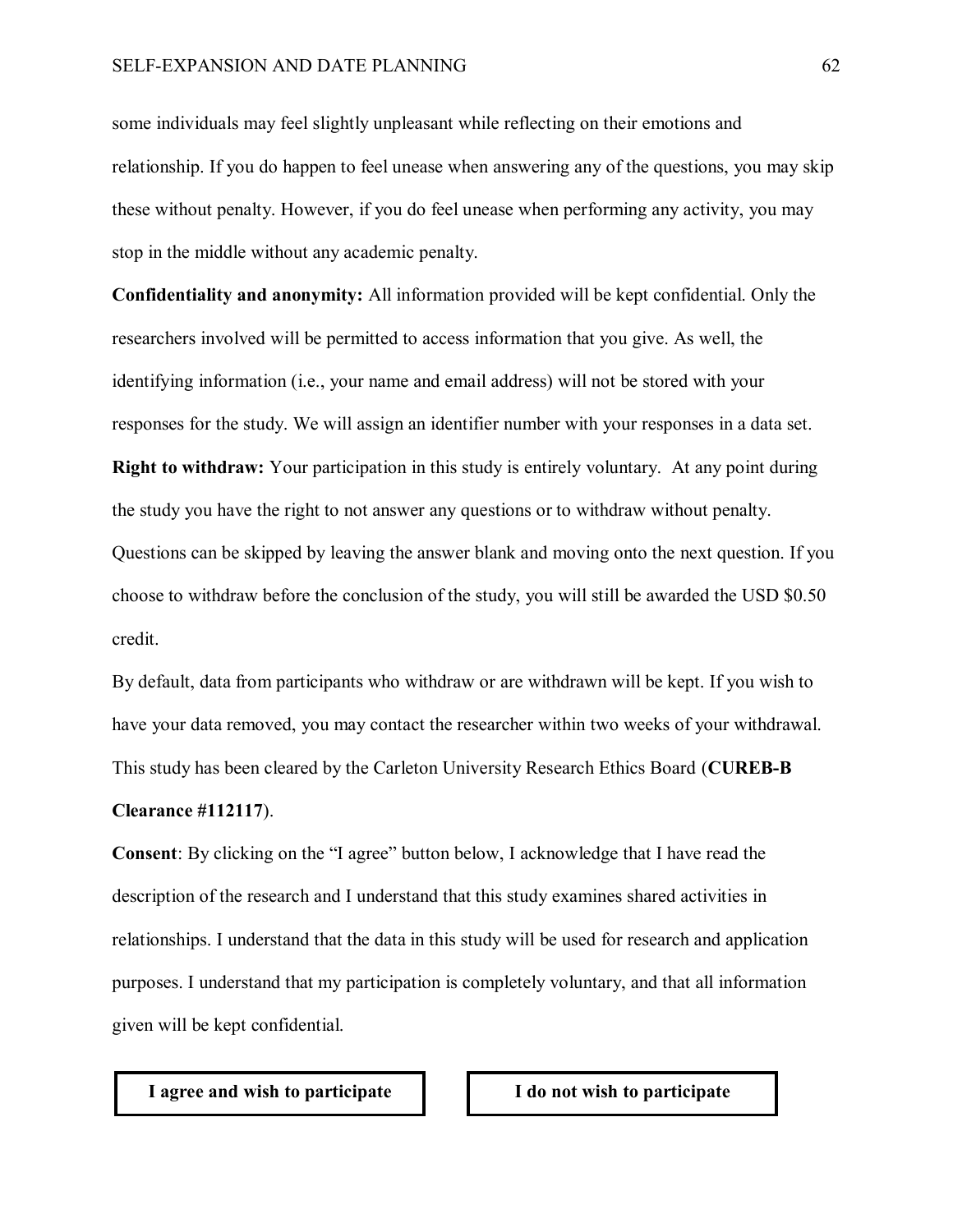#### **Appendix H**

#### **Debriefing Form**

Thank you for participating in the "Plan a Date Night!". Now that the study is complete, we are providing you with the debriefing form where we highlight the purposes and hypotheses of the research in full.

The purpose of this study was to explore the types of dates that individuals plan their romantic partners. The current study was designed to explore whether people who are experiencing too much growth (vs. just enough or not enough growth) will plan dates that are less exciting and new. The study also examines whether the context of the growth (inside the relationship or outside of the relationship) affects the dates planned.

I predict that people who are experiencing too much growth will plan dates that are less new and exciting for their partners. I also predict that people who are experiencing not enough growth will plan dates that are new and higher in excitement.

This research will provide further knowledge of whether people can experience too much growth and how this affects date planning. This research could provide insight into why people do not always desire increased novelty and excitement in their relationships.

Please be assured that your responses will be treated confidentially. In any public presentation of our data, either in print or in speech, we will not present any information that could identify a participant.

## **Health Services**

If you have any personal concerns about your physical health or emotional well-being that you would like to discuss with somebody, you might wish to contact the Carleton University Health and Counselling Services at: [613-520-6674.](tel:613-520-6674)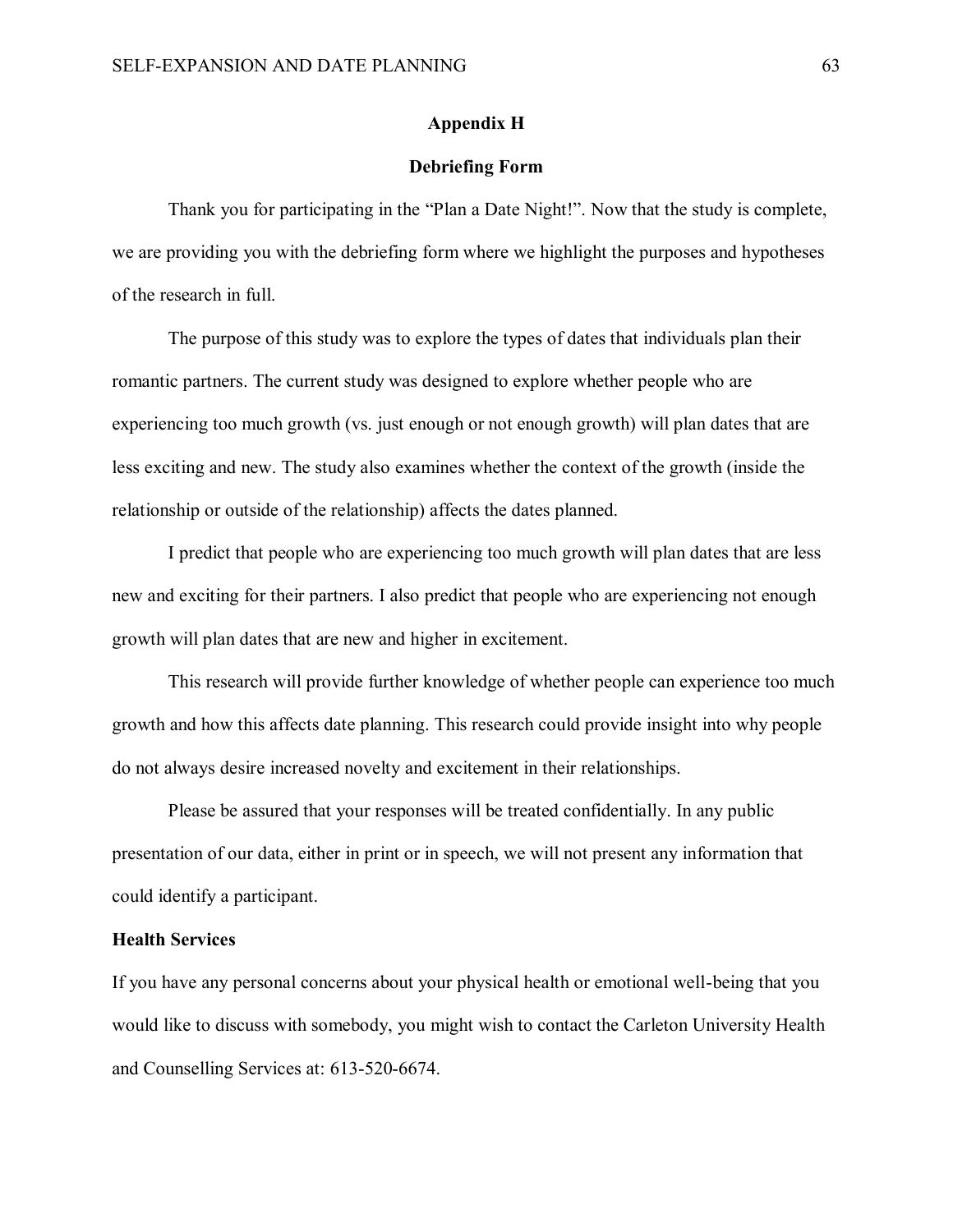# **Contacts**

The following people are involved in this research project and may be contacted at any time if you have any further questions about the project, what it means, or concerns about how it was conducted:

Dr. Cheryl Harasymchuk (Cheryl.Harasymchuk@carleton.ca)

Chloe Jones (chloejones@cmail.carleton.ca)

If you have any ethical concerns with the current study, please contact Dr. Andy Adler, Chair, Carleton University Research Ethics Board-A/B (by phone: 613-520-2600 ext. 4850 or email: [ethics@carleton.ca\)](mailto:ethics@carleton.ca).

## **THANK YOU FOR YOUR PARTICIPATION!**

*Please proceed to the next page to receive your completion code, and to exit the survey.*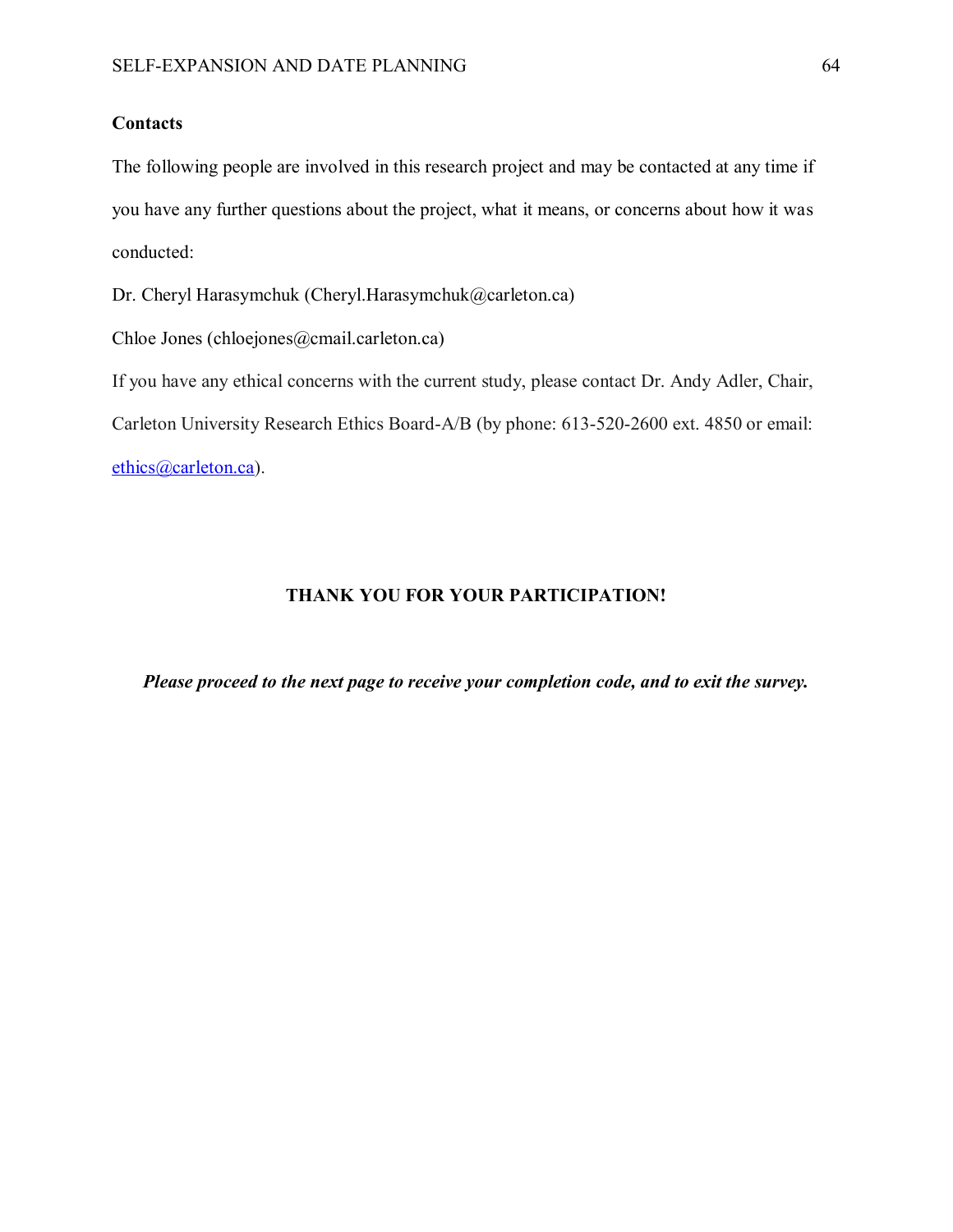## **Appendix I**

# **Withdrawal Form**

The following will be shown to participants who indicate during the study that they fit any of the following criteria, contrary to the eligibility requirements for the study:

- are not currently in a romantic relationship (Single, Divorced)
- have not been in a romantic relationship for at least 2 months

Thank you for completing the study "Plan a Date Night!"

As you do not meet the eligibility requirements at this time (i.e., you are not currently in a romantic relationship for at least 2 months), you have now been withdrawn from the study. You will still be granted USD \$0.50 credit for completion of this survey.

**Please proceed to the next page to receive your completion code, and to exit the survey.**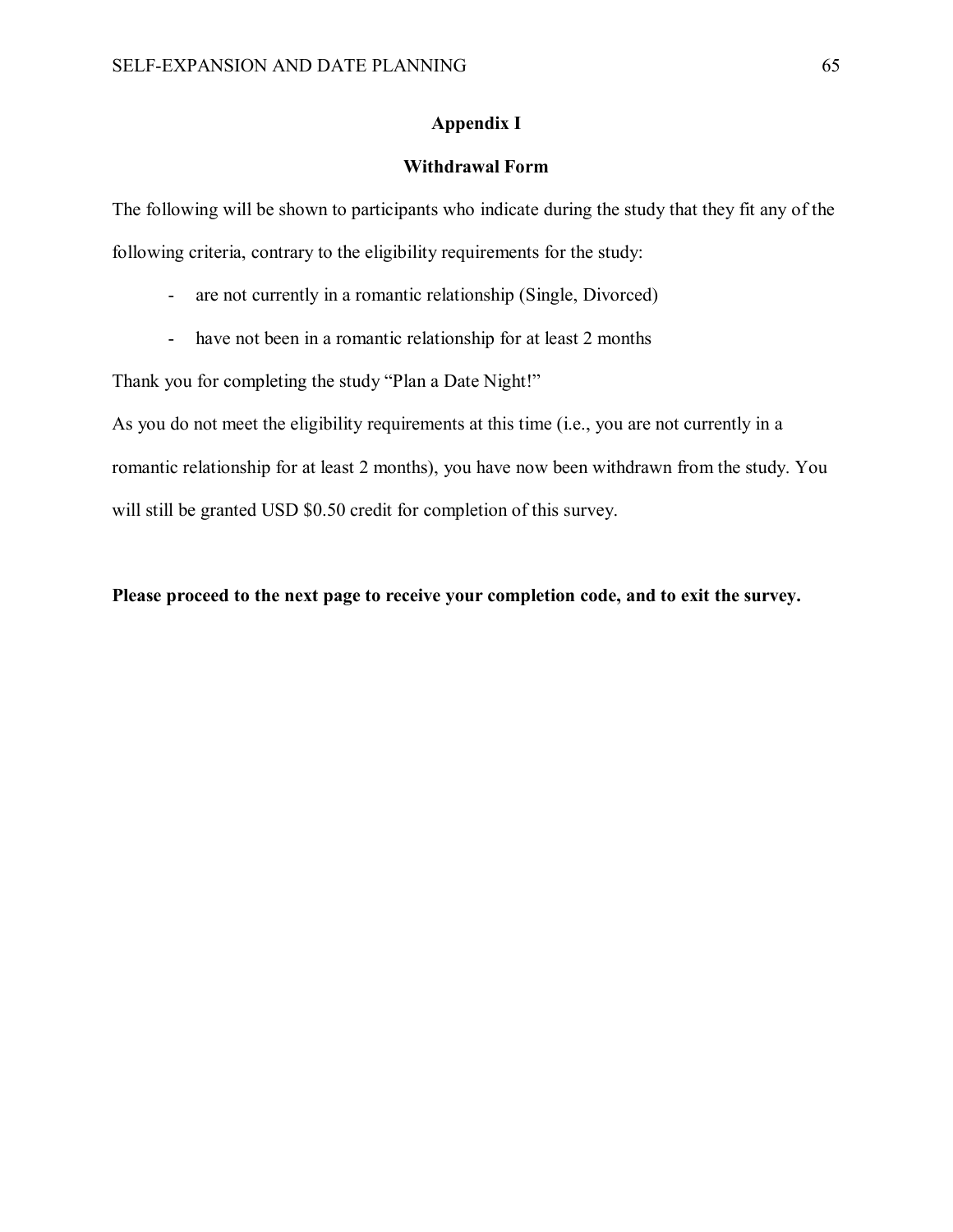## **Appendix J**

# **" Plan a Date Night!" Questionnaire**

#### **Demographic Questions**

1. Which gender do you most identify with?

Man, woman, transgendered, other (please specify)

- 2. What is your age (in years)?
- 3. Which ethnic/ cultural/ racial group do you most identify with?

Caucasian / White

Aboriginal / Native American

African-American / Black

Middle Eastern

Asian

Other (please specify below)

4. What is your current relationship status?

Single

Casually Dating

Seriously Involved (Exclusive)

Married / Common Law

Divorced

### **Condition: Single or Divorced is Selected. Skip To: End of Survey**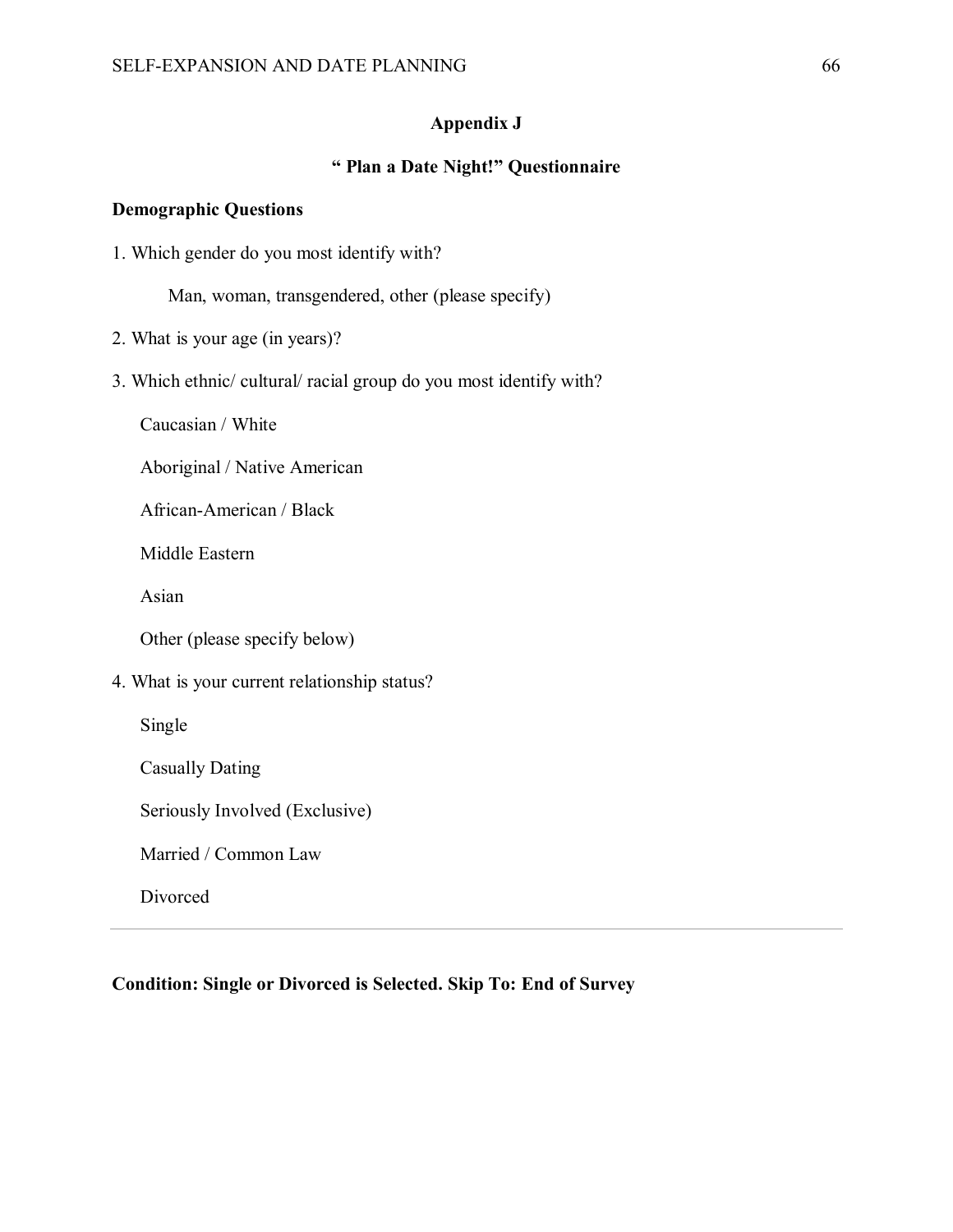- 5. How long have you been in your current relationship (in months)?
- 6. Do you consider your relationship to be a long-distance relationship?

Yes

No

7. Are you engaged to your partner?

Yes

No

8. Do you live together with your partner?

Yes

No

## **COVID-19 Questions**

We will now ask you some questions about the restrictions that are in place in your area during this time.

Are you currently in self-isolation? Yes No

Are you currently social distancing? Yes No

Are most businesses in your area closed (for example, restaurants, bars and movie theatres)? Yes No

#### **Botchecker Question 1**

Please describe the traits you look for in a potential partner (2-3 sentences).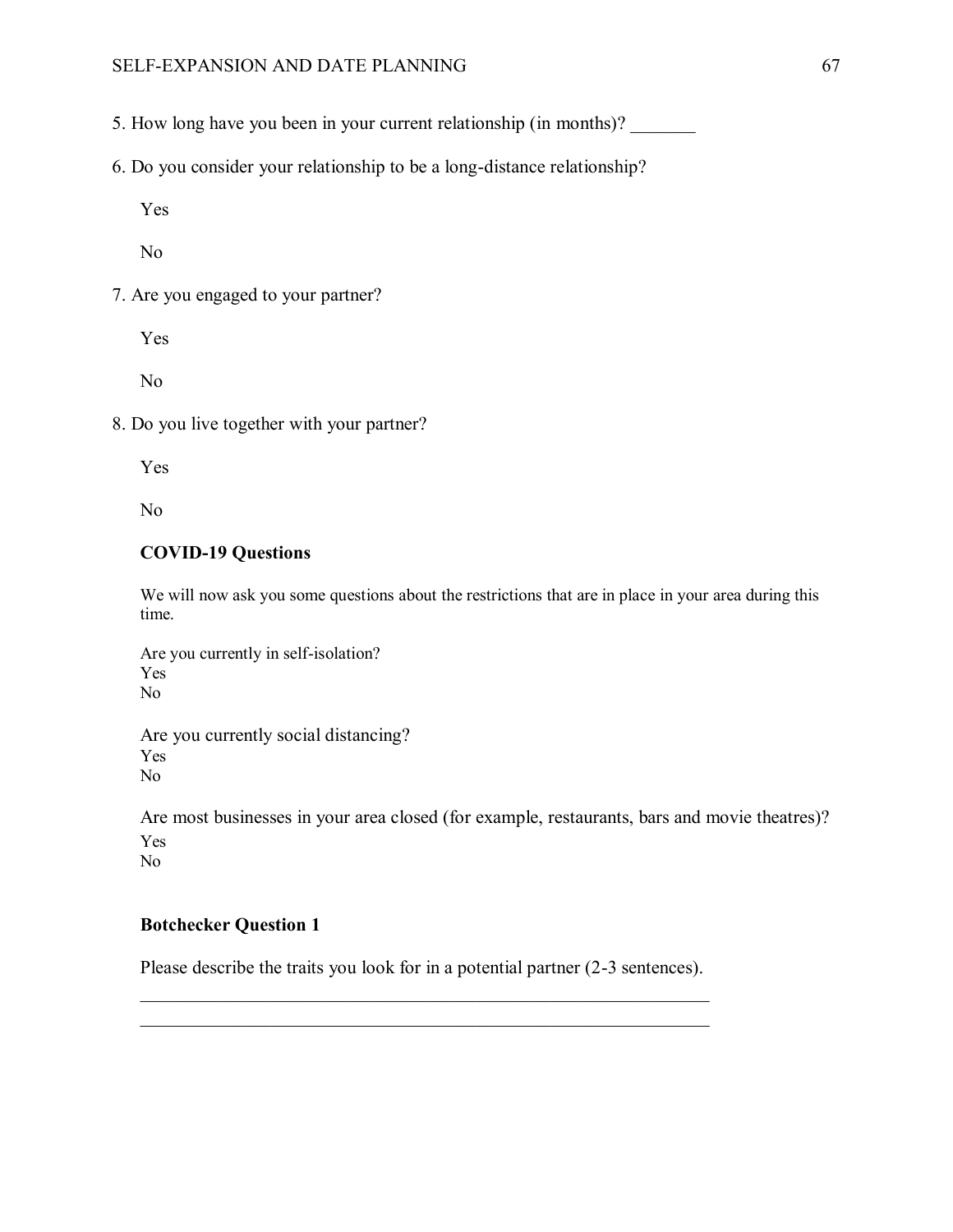## **Expectations of Growth**

Within the Relationship:

1. To what extent do you feel you have *too much growth* (e.g., varied perspectives, knowledge/skills, expanded/broadened sense of self) *in your relationship*?

| Disagree |  |  | Agree      |
|----------|--|--|------------|
|          |  |  | Completely |
|          |  |  |            |

2. To what extent do you feel you *do not have* enough growth (e.g., varied perspectives, knowledge/skills, expanded/broadened sense of self) *in your relationship*?

| Disagree |  |  | Agree      |
|----------|--|--|------------|
|          |  |  | Completely |
|          |  |  |            |

Outside of the Relationship:

1. To what extent do you feel you have *too much growth* (e.g., varied perspectives, knowledge/skills, expanded/broadened sense of self) *outside of your relationship*?

| Disagree |  |  | Agree      |
|----------|--|--|------------|
|          |  |  | Completely |
|          |  |  |            |

2. To what extent do you feel you *do not have* enough growth (e.g., varied perspectives, knowledge/skills, expanded/broadened sense of self) *outside of your relationship*?

| Disagree |  |  | Agree      |
|----------|--|--|------------|
|          |  |  | Completely |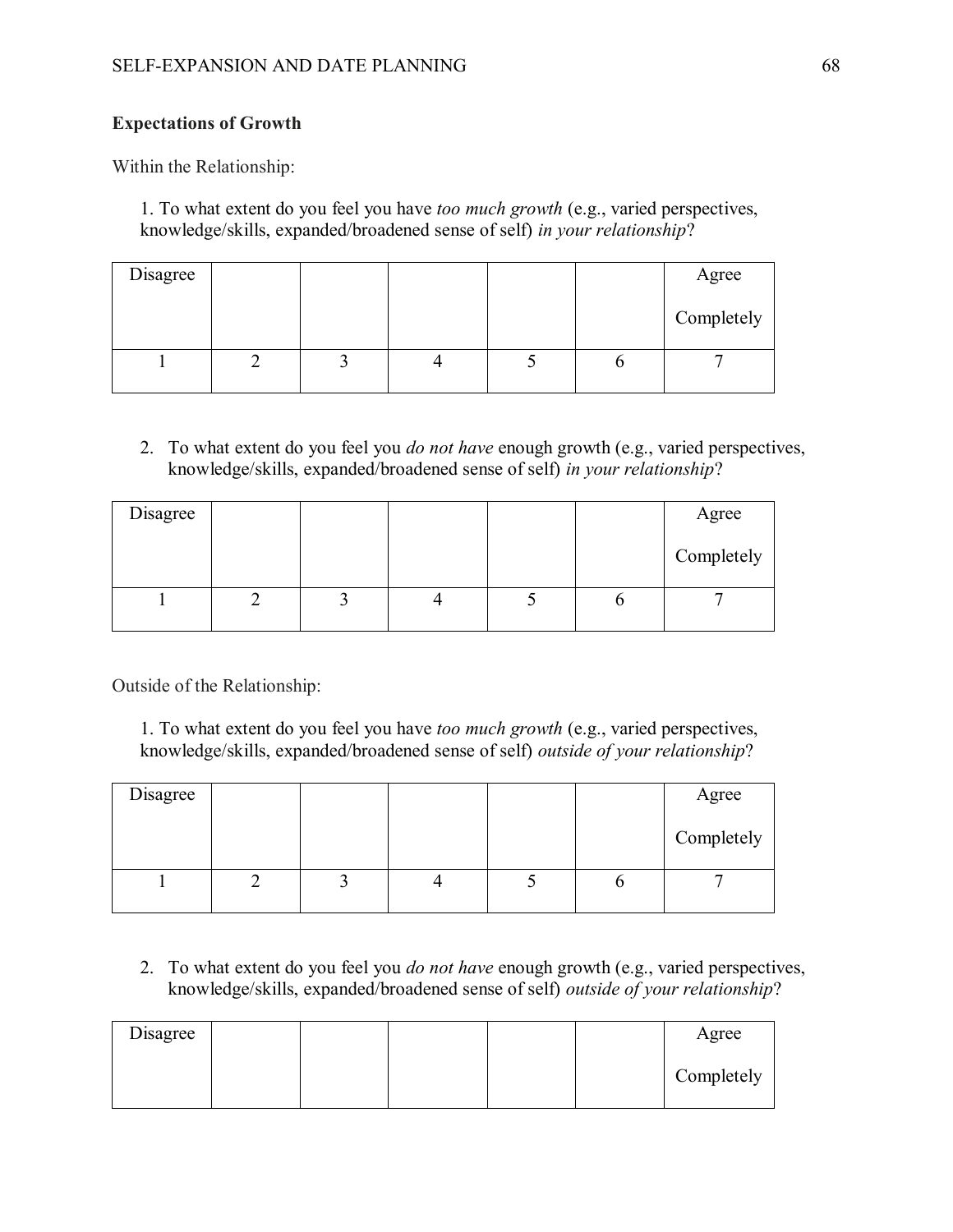Partner Effects:

1. To what extent do you think your partner feels there is **too much growth** (e.g., varied perspectives, knowledge/skills, expanded/broadened sense of self) **in your relationship**?

| Disagree |  |  | Agree      |
|----------|--|--|------------|
|          |  |  | Completely |
|          |  |  |            |

2. To what extent do you think your partner feels there is **not enough growth** (e.g., varied perspectives, knowledge/skills, expanded/broadened sense of self) **in your relationship**?

| Disagree |  |  | Agree      |
|----------|--|--|------------|
|          |  |  | Completely |
|          |  |  |            |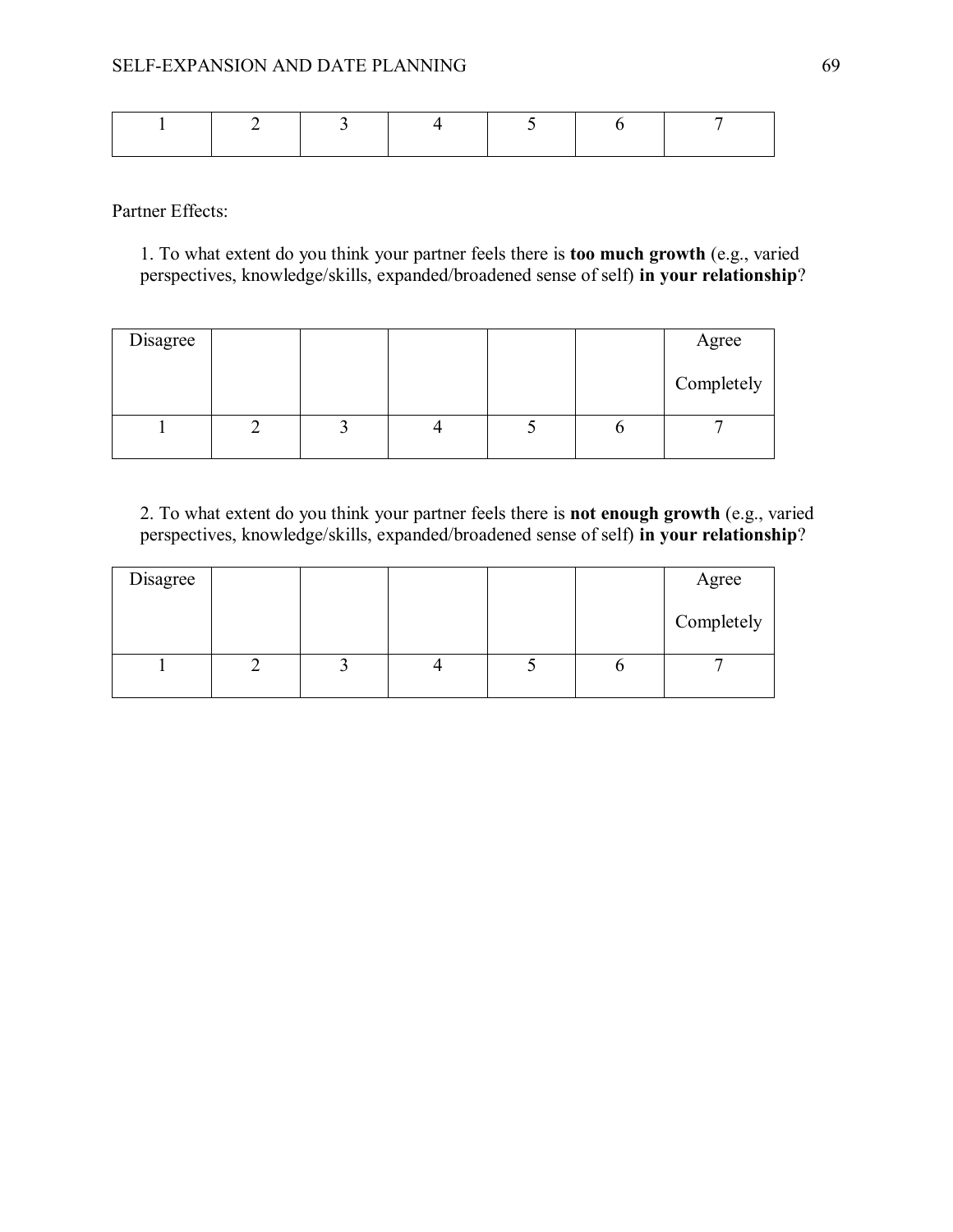## SELF-EXPANSION AND DATE PLANNING 70

## **Expectations of Familiarity and Comfort:**

Within the Relationship:

1. To what extent do you feel you have *too much familiarity and comfort* (e.g., stability, predictability, established routines) *in your relationship*?

| Disagree |  |  | Agree      |
|----------|--|--|------------|
|          |  |  | Completely |
|          |  |  |            |

2. To what extent do you feel you *do not have* enough *familiarity and comfort* (e.g., stability, predictability, established routines) *in your relationship*?

| Disagree |  |  | Agree      |
|----------|--|--|------------|
|          |  |  | Completely |
|          |  |  |            |

Outside of the Relationship:

1. To what extent do you feel you have *too much familiarity and comfort* (e.g., stability, predictability, established routines) *outside of your relationship*?

| Disagree |  |  | Agree      |
|----------|--|--|------------|
|          |  |  | Completely |
|          |  |  |            |

2. To what extent do you feel you *do not have familiarity and comfort* (e.g., stability, predictability, established routines) *outside of your relationship*?

| Disagree |  |  | Agree      |
|----------|--|--|------------|
|          |  |  | Completely |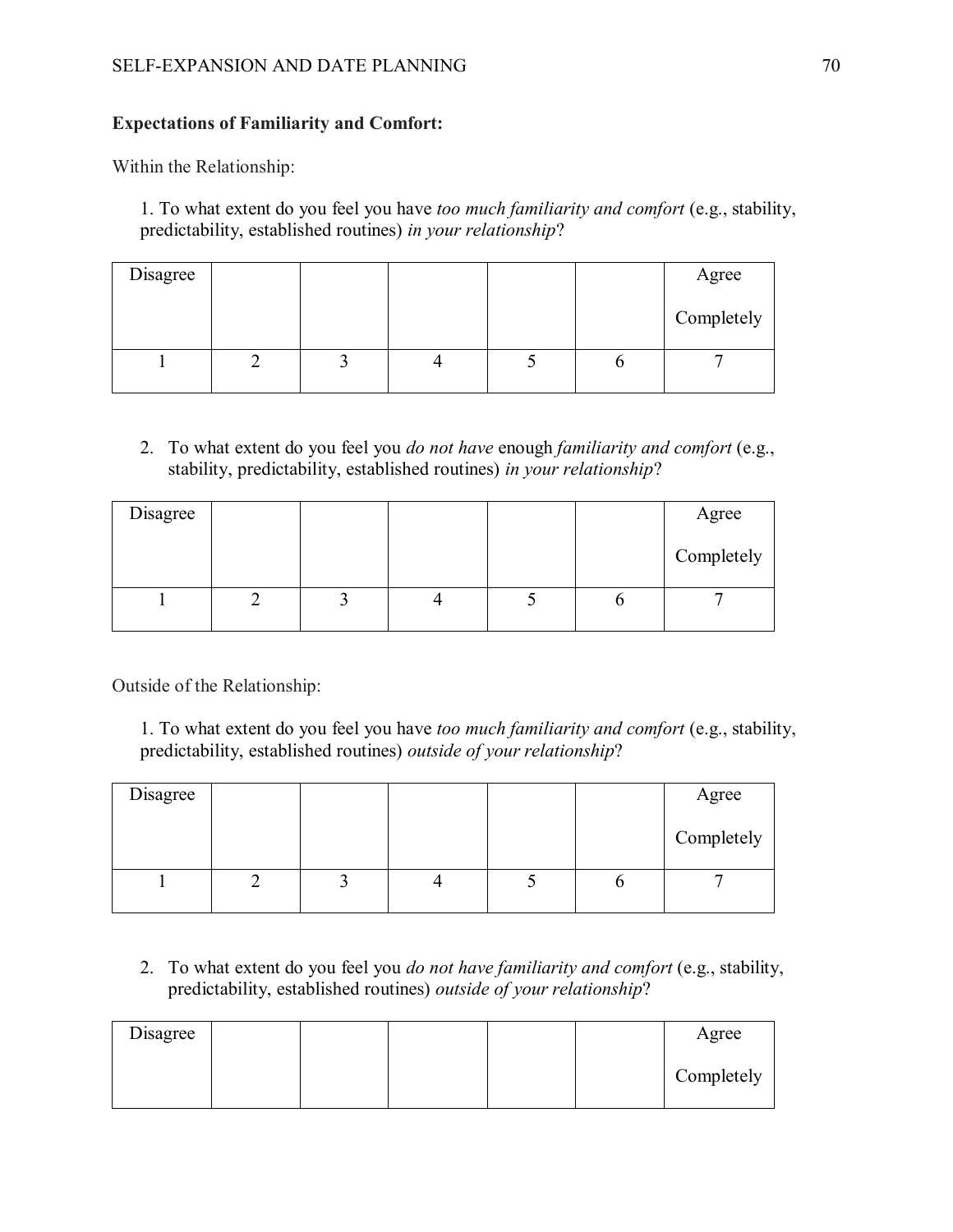Partner Effects:

1. To what extent do you think your partner feels there is **too much** *familiarity and comfort* (e.g., stability, predictability, established routines) **in your relationship**?

| Disagree |  |  | Agree      |
|----------|--|--|------------|
|          |  |  | Completely |
|          |  |  |            |

2. To what extent do you think your partner feels there is **not enough** *familiarity and comfort* (e.g., stability, predictability, established routines) **in your relationship**?

| Disagree |  |  | Agree      |
|----------|--|--|------------|
|          |  |  | Completely |
|          |  |  |            |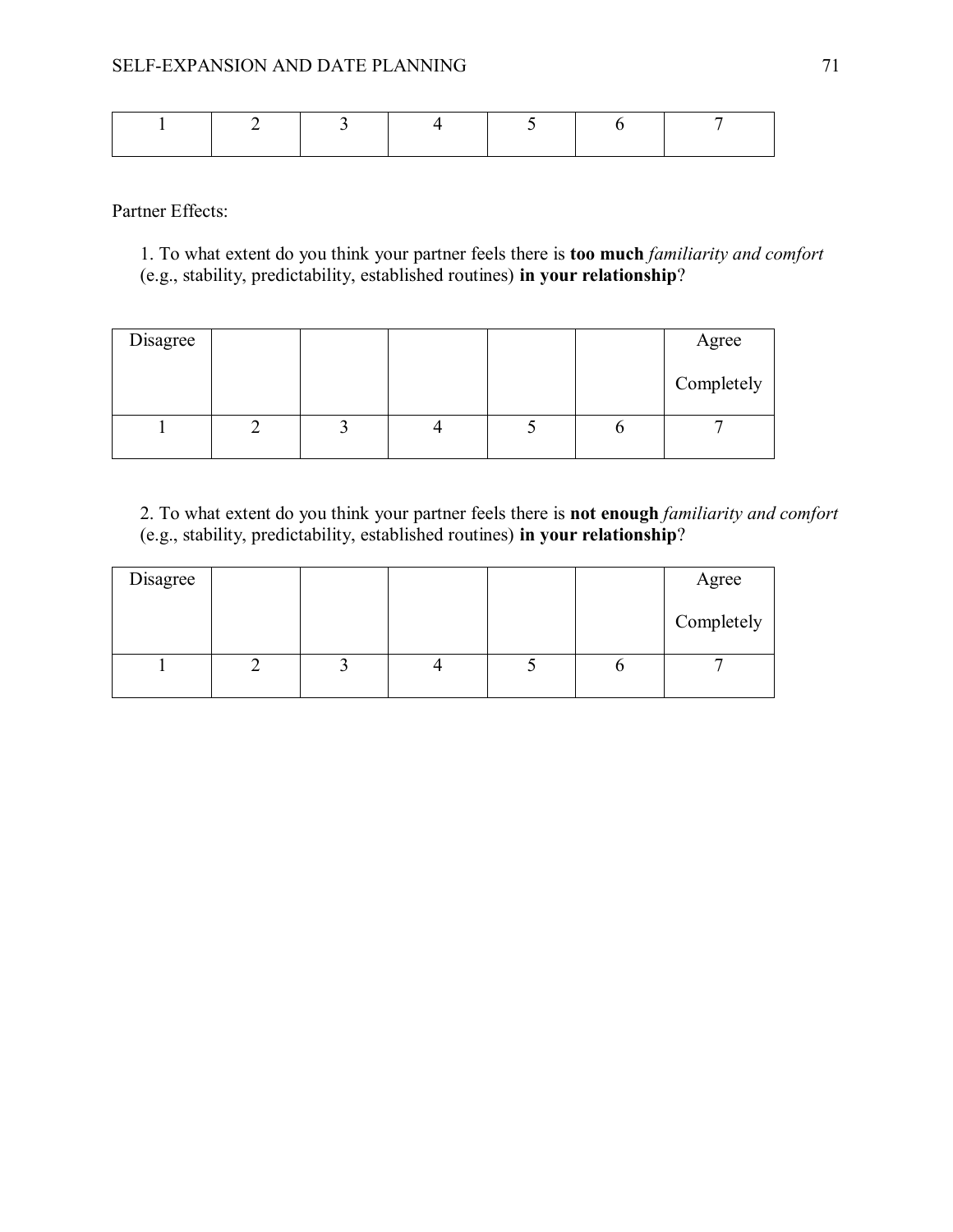# **Planned Couple Activity**

Please think about a date that you would like to engage in with your partner in the near future. This date may be anything of your choosing.

In the space below, please describe in detail the date activity that you have thought of to plan for you and your partner (i.e., What you would be doing, where it would take place).

 $\mathcal{L}_\mathcal{L} = \{ \mathcal{L}_\mathcal{L} = \{ \mathcal{L}_\mathcal{L} = \{ \mathcal{L}_\mathcal{L} = \{ \mathcal{L}_\mathcal{L} = \{ \mathcal{L}_\mathcal{L} = \{ \mathcal{L}_\mathcal{L} = \{ \mathcal{L}_\mathcal{L} = \{ \mathcal{L}_\mathcal{L} = \{ \mathcal{L}_\mathcal{L} = \{ \mathcal{L}_\mathcal{L} = \{ \mathcal{L}_\mathcal{L} = \{ \mathcal{L}_\mathcal{L} = \{ \mathcal{L}_\mathcal{L} = \{ \mathcal{L}_\mathcal{$ 

 $\mathcal{L}_\mathcal{L} = \{ \mathcal{L}_\mathcal{L} = \{ \mathcal{L}_\mathcal{L} = \{ \mathcal{L}_\mathcal{L} = \{ \mathcal{L}_\mathcal{L} = \{ \mathcal{L}_\mathcal{L} = \{ \mathcal{L}_\mathcal{L} = \{ \mathcal{L}_\mathcal{L} = \{ \mathcal{L}_\mathcal{L} = \{ \mathcal{L}_\mathcal{L} = \{ \mathcal{L}_\mathcal{L} = \{ \mathcal{L}_\mathcal{L} = \{ \mathcal{L}_\mathcal{L} = \{ \mathcal{L}_\mathcal{L} = \{ \mathcal{L}_\mathcal{$ 

 $\mathcal{L}_\mathcal{L} = \mathcal{L}_\mathcal{L} = \mathcal{L}_\mathcal{L} = \mathcal{L}_\mathcal{L} = \mathcal{L}_\mathcal{L} = \mathcal{L}_\mathcal{L} = \mathcal{L}_\mathcal{L} = \mathcal{L}_\mathcal{L} = \mathcal{L}_\mathcal{L} = \mathcal{L}_\mathcal{L} = \mathcal{L}_\mathcal{L} = \mathcal{L}_\mathcal{L} = \mathcal{L}_\mathcal{L} = \mathcal{L}_\mathcal{L} = \mathcal{L}_\mathcal{L} = \mathcal{L}_\mathcal{L} = \mathcal{L}_\mathcal{L}$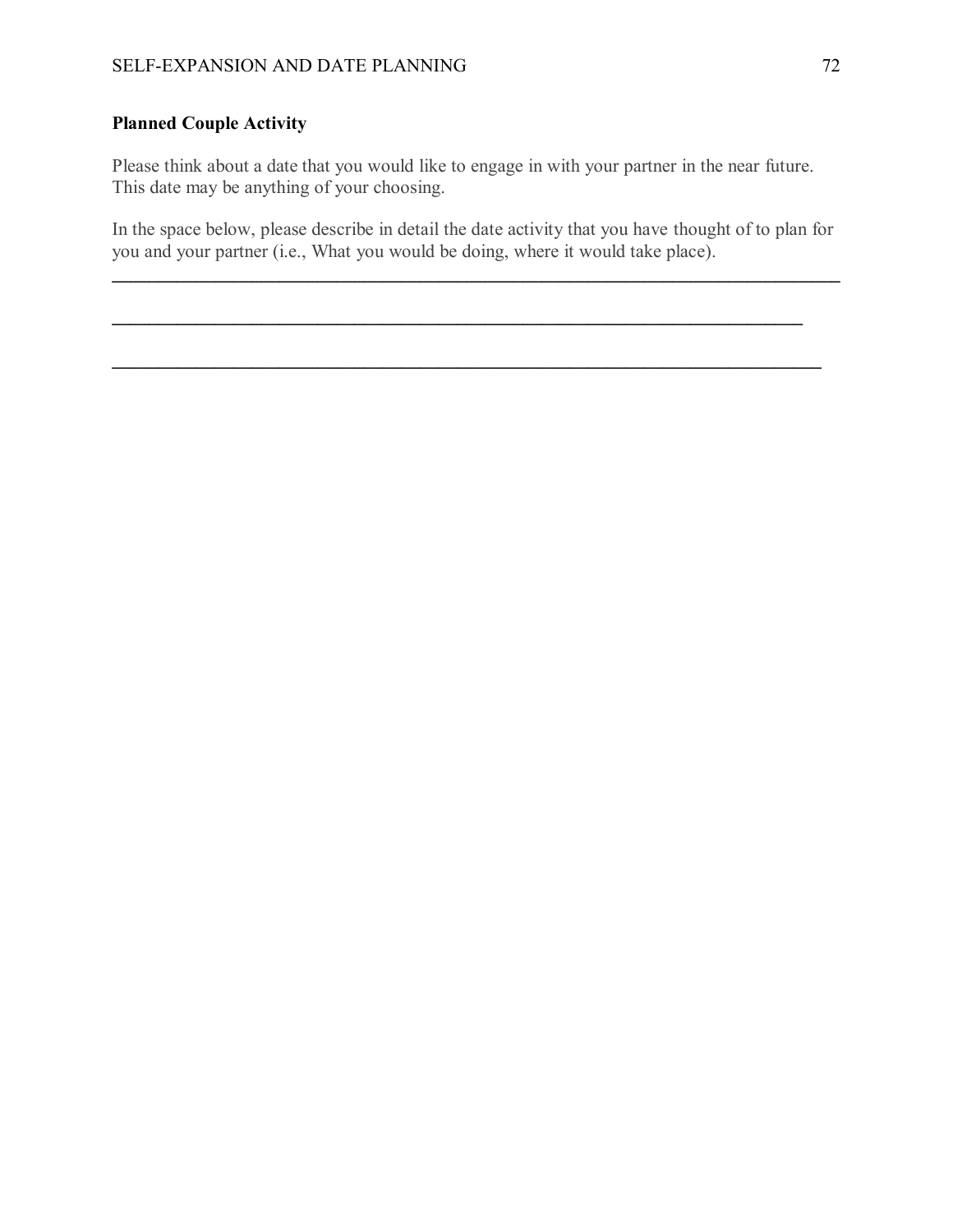# **Excitement Subscale (Malouff et al., 2012)**

Please indicate the extent to which you agree or disagree with the below statements, when considering the date that you have planned.

| Very Slightly<br>or Not at All<br>(1) | A Little (2) | Moderately<br>(3) | Quite a Bit<br>(4) | Extremely (5) |
|---------------------------------------|--------------|-------------------|--------------------|---------------|
| Exciting                              |              |                   |                    |               |
| Interesting                           |              |                   |                    |               |
| Spontaneous                           |              |                   |                    |               |
| Passionate                            |              |                   |                    |               |
| Playful                               |              |                   |                    |               |
| Boring (Rev)                          |              |                   |                    |               |
| Adventurous                           |              |                   |                    |               |
| Sexual                                |              |                   |                    |               |
| Romantic                              |              |                   |                    |               |
| Items Added:                          |              |                   |                    |               |
| Different (Rev)                       |              |                   |                    |               |
| Familiar                              |              |                   |                    |               |
| Novel                                 |              |                   |                    |               |
| Comforting (Rev)                      |              |                   |                    |               |
| Unfamiliar (Rev)                      |              |                   |                    |               |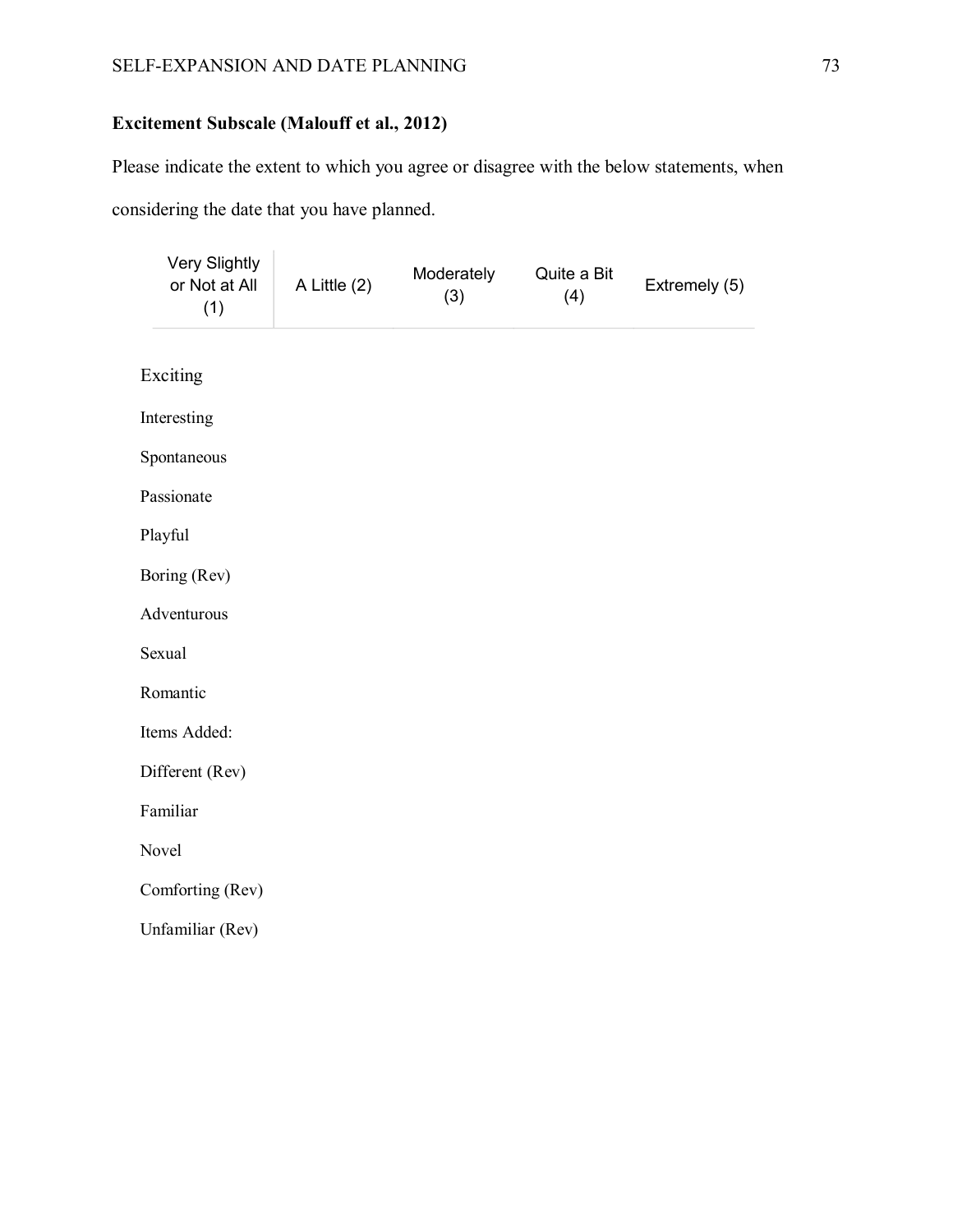# **COVID-19 Questions**

1. When people plan dates they normally have lots of options to choose from.

| Very slightly or not at all                                                                     | A little<br>$\mathcal{D}_{\mathcal{L}}$ | Moderately<br>3 | Quite a bit Extremely |           |  |
|-------------------------------------------------------------------------------------------------|-----------------------------------------|-----------------|-----------------------|-----------|--|
| 2. Given the current circumstances, to what extent did COVID-19 affect the date you<br>planned? |                                         |                 |                       |           |  |
| Very slightly or not at all                                                                     | A little<br>$\mathcal{D}$               | Moderately<br>3 | Quite a bit           | Extremely |  |
| 3. To what extent was the excitement of the date you planned reduced because of COVID-<br>19?   |                                         |                 |                       |           |  |

| Very slightly or not at all A little |  | Moderately Quite a bit Extremely |  |
|--------------------------------------|--|----------------------------------|--|
|                                      |  |                                  |  |

4. To what extent was the excitement of the date you planned increased because of COVID-19?

| Very slightly or not at all A little |  | Moderately Quite a bit Extremely |  |
|--------------------------------------|--|----------------------------------|--|
|                                      |  |                                  |  |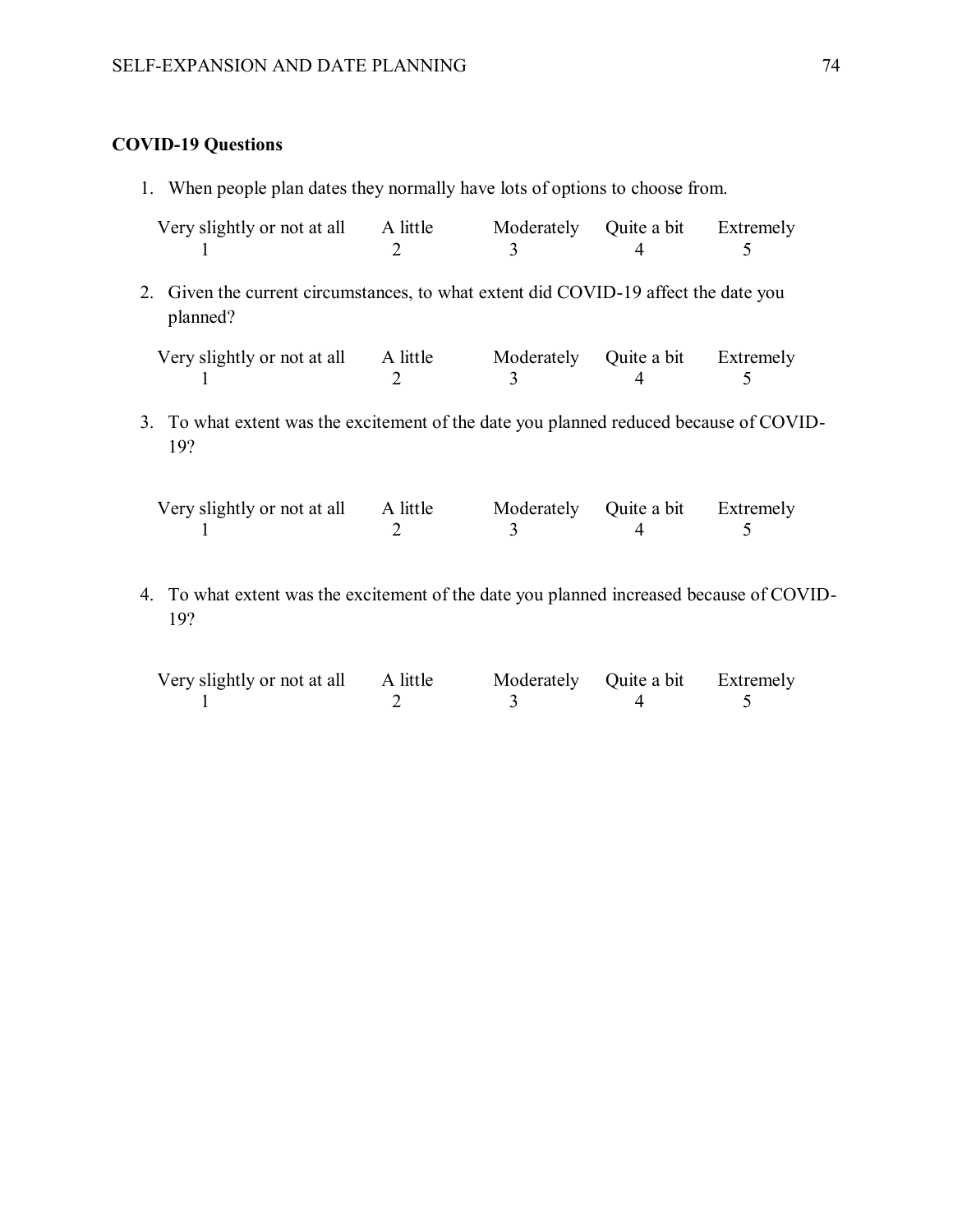#### **Relationship Assessment Scale (Hendrick, 1988)** Adapted for present moment.

Please take a moment to think about your relationship with your partner. Please respond to the following statements as truthfully and accurately as you can, and according to the scale below:

- 1. How satisfied were you with your relationship right now? (1 = not at all to  $5 =$  extremely)
- 2. How well does your partner meet your needs right now?  $(1 = \text{poorly to } 5 = \text{extremely well})$
- 3. How good is your relationship compared to most right now? ( $1 =$  poor to  $5 =$  excellent)
- 4. \*How much do you wish you hadn't gotten into this relationship right now? (1 = not at all to  $5 =$ extremely).
- 5. To what extent is your relationship meeting your original expectations right now?  $(1 = \text{hardly at})$ all to  $5 =$  completely)
- 6. How much do you love your partner right now? ( $1 =$  not much,  $5 =$  very much)
- 7. \*How many problems are there in your relationship right now? ( $1 = \text{very few}, 5 = \text{very many}$ )

#### **\* = Reverse-coded**